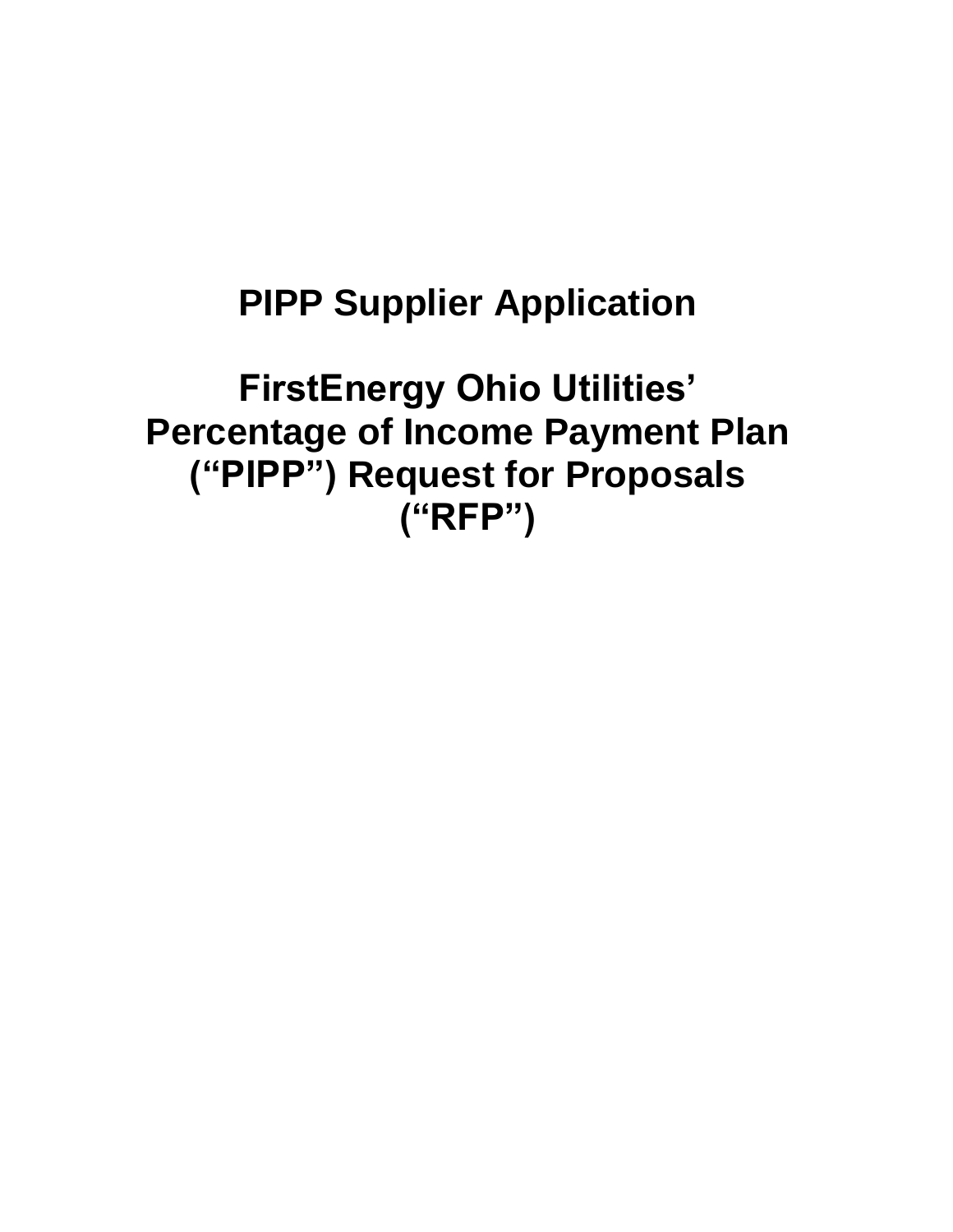Name of Applicant

# **PIPP SUPPLIER APPLICATION FirstEnergy Ohio Utilities' PIPP RFP**

\_\_\_\_\_\_\_\_\_\_\_\_\_\_\_\_\_\_\_\_\_\_\_\_\_\_\_\_\_\_\_\_\_\_\_\_\_\_\_\_\_\_\_

# **INSTRUCTIONS**

This document is the PIPP Supplier Application.

For further information, consult the Information Website.

Unless otherwise defined, capitalized terms in this document have the definitions provided in either the Glossary or the Master PIPP Supply Agreement.

#### **PIPP SUPPLIER APPLICATION SUBMISSION**

To become a Registered Bidder for the PIPP RFP, Applicants must submit the following to the PIPP RFP Manager electronically through the Secure Application Process by the PIPP Supplier Application Due Date:

- **PDF Application Form:** One (1) scanned copy of the completed PIPP Supplier Application with original signatures and the name of the Applicant on every page of the Application;
- **Supporting Documentation:** One (1) copy of required financial statements, and other requested documents supporting the Application as specified in Appendix A; and
- **Changes to Credit Documents (Optional):** One (1) copy of any proposed changes to the Pre-Bid Security Letter of Credit and/or the Form of PIPP Supplier Letter of Credit, and one (1) copy of any proposed alternate form of guaranty ("Credit Documents"). Any suggested modifications to the Pre-Bid Security Letter of Credit or the Form of PIPP Supplier Letter of Credit must be provided to the RFP Manager in an electronic, red-lined version. Any proposed alternate form of guaranty must be provided to the RFP Manager in an electronic form. Section 1.10 and Appendix B describe the process for submitting an alternate form of guaranty. Appendix C describes the process for submitting proposed changes to the Pre-Bid Security Letter of Credit.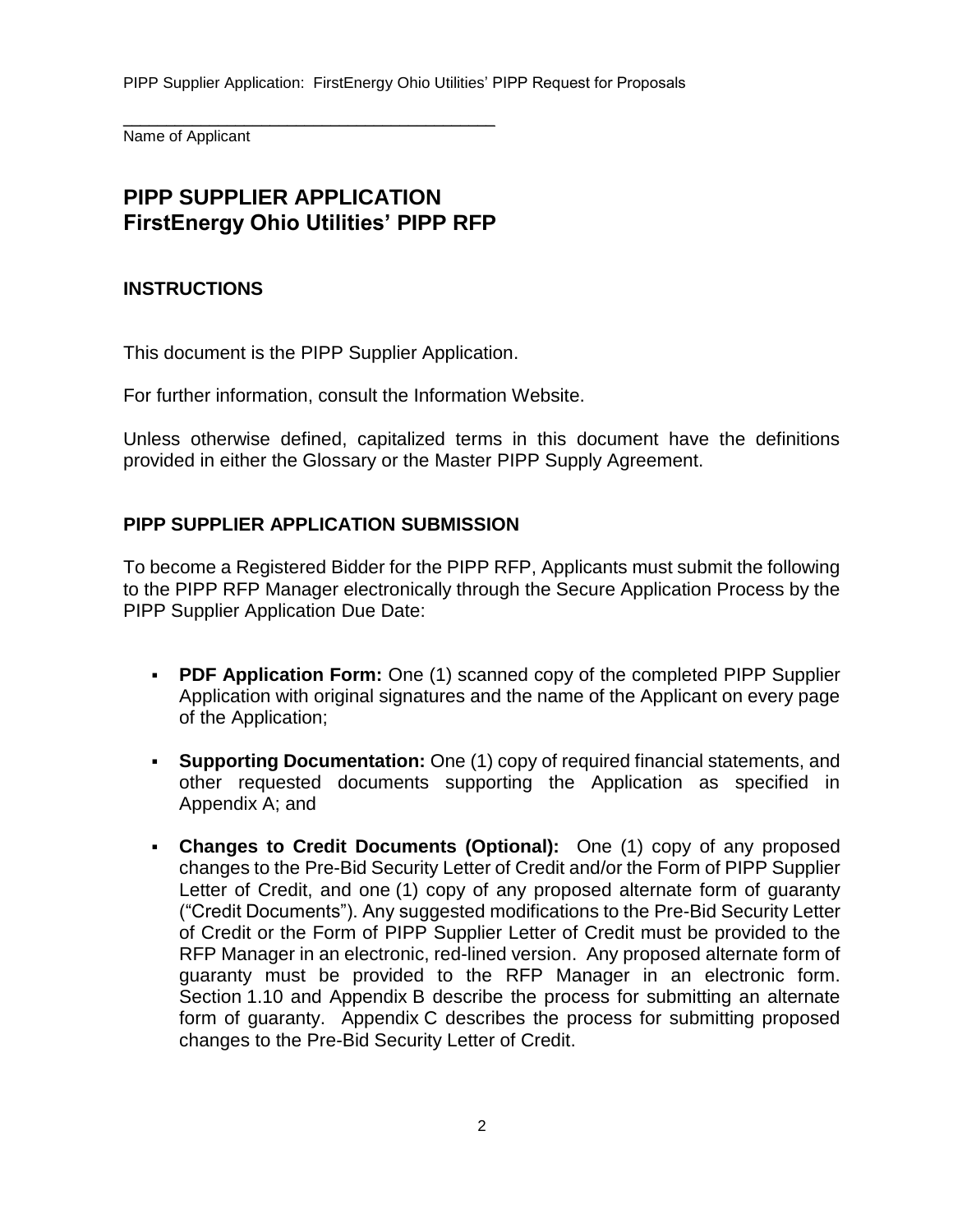\_\_\_\_\_\_\_\_\_\_\_\_\_\_\_\_\_\_\_\_\_\_\_\_\_\_\_\_\_\_\_\_\_\_\_\_\_\_\_\_\_\_\_

Name of Applicant

Modifications to the Credit Documents and any other inquiries may be directed to the RFP Manager by email at **FEOUPIPPRFPManager@crai.com**. Inquiries also can be made through the Information Website.

It is in your interest to seek independent legal and financial advice before deciding to participate in the PIPP RFP.

**The completed PIPP Supplier Application and proposed changes to the Credit Documents MUST be received by the RFP Manager no later than 12:00 p.m. noon prevailing Eastern Time on the PIPP Supplier Application Due Date as posted in the timeline on the Information Website.**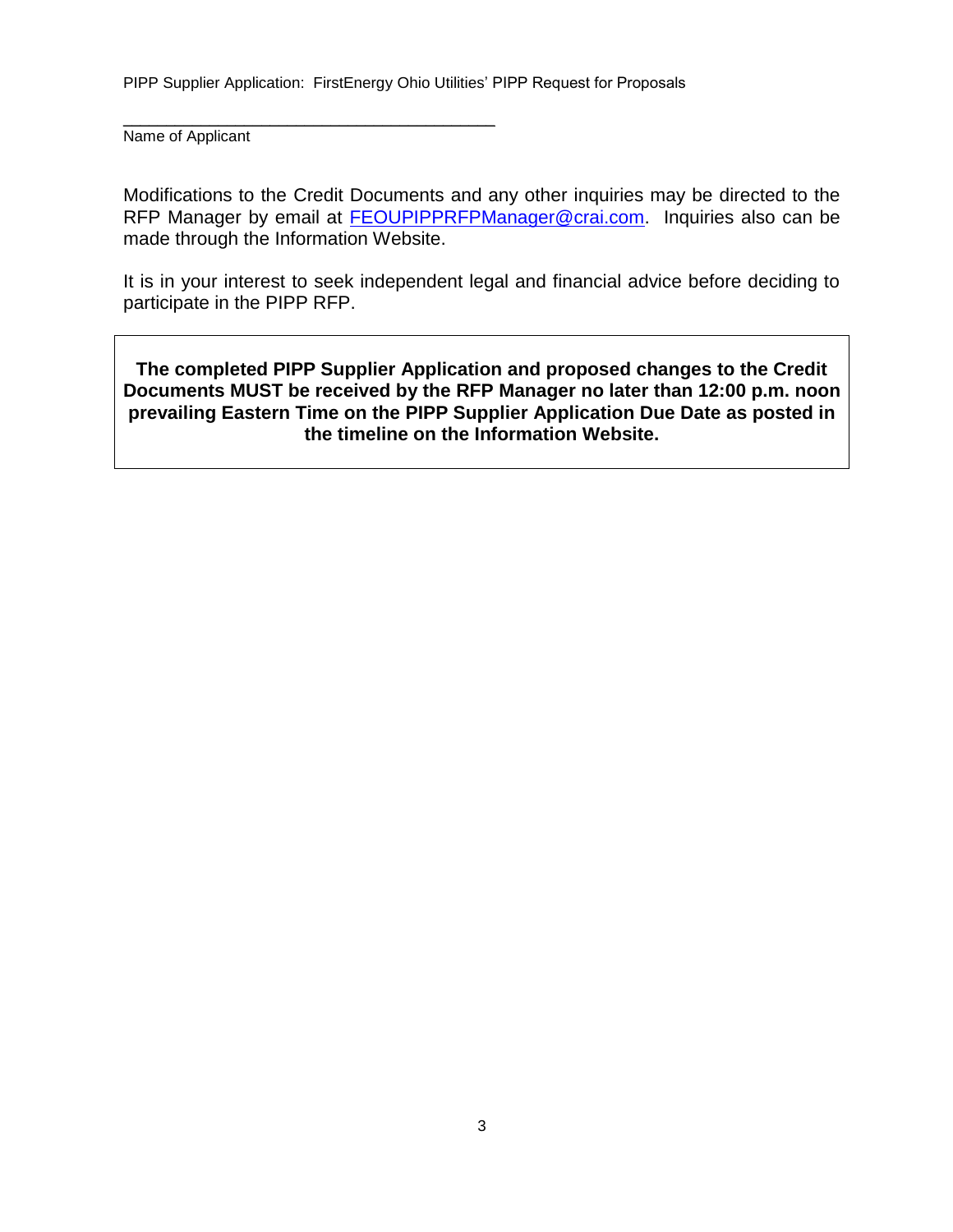\_\_\_\_\_\_\_\_\_\_\_\_\_\_\_\_\_\_\_\_\_\_\_\_\_\_\_\_\_\_\_\_\_\_\_\_\_\_\_\_\_\_\_ Name of Applicant

# **CONFIDENTIALITY OF PIPP SUPPLIER APPLICATION SUBMISSIONS**

All Applicants are required to comply with the Communications Protocols.

Confidentiality requirements specific to the PIPP Supplier Application are reiterated below.

# **CONFIDENTIALITY OF CREDIT INFORMATION**

Any information and materials that you submit in this PIPP Supplier Application may be provided on a confidential basis to the RFP Manager and the Public Utilities Commission of Ohio ("PUCO" or "Commission") and their representatives. Information that you provide in this PIPP Supplier Application, except for information regarding bidding agreements provided in Section 1.11, may be provided on a confidential basis to representatives of the FirstEnergy Ohio Utilities for a creditworthiness assessment.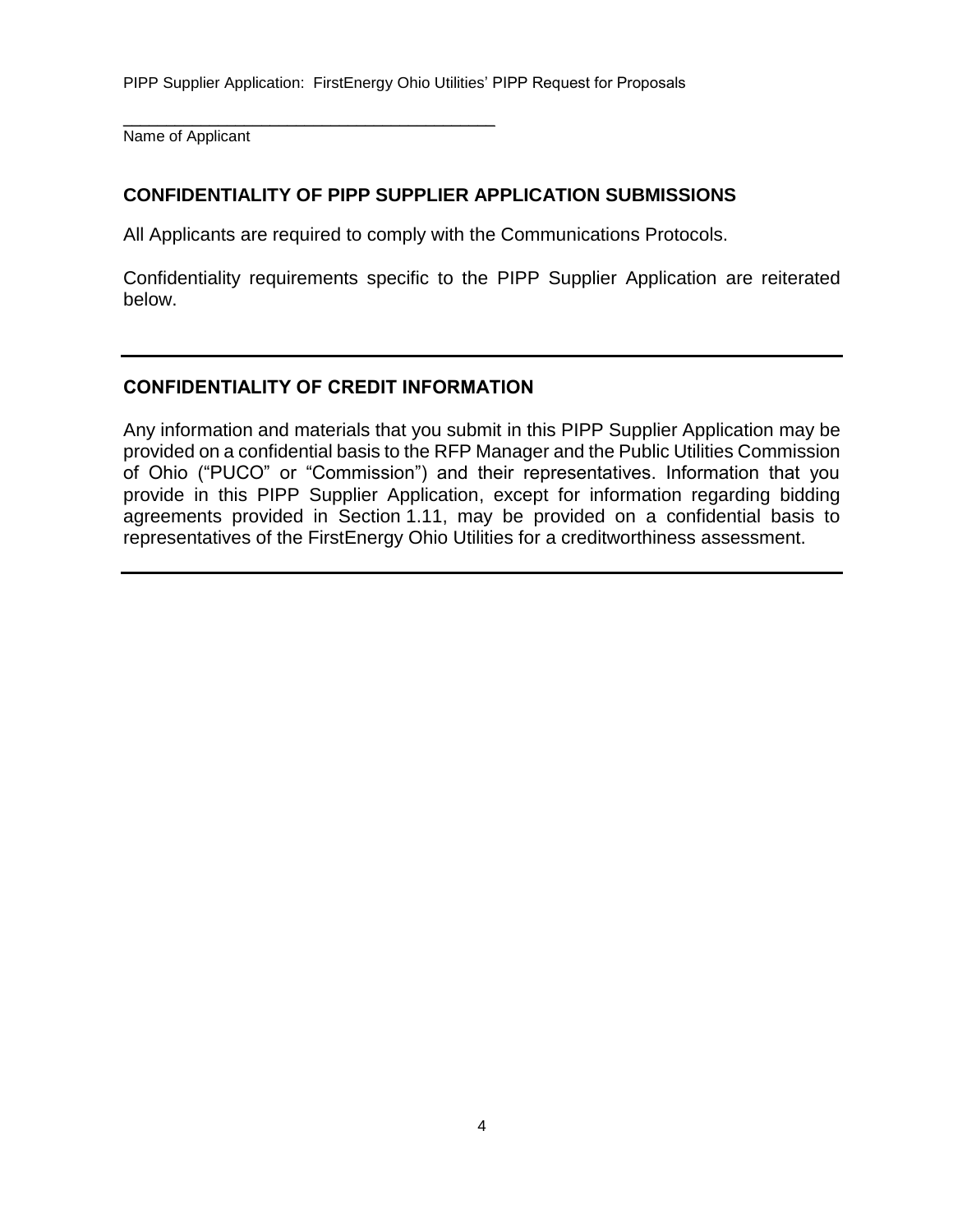\_\_\_\_\_\_\_\_\_\_\_\_\_\_\_\_\_\_\_\_\_\_\_\_\_\_\_\_\_\_\_\_\_\_\_\_\_\_\_\_\_\_\_ Name of Applicant

# **PIPP SUPPLIER APPLICATION FirstEnergy Ohio Utilities' PIPP RFPs**

This PIPP Supplier Application includes the forms to become a Registered Bidder in the FirstEnergy Ohio Utilities' PIPP RFP. Only certified Competitive Retail Electric Service ("CRES") Suppliers in the FirstEnergy Ohio Utilities service area will be allowed to participate in the RFP.

#### **I. Background Information**

Before completing this application, please review the Bidding Rules document for this RFP ("Bidding Rules"), the Master PIPP Supply Agreement, the Communications Protocols, and other documents posted on the Information Website so that you understand the conditions under which the RFP will be conducted.

# **II. Confirmation of Receipt**

**Online delivery:** If your PIPP Supplier Application is submitted online through the Secure Application Process, an email will be sent to the Authorized Representative and Delegate to confirm receipt.

# **III. Incomplete Applications**

If your PIPP Supplier Application is incomplete or requires clarification, the RFP Manager will send a deficiency notice to your Authorized Representative by email. You will have until 12:00 p.m. noon prevailing Eastern Time on the PIPP Supplier Application Due Date, or until 5:00 p.m. prevailing Eastern Time on the Business Day following the Business Day during which a deficiency notice is sent to you, whichever comes later, to respond. If you do not correct or adequately explain the deficiency within the time allowed, your PIPP Supplier Application may be rejected and you may be unable to participate in the RFP. All corrections to remedy deficiencies within an Applicant's PIPP Supplier Application must be submitted online. The Authorized Representative needs to sign and date next to the correction(s) to the PIPP Supplier Application and send to the RFP Manager by email to **[FEOUPIPPRFPManager@crai.com](mailto:FEOUPIPPRFPManager@crai.com)** or through the online Secure Application Process.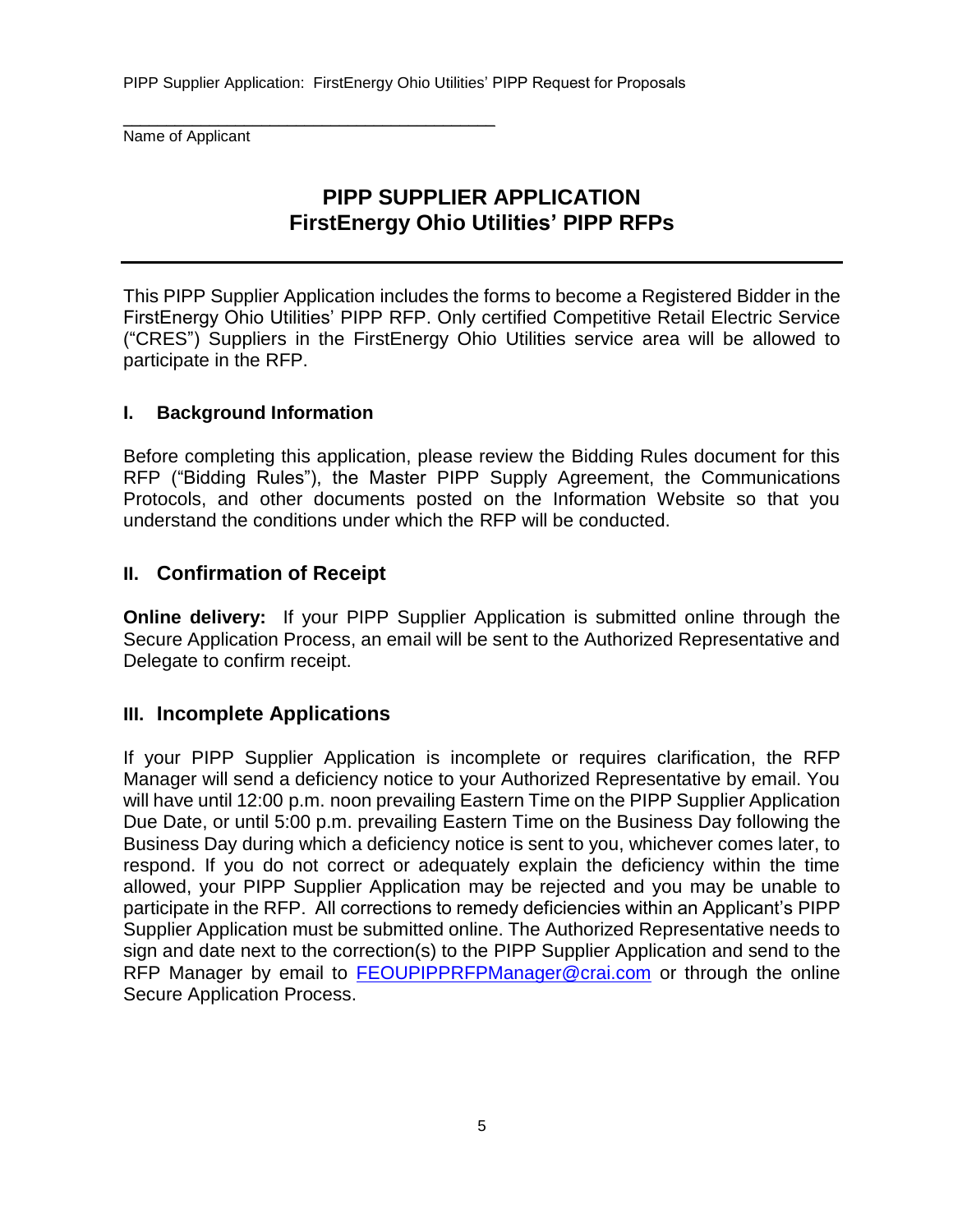\_\_\_\_\_\_\_\_\_\_\_\_\_\_\_\_\_\_\_\_\_\_\_\_\_\_\_\_\_\_\_\_\_\_\_\_\_\_\_\_\_\_\_ Name of Applicant

# **IV. Late Applications**

PIPP Supplier Applications received after the stated deadline will NOT be accepted under any circumstances.

#### **V. Notification to Registered Bidders**

If you become a Registered Bidder for the RFP, the RFP Manager will send a Notification to Registered Bidder to your Authorized Representative by email after the PIPP Supplier Application Due Date.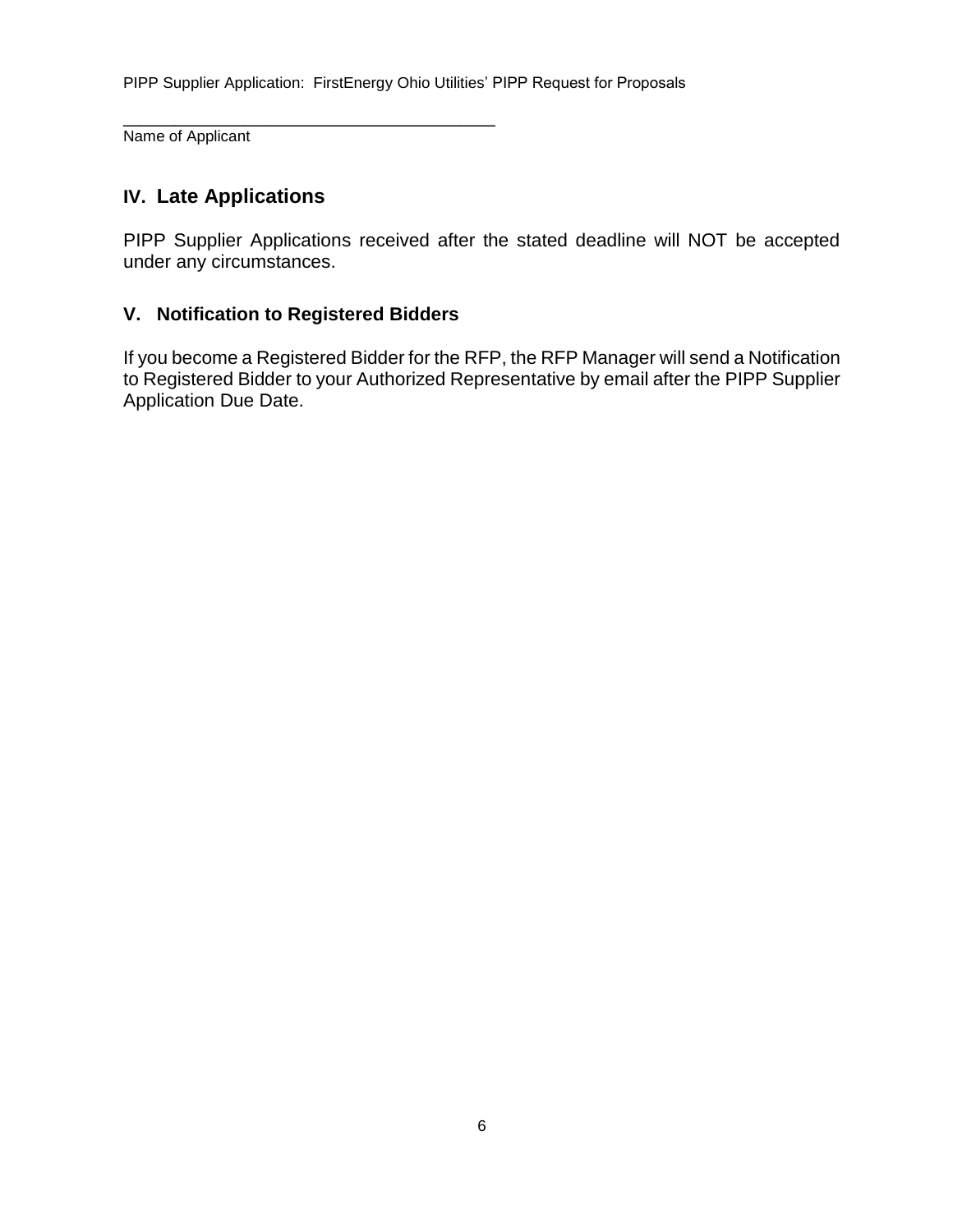Name of Applicant

# **PIPP SUPPLIER APPLICATION FORMS**

\_\_\_\_\_\_\_\_\_\_\_\_\_\_\_\_\_\_\_\_\_\_\_\_\_\_\_\_\_\_\_\_\_\_\_\_\_\_\_\_\_\_\_

## **1.1 Applicant Basic Information**

Name of Applicant (Company Name)

Legal Name of Applicant (if different from above)

| Place of Incorporation, if<br>applicable                                    | Federal Tax I.D.  | D&B DUNS #                  |
|-----------------------------------------------------------------------------|-------------------|-----------------------------|
|                                                                             |                   |                             |
| Please state whether the<br>Applicant is a corporation,<br>partnership, etc | Years in Business | URL for Applicant's Website |
|                                                                             |                   |                             |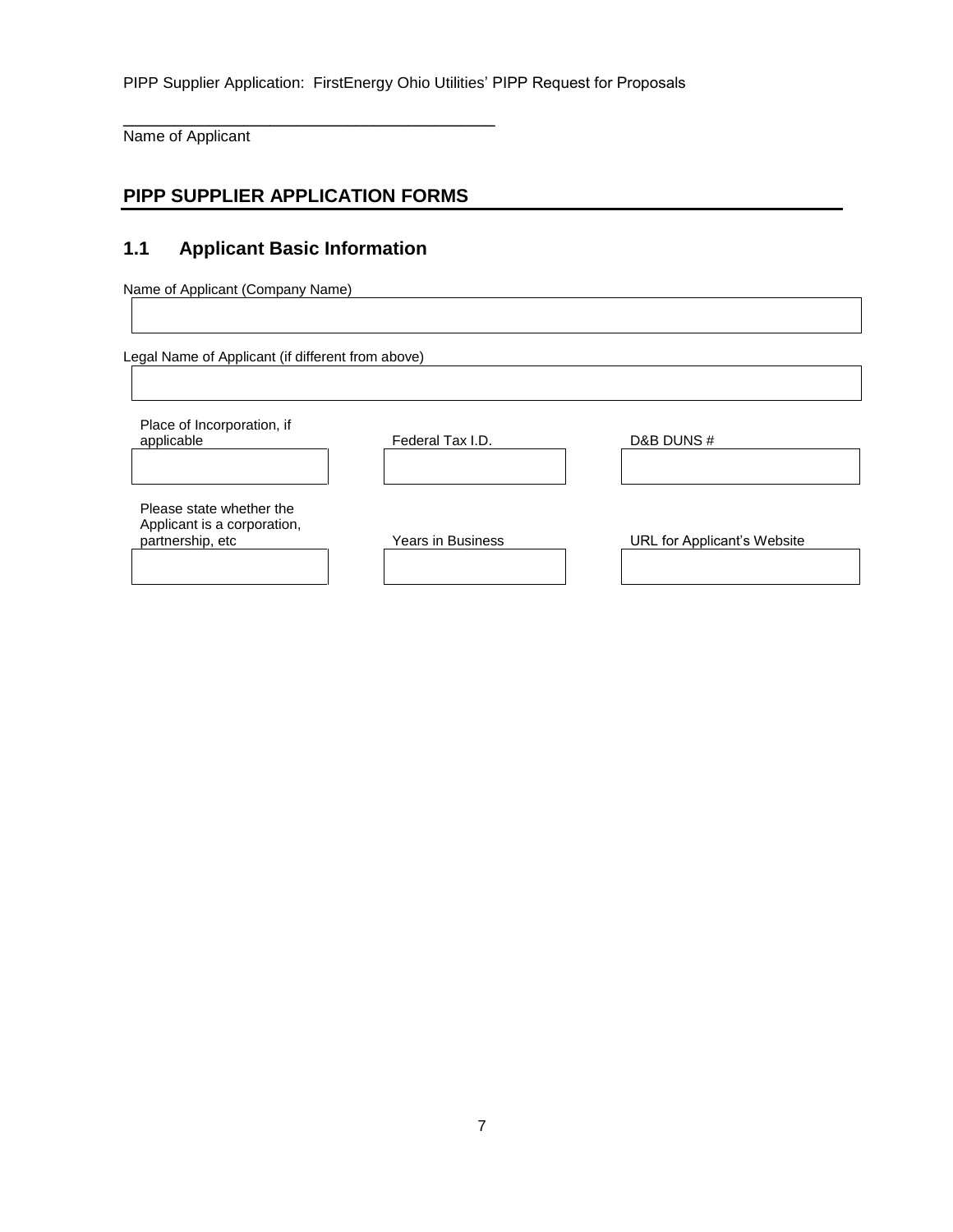Name of Applicant

#### **1.2 Authorized Representative**

\_\_\_\_\_\_\_\_\_\_\_\_\_\_\_\_\_\_\_\_\_\_\_\_\_\_\_\_\_\_\_\_\_\_\_\_\_\_\_\_\_\_\_

The Authorized Representative is authorized to represent the Applicant in the PIPP RFP. The Authorized Representative will receive all documentation related to the PIPP RFP if and when the Applicant becomes a Registered Bidder, including any PIPP RFP procedures and Confidential Information required for the submission of bids. The Authorized Representative must ensure that only authorized persons act on behalf of the Applicant in the PIPP RFP. The Authorized Representative is the only person authorized to distribute PIPP RFP procedures and Confidential Information and should do so in accordance with the Communications Protocols. The integrity of the PIPP RFP depends upon each Authorized Representative safeguarding Confidential Information and passwords used in the PIPP RFP.

**The person designated below is the Applicant's Authorized Representative.**

| Last Name        |                | Given Name(s) |                      | Mr/Mrs/Ms/Dr/(other) |
|------------------|----------------|---------------|----------------------|----------------------|
|                  |                |               |                      |                      |
| Title            |                |               |                      |                      |
|                  |                |               |                      |                      |
| Street Address 1 |                |               |                      |                      |
|                  |                |               |                      |                      |
| Street Address 2 |                |               |                      |                      |
|                  |                |               |                      |                      |
| City             |                | State         |                      | Zip Code             |
|                  |                |               |                      |                      |
| Telephone No.    | Cell Phone No. | Fax No.       | <b>Email Address</b> |                      |
|                  |                |               |                      |                      |

**Communications with the Authorized Representative for purposes of the PIPP Supplier Application are typically done via email and courier.**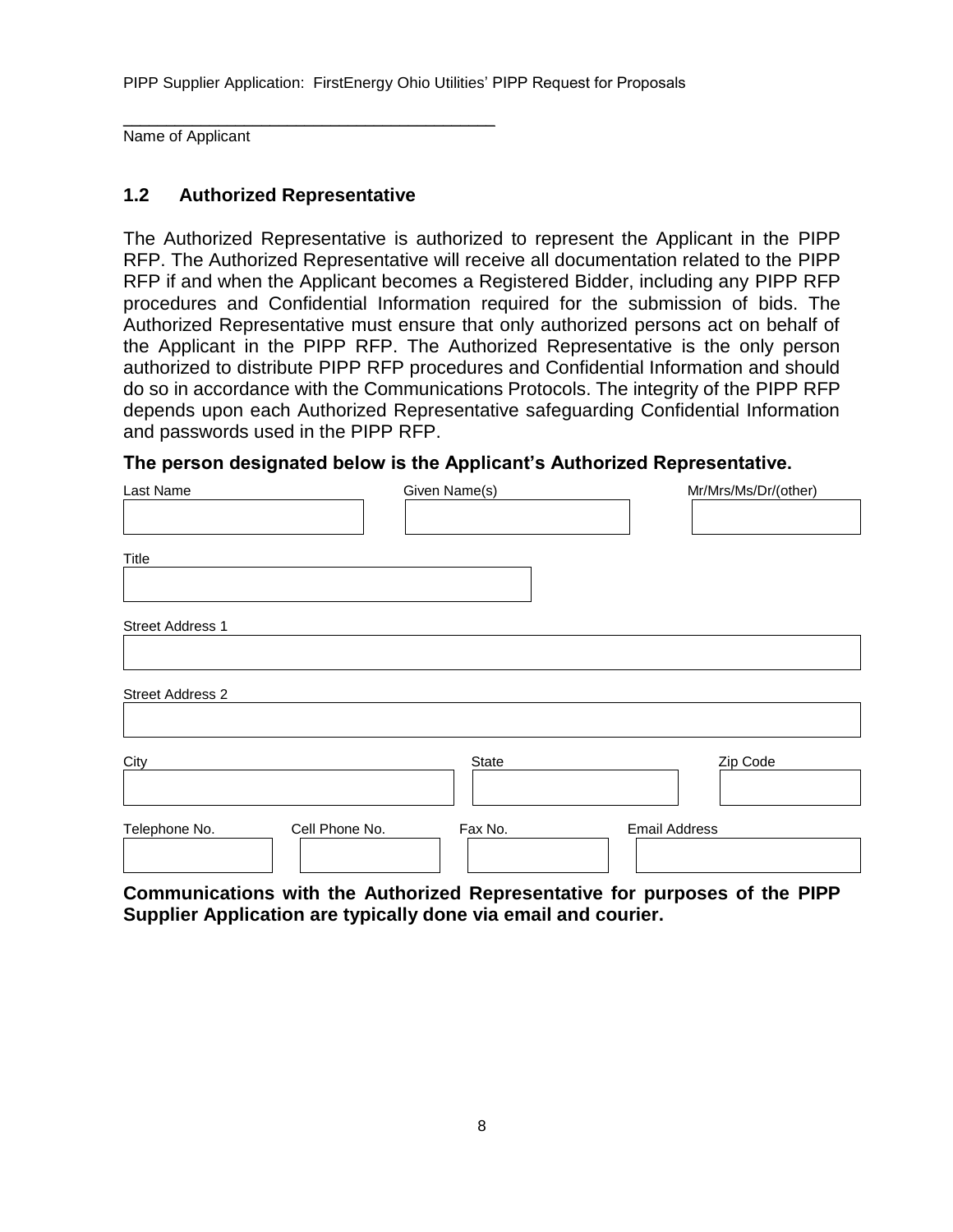\_\_\_\_\_\_\_\_\_\_\_\_\_\_\_\_\_\_\_\_\_\_\_\_\_\_\_\_\_\_\_\_\_\_\_\_\_\_\_\_\_\_\_

Name of Applicant

The Applicant hereby acknowledges that any notification or other communication given by the RFP Manager to the Applicant with respect to the PIPP Supplier Application shall be delivered by courier to the address provided above or emailed to the email address above and shall be deemed received by the Applicant at the time of delivery, provided that where delivery occurs after 5:00 p.m. prevailing Eastern Time on a Business Day or on a day which is not a Business Day, receipt shall be deemed to occur at 8:00 a.m. prevailing Eastern Time on the following Business Day.

#### **This certification must be signed by the Authorized Representative and the signature must be notarized.**

\_\_\_\_\_\_\_\_\_\_\_\_\_\_\_\_\_\_\_\_\_\_\_\_\_\_\_\_\_\_\_ \_\_\_\_\_\_\_\_\_\_\_\_\_

\_\_\_\_\_\_\_\_\_\_\_\_\_\_\_\_\_\_\_\_\_\_\_\_\_\_\_\_\_\_\_ \_\_\_\_\_\_\_\_\_\_\_\_\_

I hereby certify that I am authorized by the Applicant to serve as Authorized Representative, to represent the Applicant both (i) in the RFP, and (ii) to represent the Applicant for purposes of this PIPP Supplier Application. I further certify that I will be responsible for all Confidential Information regarding the RFP and I will distribute Confidential Information only to other individuals who are authorized to act on behalf of the Applicant according to the Communications Protocols.

Signature of Authorized Representative **Date** Date

Signature and Seal from Notary Public **Example 2** Date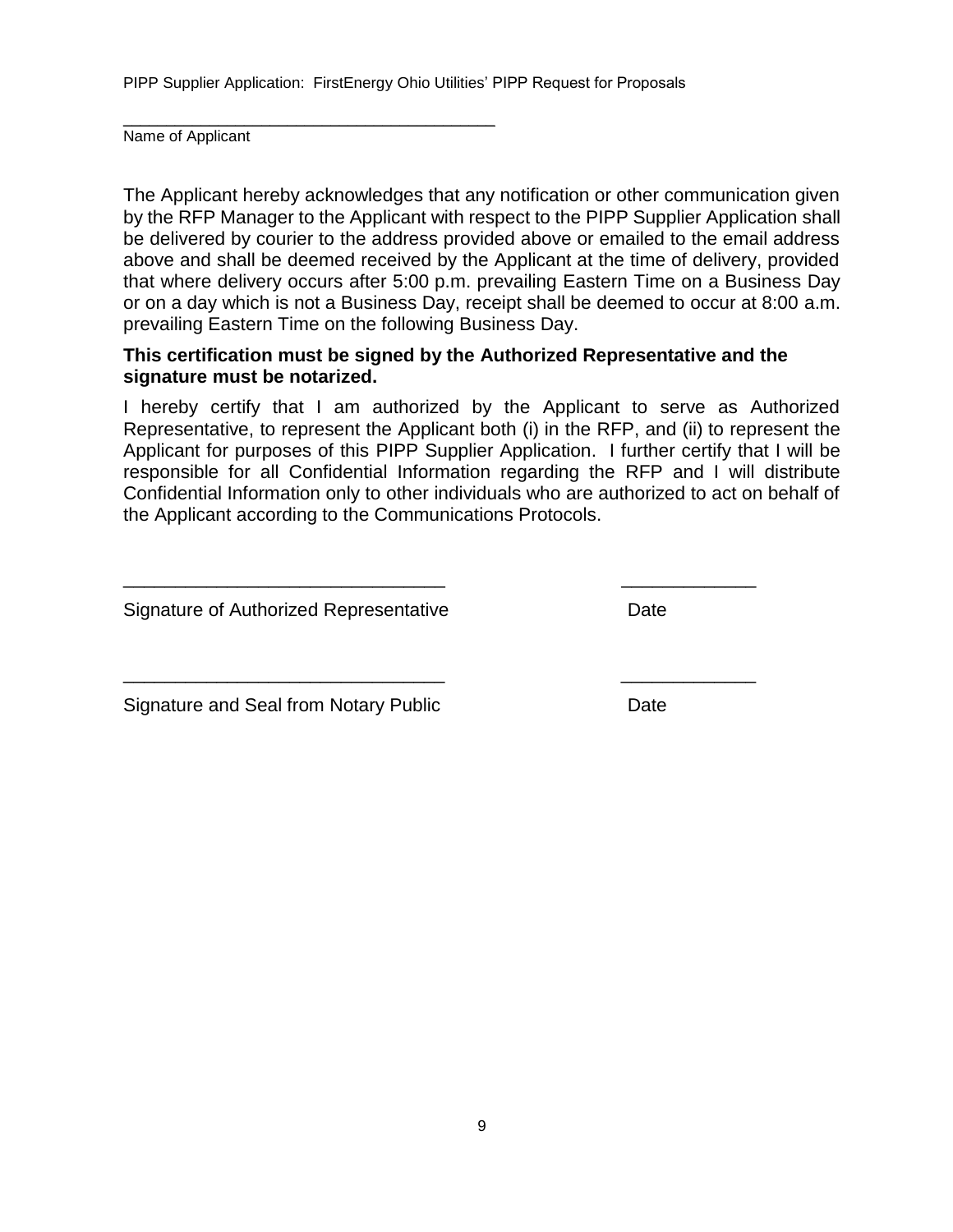\_\_\_\_\_\_\_\_\_\_\_\_\_\_\_\_\_\_\_\_\_\_\_\_\_\_\_\_\_\_\_\_\_\_\_\_\_\_\_\_\_\_\_

Name of Applicant

#### **The person designated in this section by the Applicant is the Delegate. The Delegate serves as a secondary point person for communications with the RFP Manager.**

| Last Name                       | Given Name(s) | Mr/Mrs/Ms/Dr/(other) |
|---------------------------------|---------------|----------------------|
| Company Name                    | <b>Title</b>  |                      |
| Street Address 1                |               |                      |
| Street Address 2                |               |                      |
| City                            | State         | Zip Code             |
| Telephone No.<br>Cell Phone No. | Fax No.       | <b>Email Address</b> |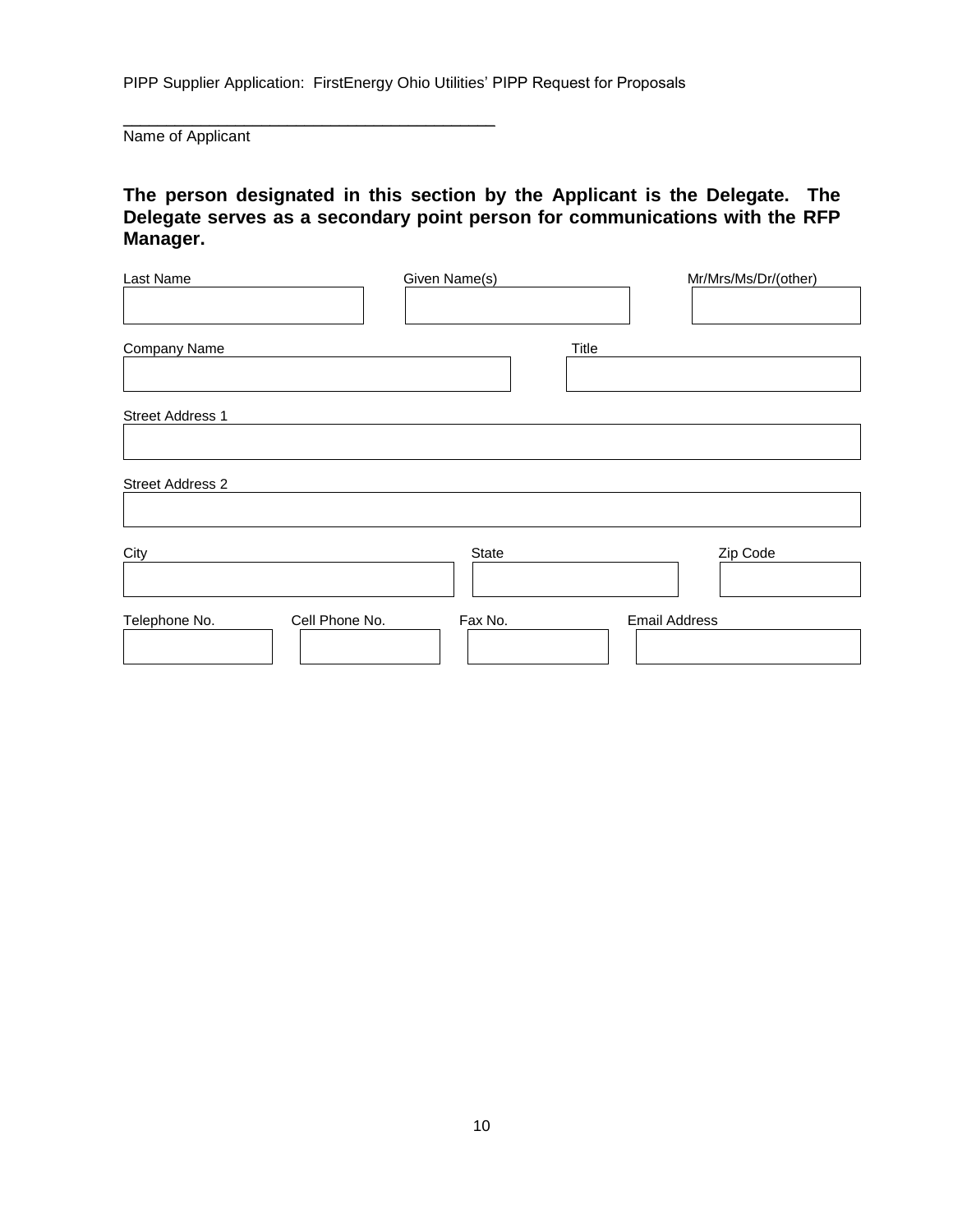\_\_\_\_\_\_\_\_\_\_\_\_\_\_\_\_\_\_\_\_\_\_\_\_\_\_\_\_\_\_\_\_\_\_\_\_\_\_\_\_\_\_\_

Name of Applicant

#### **1.3 Designation of the Applicant's Authorized Representative and Delegate for the RFP**

**This certification should be signed by an officer or director of the Applicant and should either be notarized or attested with the corporate seal. The person making this certification cannot be either the Authorized Representative or the Delegate.**

I certify that I am an officer or director of the Applicant, empowered to undertake contracts and bind the Applicant. I have read and accept the Bidding Rules, the provisions contained in the Master PIPP Supply Agreement, and the provisions of the Communications Protocols pertaining to bidders in the RFP.

All the information contained in this Application is true and correct to the best of my knowledge. If there are material changes to the Applicant's information provided in this PIPP Supplier Application, I agree to notify the RFP Manager. I designate to act as the Authorized Representative of the Applicant in the RFP and to act as Delegate for the Authorized

Representative. I am not designating myself as Authorized Representative or Delegate.

**\_\_\_\_\_\_\_\_\_\_\_\_\_\_\_\_\_\_\_\_\_\_\_\_\_\_\_\_\_\_\_\_\_\_\_\_\_\_** \_\_\_\_\_\_\_\_\_\_\_\_\_

**\_\_\_\_\_\_\_\_\_\_\_\_\_\_\_\_\_\_\_\_\_\_\_\_\_\_\_\_\_\_\_\_\_\_\_\_\_\_** \_\_\_\_\_\_\_\_\_\_\_\_\_

Signature of Officer or Director of the Applicant Date

Printed Name

**Title** 

Signature and Seal from Notary Public Date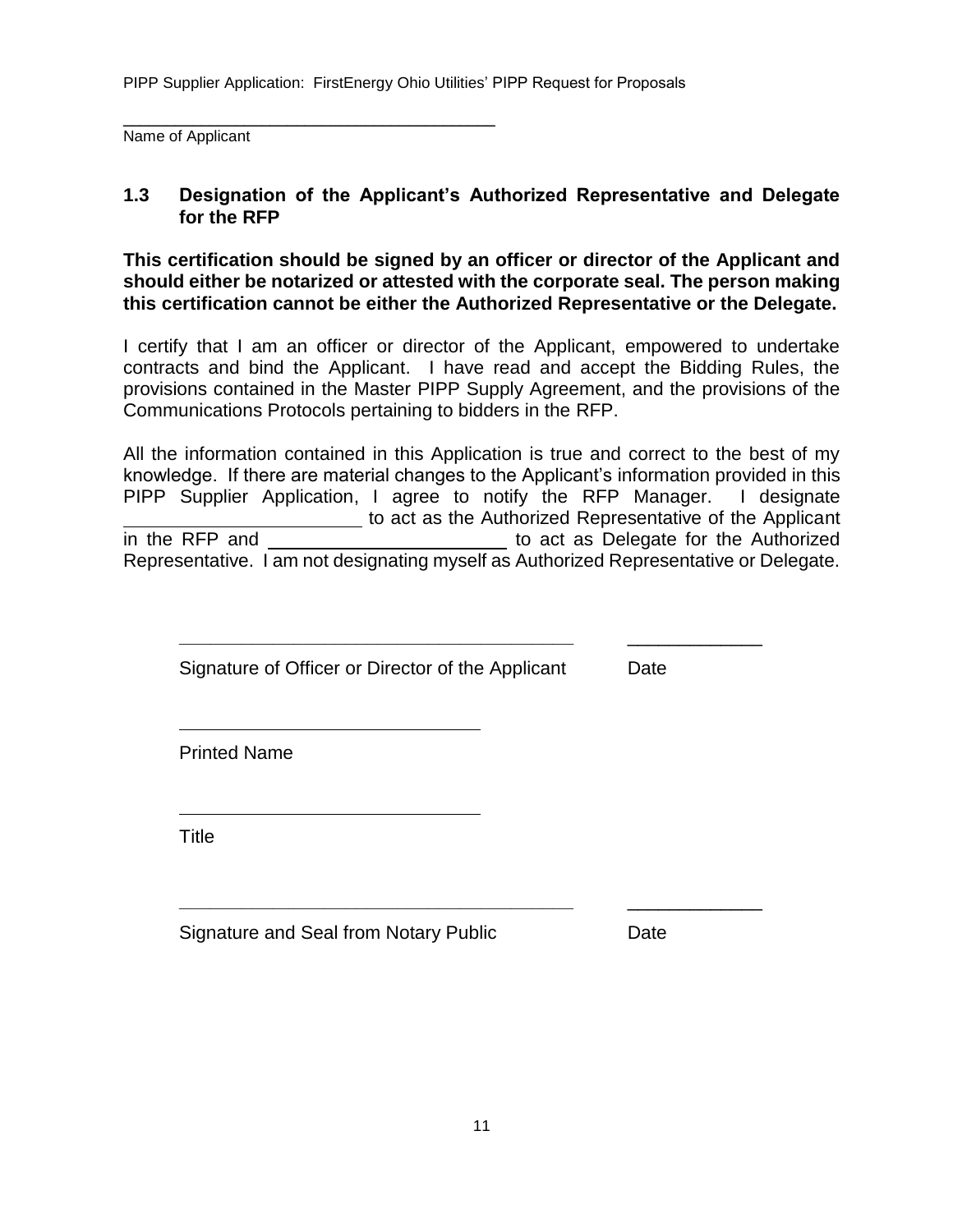Name of Applicant

## **1.4 Applicant's Legal Representative in Ohio**

\_\_\_\_\_\_\_\_\_\_\_\_\_\_\_\_\_\_\_\_\_\_\_\_\_\_\_\_\_\_\_\_\_\_\_\_\_\_\_\_\_\_\_

# **Please check here if the Applicant's Authorized Representative is also the Applicant's Legal Representative.**

The Applicant's Legal Representative in Ohio must:

- be a legal counsel;
- have an address in Ohio; and
- be authorized and agree to accept service of process on the Applicant's behalf.

#### **The person designated below is the Applicant's Legal Representative.**

| Last Name               |                | Given Name(s) | Mr/Mrs/Ms/Dr/(other)                                                            |
|-------------------------|----------------|---------------|---------------------------------------------------------------------------------|
|                         |                |               |                                                                                 |
| Title                   |                |               |                                                                                 |
|                         |                |               |                                                                                 |
| Company Name            |                |               |                                                                                 |
|                         |                |               |                                                                                 |
| <b>Street Address 1</b> |                |               |                                                                                 |
|                         |                |               |                                                                                 |
| <b>Street Address 2</b> |                |               |                                                                                 |
|                         |                |               |                                                                                 |
| City                    |                | State         | Zip Code                                                                        |
|                         |                |               |                                                                                 |
| Telephone No.           | Cell Phone No. | Fax No.       | <b>Email Address</b>                                                            |
|                         |                |               |                                                                                 |
|                         |                |               | This certification must be signed by the Legal Representative and the signature |

# **must be notarized.**

I agree to serve as Legal Representative of the Applicant. I am authorized and I agree to receive service of process on the Applicant's behalf.

Signature of Legal Representative **Date** \_\_\_\_\_\_\_\_\_\_\_\_\_\_\_\_\_\_\_\_\_\_\_\_\_\_\_\_\_\_\_ \_\_\_\_\_\_\_\_\_\_\_\_\_ Signature and Seal from Notary Public Date

\_\_\_\_\_\_\_\_\_\_\_\_\_\_\_\_\_\_\_\_\_\_\_\_\_\_\_\_\_\_\_ \_\_\_\_\_\_\_\_\_\_\_\_\_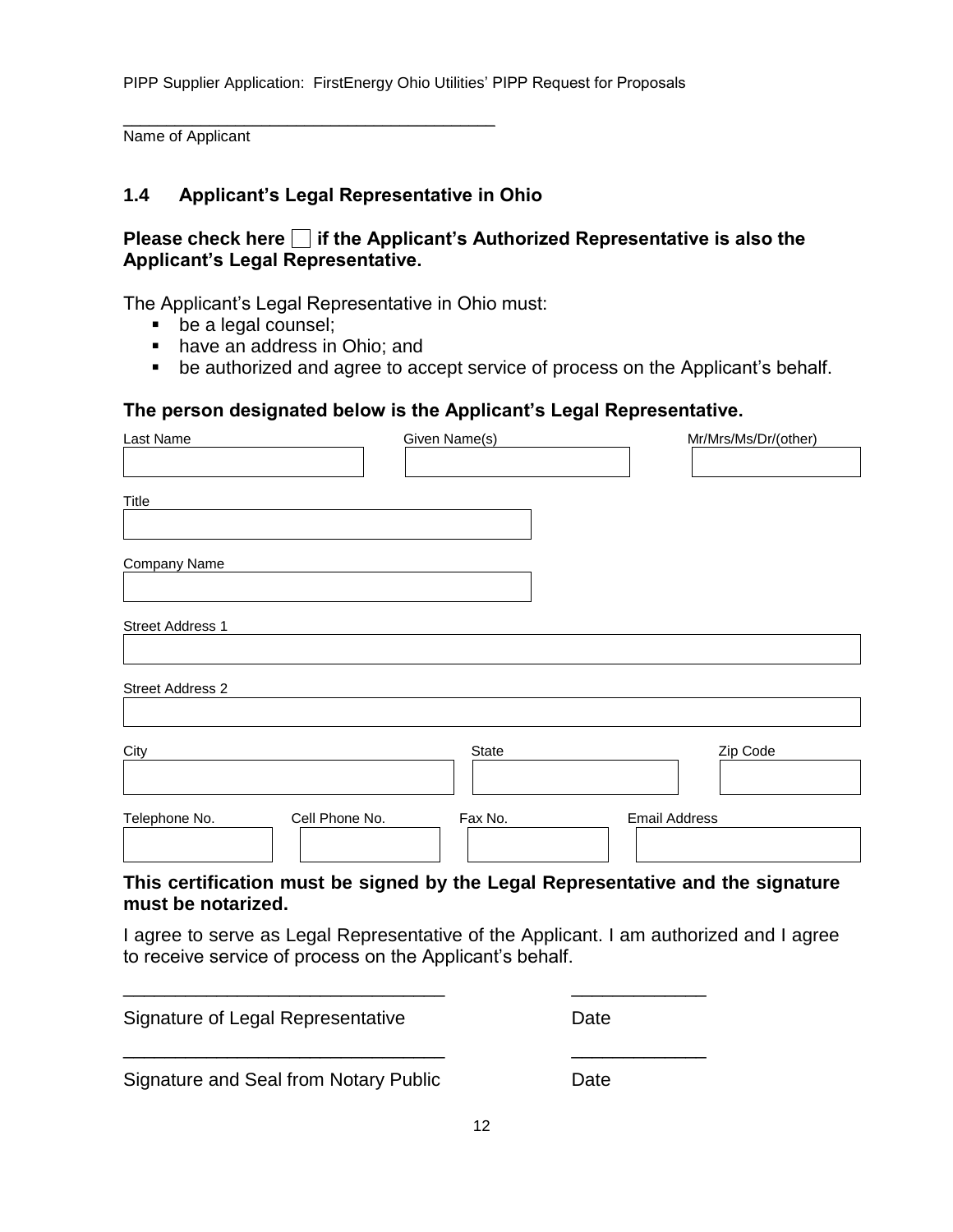Name of Applicant

#### **1.5 Applicant's Credit Representative**

\_\_\_\_\_\_\_\_\_\_\_\_\_\_\_\_\_\_\_\_\_\_\_\_\_\_\_\_\_\_\_\_\_\_\_\_\_\_\_\_\_\_\_

The Applicant's Credit Representative is the Applicant's in-house Credit Representative who can answer questions or provide information about the Applicant's credit with respect to the requirements for the RFP.

# **The person designated below is the Applicant's Credit Representative.**

| Last Name                       | Given Name(s) | Mr/Mrs/Ms/Dr/(other) |
|---------------------------------|---------------|----------------------|
|                                 |               |                      |
| Title                           |               |                      |
|                                 |               |                      |
| Street Address 1                |               |                      |
|                                 |               |                      |
| Street Address 2                |               |                      |
|                                 |               |                      |
| City                            | State         | Zip Code             |
|                                 |               |                      |
| Cell Phone No.<br>Telephone No. | Fax No.       | <b>Email Address</b> |
|                                 |               |                      |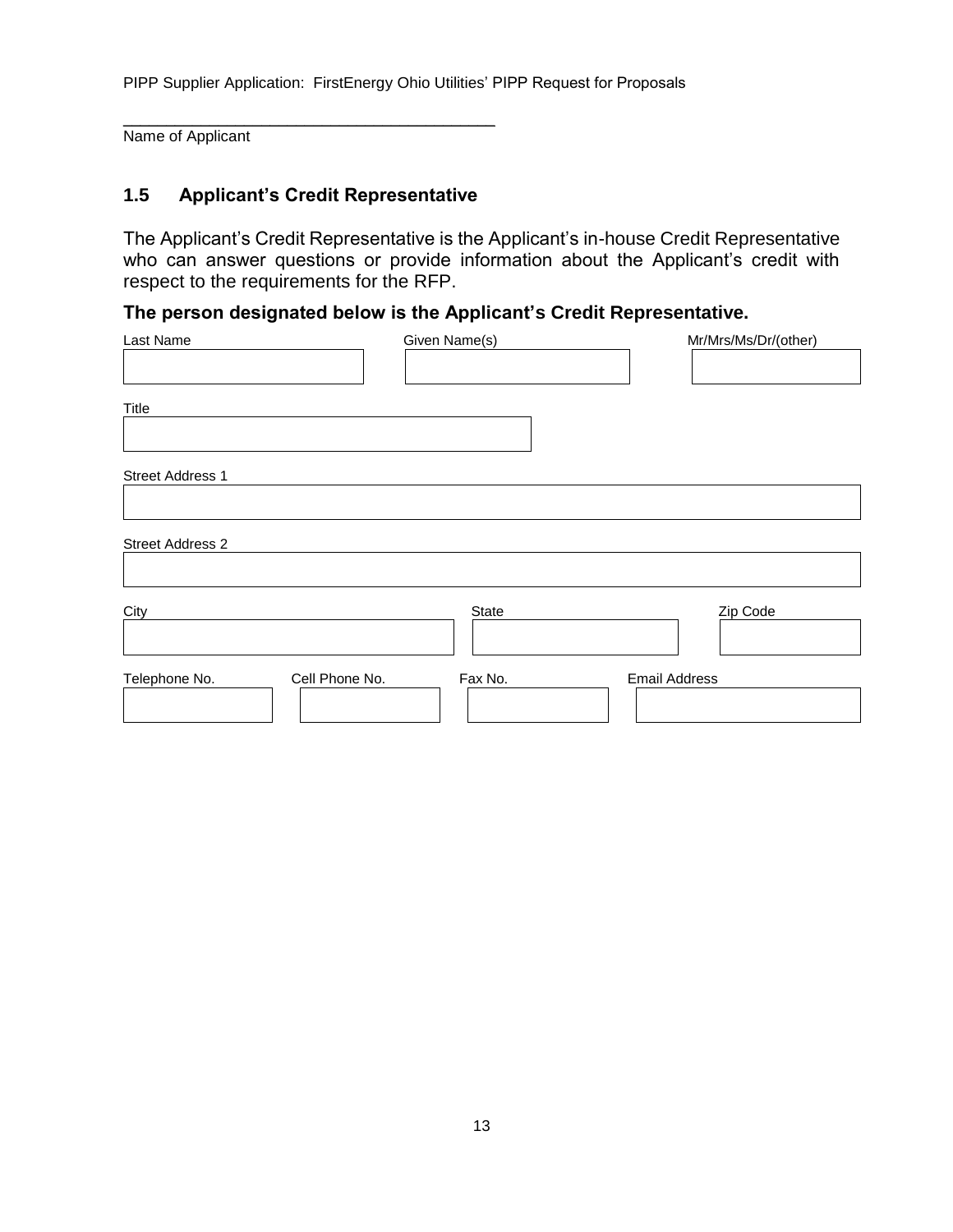Name of Applicant

#### **1.6 General Requirements to Participate in the RFP**

\_\_\_\_\_\_\_\_\_\_\_\_\_\_\_\_\_\_\_\_\_\_\_\_\_\_\_\_\_\_\_\_\_\_\_\_\_\_\_\_\_\_\_

1. If the Applicant already is a transmission customer of PJM who has executed the applicable PJM Agreements as that term is defined in the Master PIPP Supply Agreement, please check  $\Box$  and please provide a copy of the signature page of the PJM Agreements.

Otherwise, please certify that there exist no known impediments for the Applicant to execute the applicable PJM Agreements prior to the start of the supply period.

\_\_\_\_\_\_\_\_\_\_\_\_\_\_\_\_\_\_\_\_\_\_\_\_\_\_\_\_\_\_\_ \_\_\_\_\_\_\_\_\_\_

Signature of Authorized Representative **Date** 

2. If the Applicant already has PJM E-Accounts necessary to provide PIPP Supply, please check  $\Box$  and please provide documentation from PJM that the Applicant has a PJM E-Account.

Otherwise, please certify that there exist no known impediments for the Applicant to establish any PJM E-Accounts necessary to provide PIPP Supply and execute the PJM E-Account contract(s) for the supply period by the start of the supply period.

\_\_\_\_\_\_\_\_\_\_\_\_\_\_\_\_\_\_\_\_\_\_\_\_\_\_\_\_\_\_\_ \_\_\_\_\_\_\_\_\_\_

Signature of Authorized Representative Date

3. If the Applicant already is a PJM market participant and a Load Serving Entity in PJM, please check  $\Box$  and please provide documentation from PJM that the Applicant is a Market Participant.

Otherwise, please certify that there exist no known impediments for the Applicant to become a PJM market participant and a Load Serving Entity in PJM by the start of the supply period.

\_\_\_\_\_\_\_\_\_\_\_\_\_\_\_\_\_\_\_\_\_\_\_\_\_\_\_\_\_\_\_ \_\_\_\_\_\_\_\_\_\_

Signature of Authorized Representative **Date**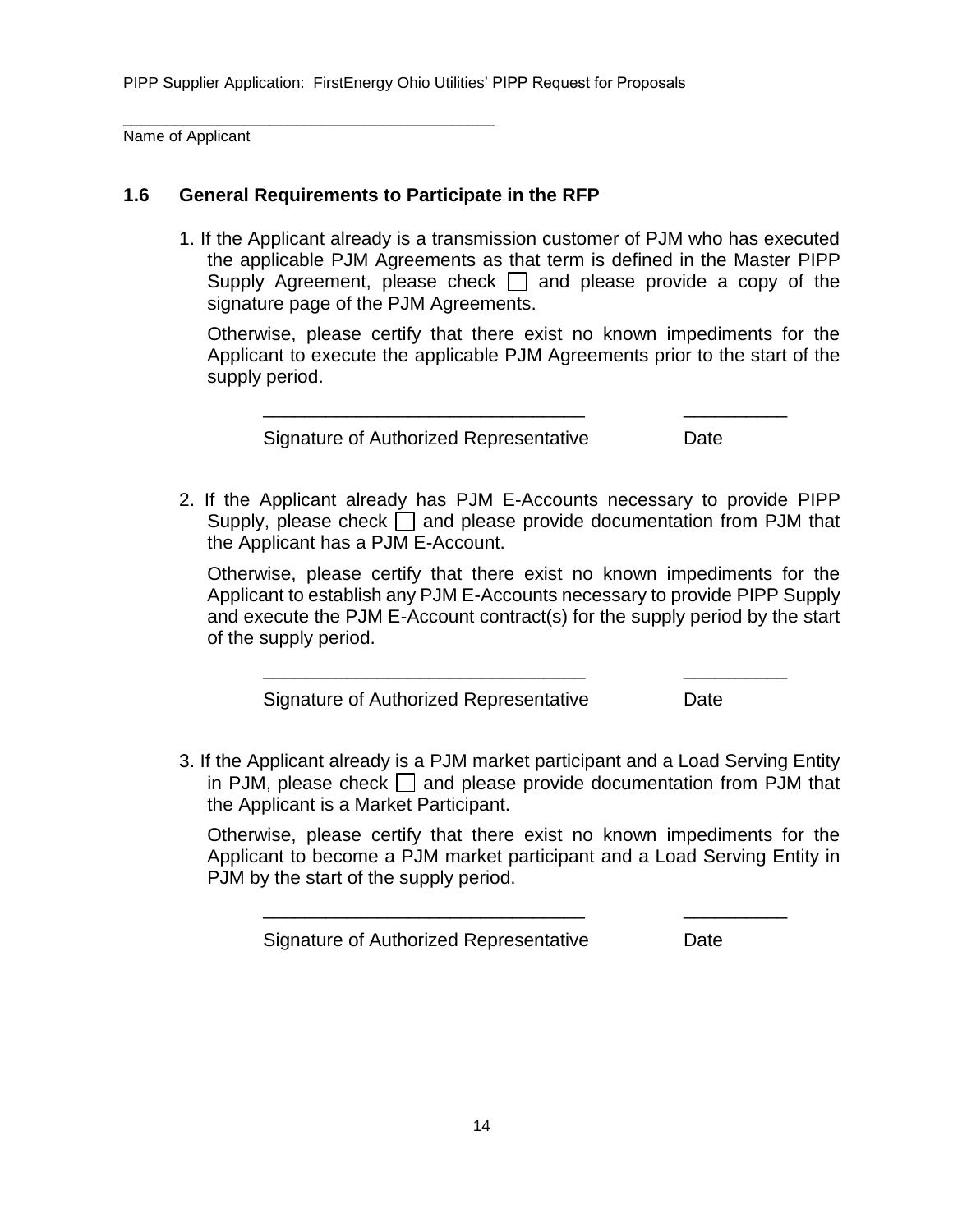Name of Applicant

4. Further, please certify that:

\_\_\_\_\_\_\_\_\_\_\_\_\_\_\_\_\_\_\_\_\_\_\_\_\_\_\_\_\_\_\_\_\_\_\_\_\_\_\_\_\_\_\_

- a) The Applicant and its corporate officers have no indictments or pending criminal litigation in any federal, state or local jurisdiction relating to the Applicant;
- b) The Applicant and its corporate officers have no criminal convictions;
- c) The Applicant has no civil penalties, judgments, sanctions or consent decrees arising out of the violation of any law, rule, regulation or ordinance in connection with its business activities;
- d) The Applicant has not had any permit or authority to do business in any jurisdiction revoked or suspended;
- e) The Applicant has never been barred from public bidding or sanctioned for unauthorized disclosure of confidential information; and
- f) The Applicant is unaware of any pending criminal investigation in which the Applicant is a possible target.

\_\_\_\_\_\_\_\_\_\_\_\_\_\_\_\_\_\_\_\_\_\_\_\_\_\_\_\_\_\_\_ \_\_\_\_\_\_\_\_\_\_

Signature of Authorized Representative Date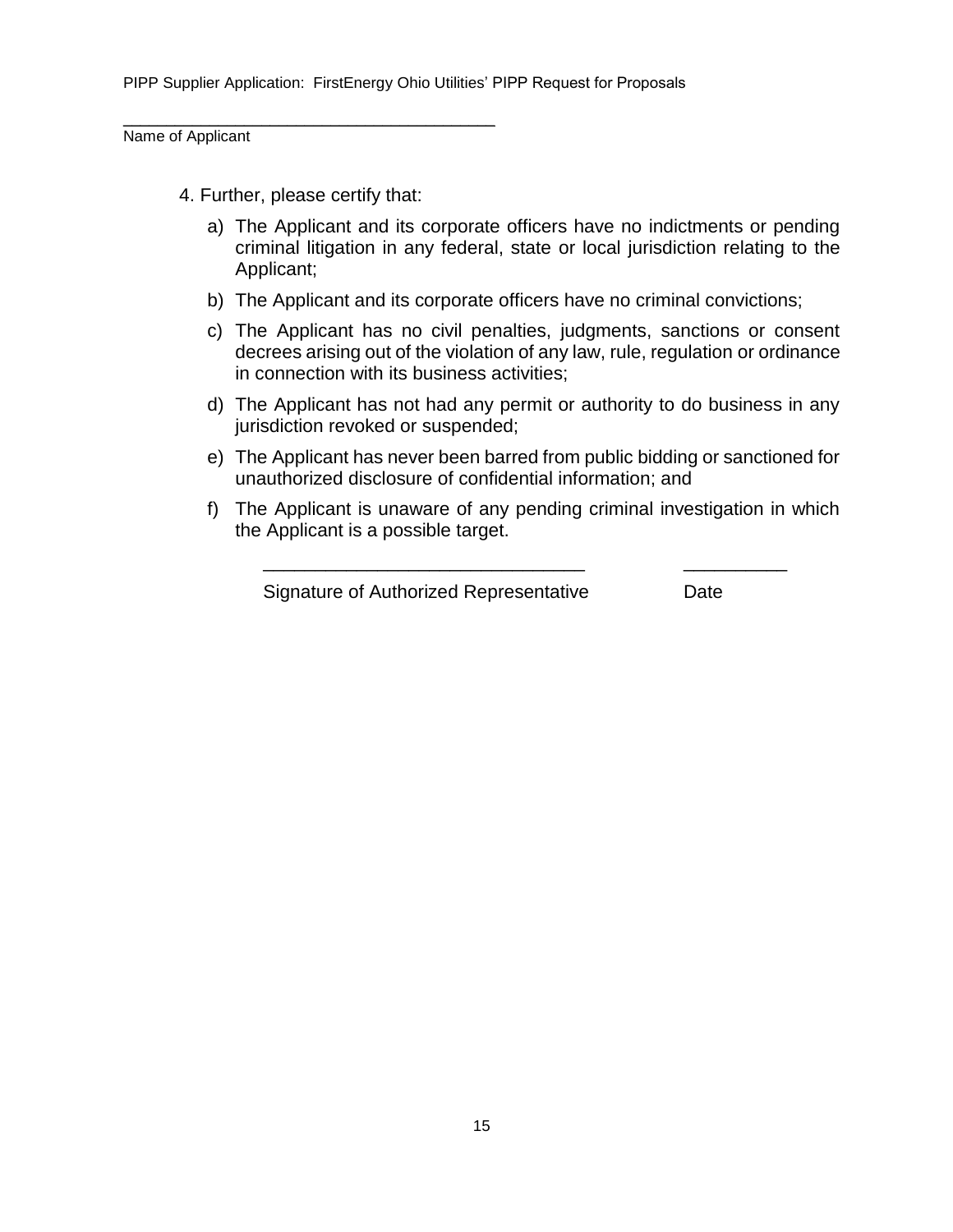\_\_\_\_\_\_\_\_\_\_\_\_\_\_\_\_\_\_\_\_\_\_\_\_\_\_\_\_\_\_\_\_\_\_\_\_\_\_\_\_\_\_\_

Name of Applicant

If you are unable to make these certifications in Section 1.6, subsections (1) to (4), please state which certifications you are unable to make and explain all reasons in the space given below.

#### **1.7 Financial and Credit Information for the Applicant**

#### **Please provide the following information for the Applicant:**

- a) If the Applicant is not an SEC registrant, provide the most recent Annual Report;
- b) If the Applicant is an SEC registrant, provide the Form 10-Q or Form 10-K, whichever was filed most recently with the SEC. If unavailable, please provide the most recent audited quarterly or annual financial information (including a balance sheet, income statement, and cash flow statement);
- c) If the Applicant is an SEC registrant and if both the Form 10-K and Form 10-Q most recently filed with the SEC are not available, please provide most recent annual or quarterly financial data accompanied by an attestation by the Applicant's Chief Financial Officer that the information submitted is true, correct and a fair representation of the Applicant's financial condition;
- d) The following financial information along with page references to the relevant financial filings submitted;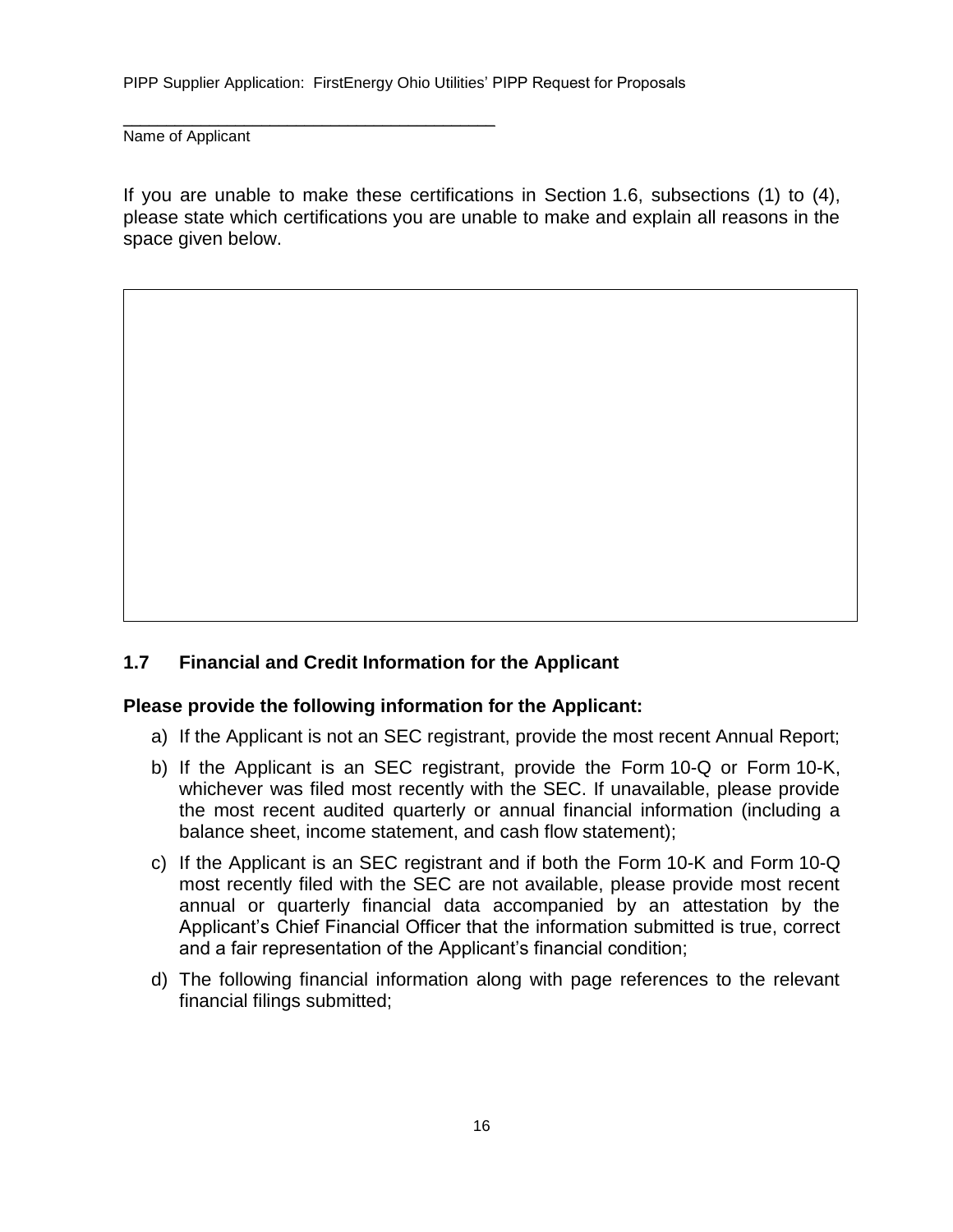\_\_\_\_\_\_\_\_\_\_\_\_\_\_\_\_\_\_\_\_\_\_\_\_\_\_\_\_\_\_\_\_\_\_\_\_\_\_\_\_\_\_\_

Name of Applicant

|                          | Amount (\$) | Financial<br>Document Page<br>Number | Financial<br>Document Source | Date of Financial<br>Document Source |
|--------------------------|-------------|--------------------------------------|------------------------------|--------------------------------------|
| Goodwill                 |             |                                      |                              |                                      |
| Shareholders'<br>Equity  |             |                                      |                              |                                      |
| Net Intangible<br>Assets |             |                                      |                              |                                      |

e) Applicant's senior unsecured debt ratings from the following three rating agencies if available, and the date of the rating, along with documentation showing the name of the rating agency, the type of rating, and the rating of the Applicant;

|                   | Rating | Date of the Rating |
|-------------------|--------|--------------------|
| Moody's           |        |                    |
| Standard & Poor's |        |                    |
| Fitch             |        |                    |

If senior unsecured debt ratings are unavailable, but corporate issuer ratings are available, please provide the corporate issuer ratings, and the date of the rating, along with documentation showing the name of the rating agency, the type of rating, and the rating of the Applicant:

|                   | Rating | Date of the Rating |
|-------------------|--------|--------------------|
| Moody's           |        |                    |
| Standard & Poor's |        |                    |
| Fitch             |        |                    |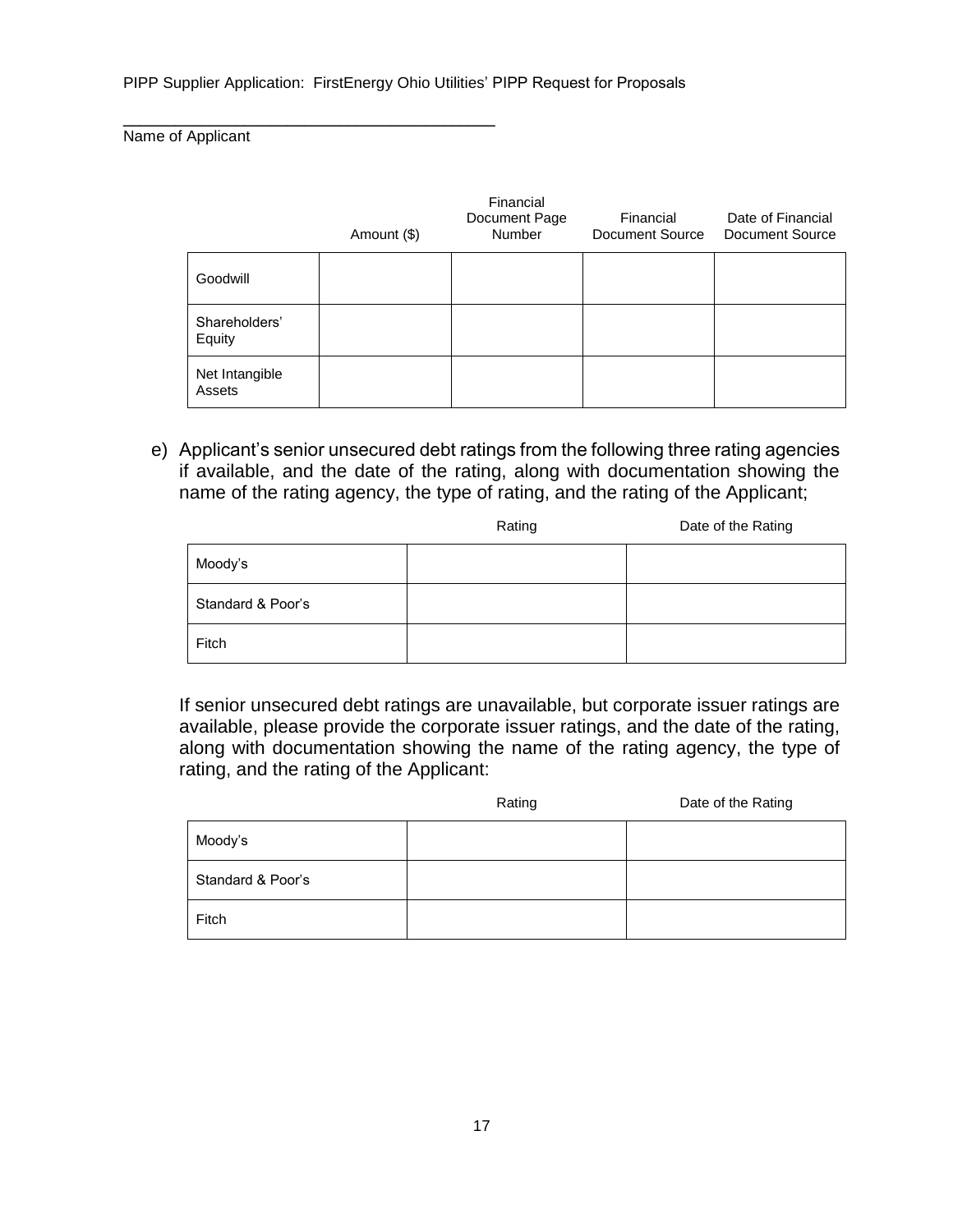\_\_\_\_\_\_\_\_\_\_\_\_\_\_\_\_\_\_\_\_\_\_\_\_\_\_\_\_\_\_\_\_\_\_\_\_\_\_\_\_\_\_\_

Name of Applicant

- f) If the Applicant has not been incorporated or otherwise formed under the laws of the United States, the Applicant is asked to provide in addition to a)-f) above:
	- i. A legal opinion acceptable to the FirstEnergy Ohio Utilities of counsel qualified to practice in the foreign jurisdiction in which the Applicant is incorporated or otherwise formed that the Master PIPP Supply Agreement will become the binding obligation of the Applicant in the jurisdiction in which it has been incorporated or otherwise formed.
	- ii. Any additional information that the Applicant wishes to give that could provide comparable credit assurances to those that are provided by other Applicants that have been incorporated or otherwise formed under the laws of the United States.

An Applicant that has not been incorporated or otherwise formed under the laws of the United States and that does not provide this information or any information that could provide comparable assurances of creditworthiness will be required to post the maximum Pre-Bid Security with its PIPP Supplier Application.

Further, if such Applicants become PIPP Suppliers, they will be required to submit additional documents as detailed in Article 6 of the Master PIPP Supply Agreement, including:

- A legal opinion of counsel qualified to practice in the foreign jurisdiction in which the PIPP Supplier is incorporated or otherwise formed that this Agreement is, or upon the completion of execution formalities will become, the binding obligation of the PIPP Supplier in the jurisdiction in which it has been incorporated or otherwise formed;
- The sworn certificate of the corporate secretary (or similar officer) of such PIPP Supplier that the person executing the Agreement on behalf of the PIPP Supplier has the authority to execute the Agreement and that the governing board of such PIPP Supplier has approved the execution of the Agreement; and
- The sworn certificate of the corporate secretary (or similar officer) of such PIPP Supplier that the PIPP Supplier has been authorized by its governing board to enter into agreements of the same type as the Master PIPP Supply Agreement.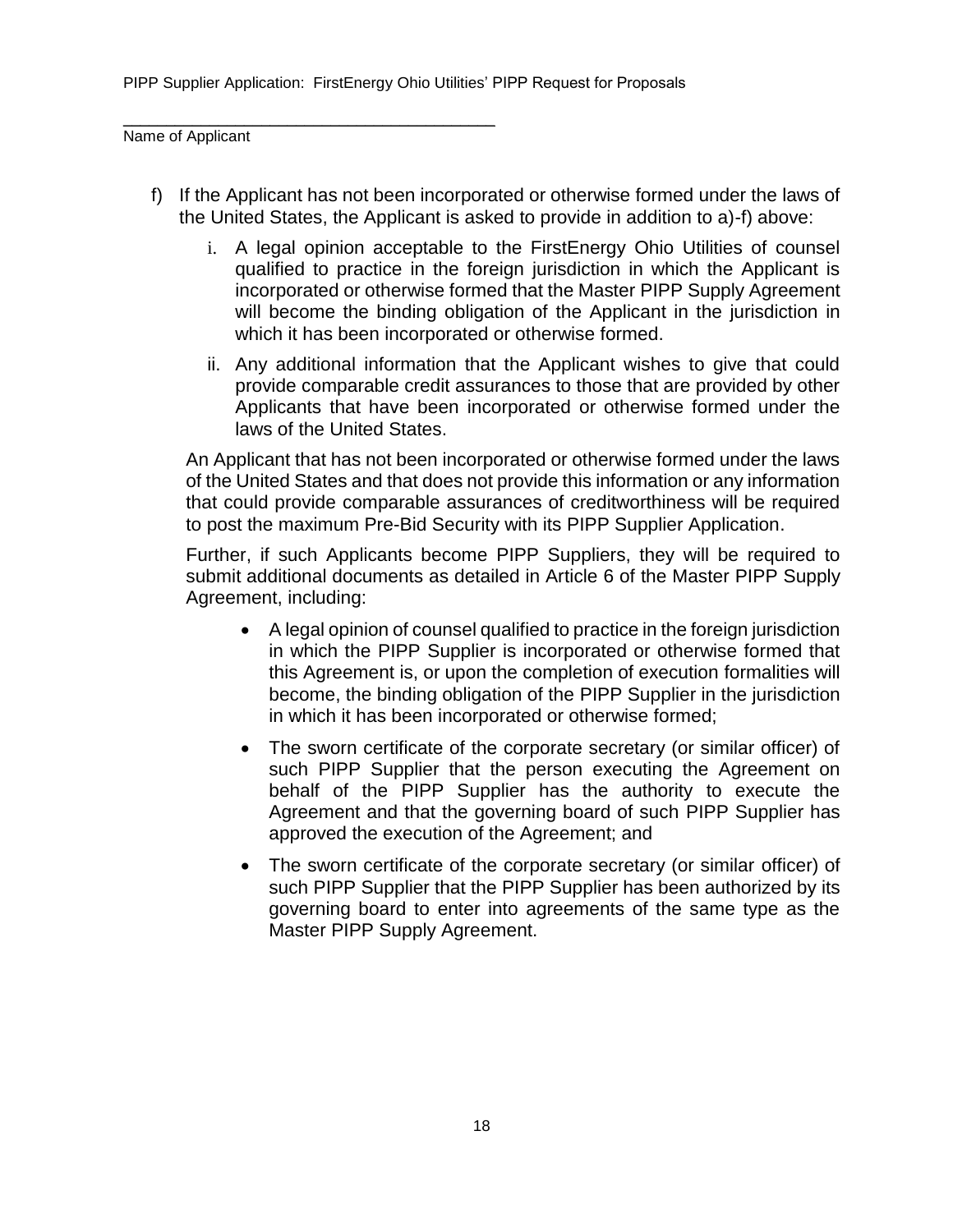Name of Applicant

# **Is the Applicant and/or its parent:**

\_\_\_\_\_\_\_\_\_\_\_\_\_\_\_\_\_\_\_\_\_\_\_\_\_\_\_\_\_\_\_\_\_\_\_\_\_\_\_\_\_\_\_

|                                                                                                                                                                                                                                                         | Applicant<br>Yes | <b>No</b> | Parent<br>Yes | No. |
|---------------------------------------------------------------------------------------------------------------------------------------------------------------------------------------------------------------------------------------------------------|------------------|-----------|---------------|-----|
| Operating under federal bankruptcy laws or bankruptcy<br>laws in any jurisdiction?                                                                                                                                                                      |                  |           |               |     |
| Subject to pending litigation or regulatory proceedings<br>(in state court, or in federal court, or from regulatory<br>agencies, or in any other jurisdiction) which could<br>materially impact the Applicant's and/or parent's<br>financial condition? |                  |           |               |     |
| Subject to collection lawsuits or outstanding judgments<br>that could impact solvency?                                                                                                                                                                  |                  |           |               |     |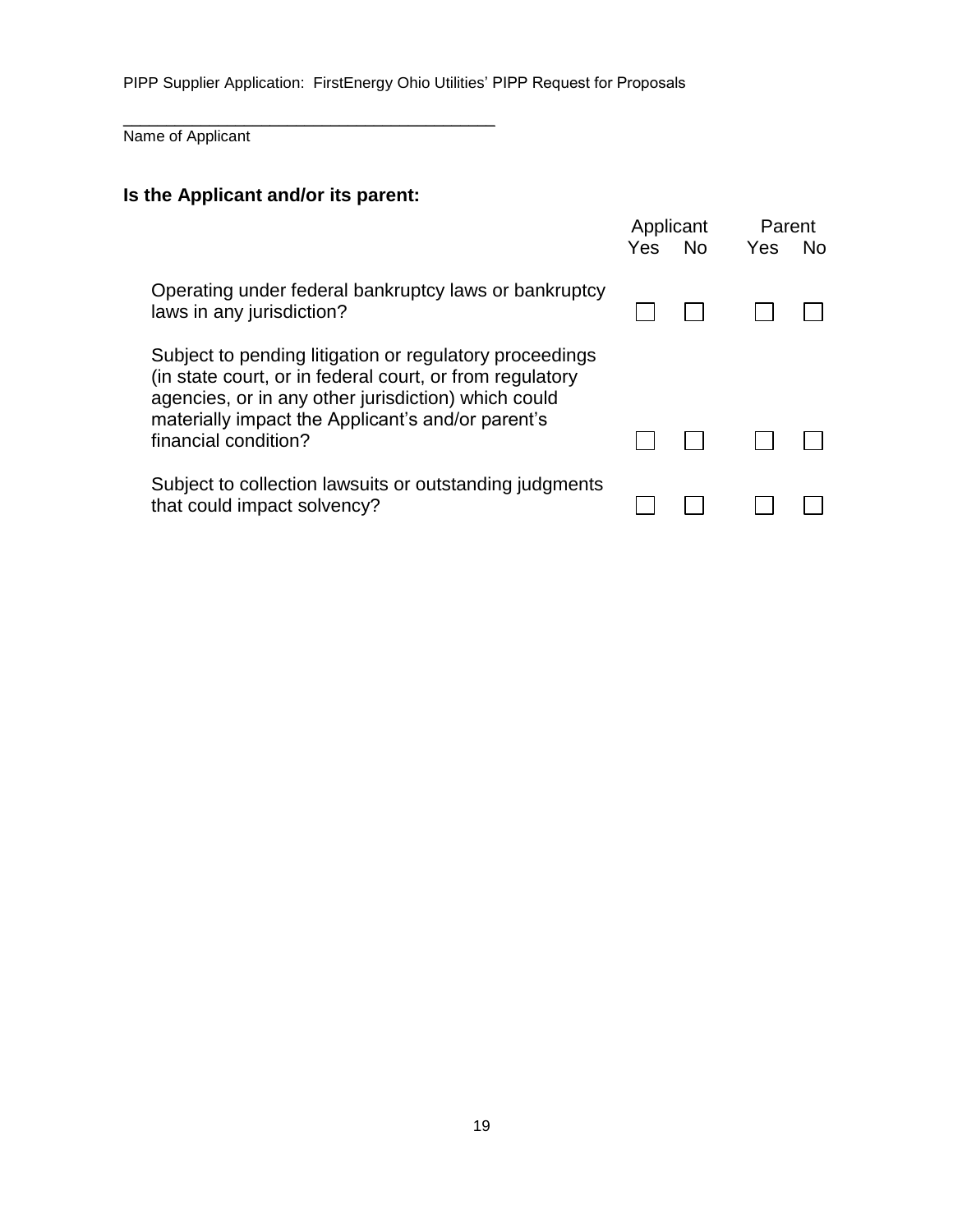\_\_\_\_\_\_\_\_\_\_\_\_\_\_\_\_\_\_\_\_\_\_\_\_\_\_\_\_\_\_\_\_\_\_\_\_\_\_\_\_\_\_\_

Name of Applicant

Please provide a statement disclosing any existing, pending or past adverse rulings, judgments, litigation, contingent liabilities, revocations of authority, administrative, regulatory (State, FERC, SEC or DOJ) investigations and any other matters relating to financial or operational status for the past three years that arise from the sale of electricity or natural gas, or that materially affect current financial or operational status.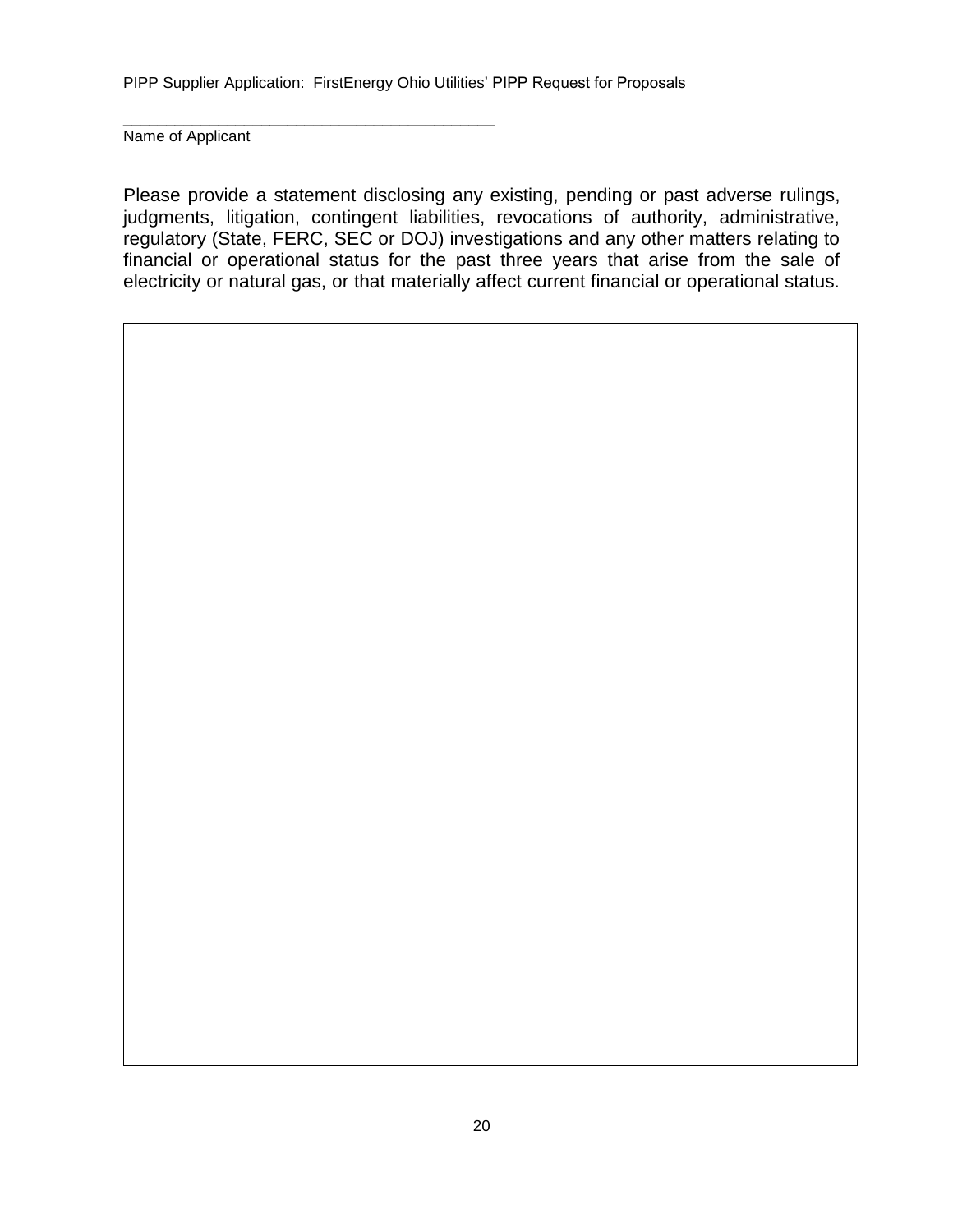Name of Applicant

#### **1.8 Guarantor Information**

The Guarantor information is required only if the Applicant expects to have a third party act as a Guarantor should the Applicant become a PIPP Supplier.

Please check here  $\Box$  and proceed to the next section if this section does not **apply to you because you will not have a third party act as a Guarantor.**

┑

#### **Basic Information for the Guarantor**

\_\_\_\_\_\_\_\_\_\_\_\_\_\_\_\_\_\_\_\_\_\_\_\_\_\_\_\_\_\_\_\_\_\_\_\_\_\_\_\_\_\_\_

Name of Guarantor

| Legal Name of Guarantor (if different from above)                         |                   |                      |
|---------------------------------------------------------------------------|-------------------|----------------------|
|                                                                           |                   |                      |
|                                                                           |                   |                      |
| Place of Incorporation, if applicable                                     | Federal Tax I.D.  | D&B DUNS#            |
|                                                                           |                   |                      |
| Please state whether the Guarantor<br>is a corporation, partnership, etc. | Years in Business |                      |
|                                                                           |                   |                      |
| <b>Guarantor's Contact Information</b>                                    |                   |                      |
| Last Name                                                                 | Given Name(s)     | Mr/Mrs/Ms/Dr/(other) |
|                                                                           |                   |                      |
|                                                                           |                   |                      |
| Title                                                                     |                   |                      |
|                                                                           |                   |                      |
| Street Address 1                                                          |                   |                      |
|                                                                           |                   |                      |
| <b>Street Address 2</b>                                                   |                   |                      |
|                                                                           |                   |                      |
|                                                                           |                   |                      |
| City                                                                      | State             | Zip Code             |
| Cell Phone No.<br>Telephone No.                                           | Fax No.           | <b>Email Address</b> |
|                                                                           |                   |                      |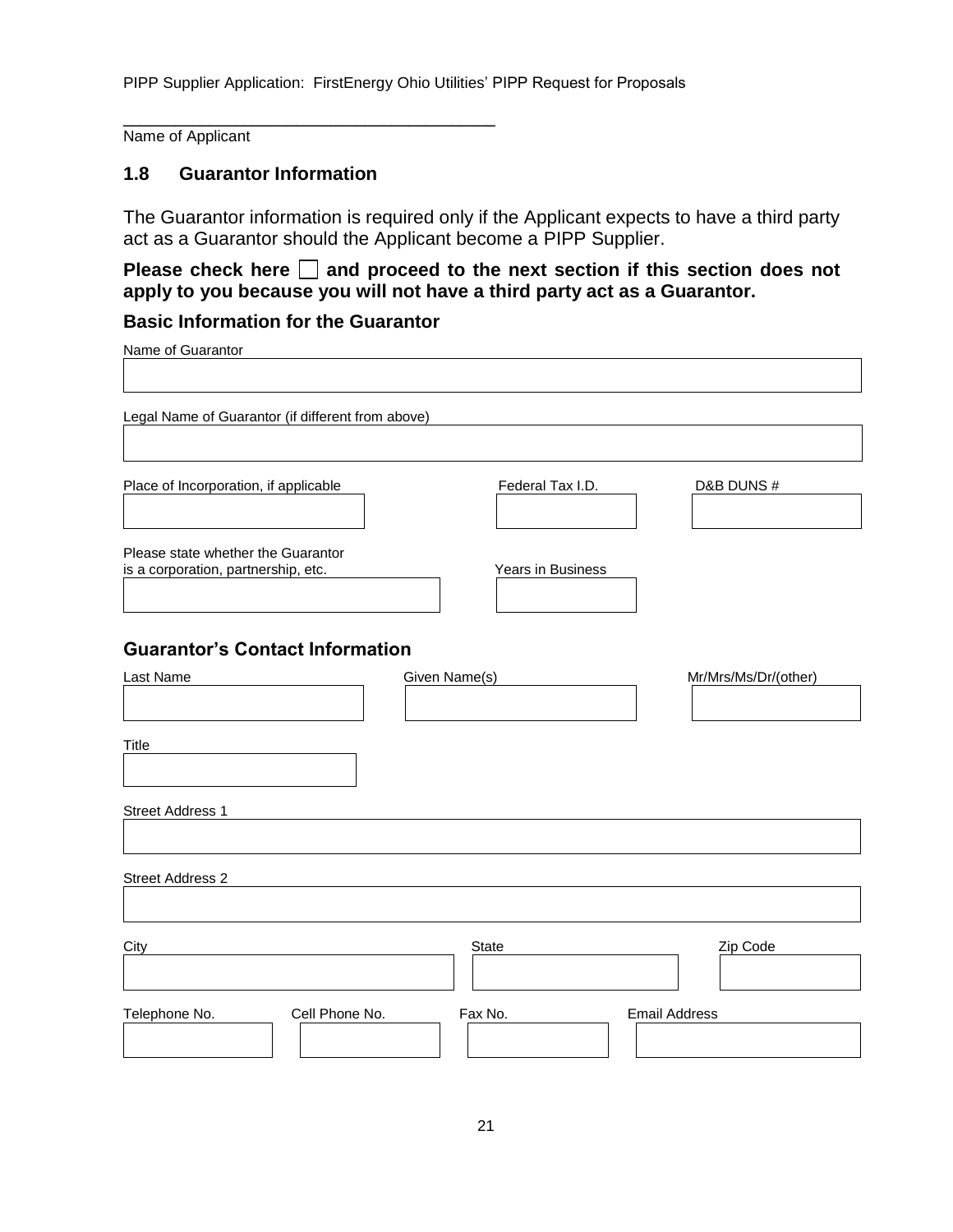Name of Applicant

#### **The Guarantor's Credit Representative**

\_\_\_\_\_\_\_\_\_\_\_\_\_\_\_\_\_\_\_\_\_\_\_\_\_\_\_\_\_\_\_\_\_\_\_\_\_\_\_\_\_\_\_

The Guarantor's in-house Credit Representative is the individual who can answer questions or provide information about the Guarantor's credit with respect to the requirements for the RFP.

#### **The person designated below is the Guarantor's Credit Representative.**

| Last Name        | Given Name(s)             | Mr/Mrs/Ms/Dr/(other) |
|------------------|---------------------------|----------------------|
|                  |                           |                      |
| Title            |                           |                      |
|                  |                           |                      |
| Street Address 1 |                           |                      |
|                  |                           |                      |
| Street Address 2 |                           |                      |
|                  |                           |                      |
| City             | State                     | Zip Code             |
|                  |                           |                      |
| Telephone No.    | Cell Phone No.<br>Fax No. | <b>Email Address</b> |
|                  |                           |                      |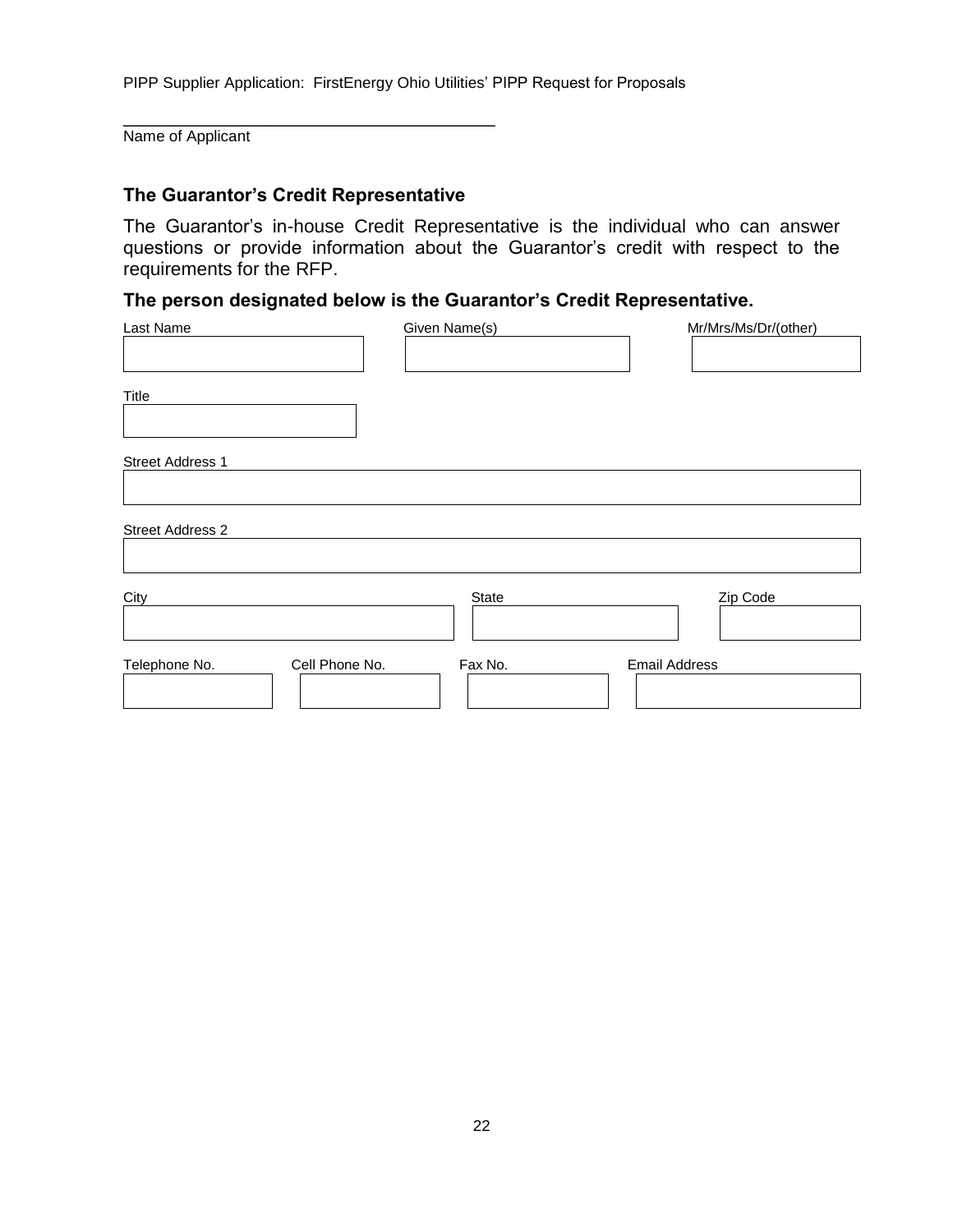Name of Applicant

#### **Please provide the following information for the Guarantor:**

\_\_\_\_\_\_\_\_\_\_\_\_\_\_\_\_\_\_\_\_\_\_\_\_\_\_\_\_\_\_\_\_\_\_\_\_\_\_\_\_\_\_\_

- a) If the Guarantor is not an SEC registrant, provide the most recent Annual Report;
- b) If the Guarantor is an SEC registrant, provide the Form 10-Q or Form 10-K, whichever was filed most recently with the SEC. If unavailable, please provide the most recent audited quarterly or annual financial information (including a balance sheet, income statement, and cash flow statement);
- c) If the Guarantor is an SEC registrant and if both the Form 10-K and Form 10-Q most recently filed with the SEC are not available, please provide most recent annual or quarterly financial data accompanied by an attestation by the Guarantor's Chief Financial Officer that the information submitted is true, correct and a fair representation of the Applicant's financial condition;
- d) The following financial information along with page references to the relevant financial filings submitted;

|                          | Amount (\$) | Financial<br>Document Page<br>Number | Financial<br>Document Source | Date of Financial<br>Document Source |
|--------------------------|-------------|--------------------------------------|------------------------------|--------------------------------------|
| Goodwill                 |             |                                      |                              |                                      |
| Shareholders'<br>Equity  |             |                                      |                              |                                      |
| Net Intangible<br>Assets |             |                                      |                              |                                      |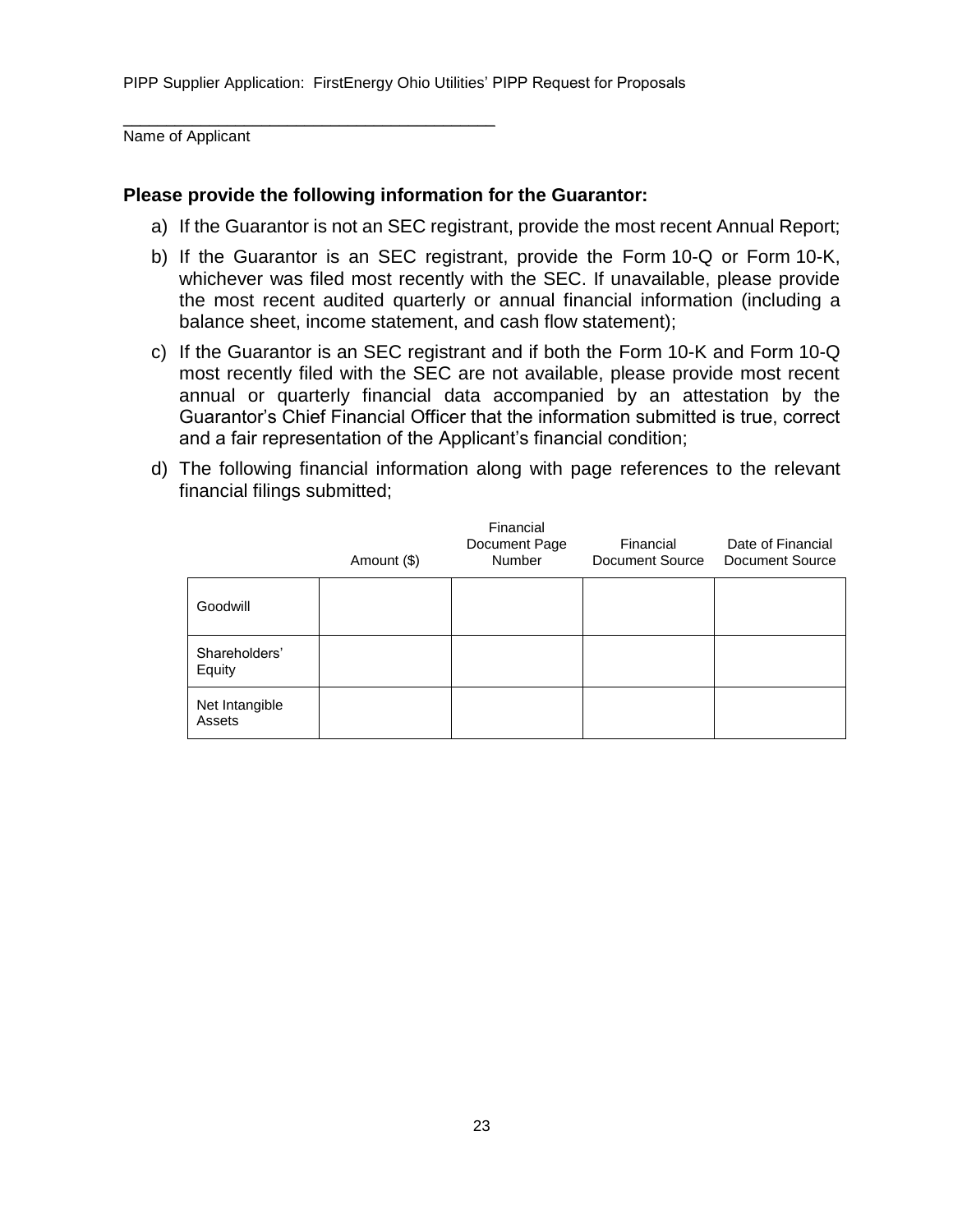\_\_\_\_\_\_\_\_\_\_\_\_\_\_\_\_\_\_\_\_\_\_\_\_\_\_\_\_\_\_\_\_\_\_\_\_\_\_\_\_\_\_\_

Name of Applicant

e) Guarantor's senior unsecured debt ratings from the following three rating agencies if available, and the date of the rating, along with documentation showing the name of the rating agency, the type of rating, and the rating of the Guarantor;

|                   | Rating | Date of the Rating |
|-------------------|--------|--------------------|
| Moody's           |        |                    |
| Standard & Poor's |        |                    |
| Fitch             |        |                    |

If senior unsecured debt ratings are unavailable, but corporate issuer ratings are available, please provide the corporate issuer ratings, and the date of the rating, along with documentation showing the name of the rating agency, the type of rating, and the rating of the Guarantor:

|                   | Rating | Date of the Rating |
|-------------------|--------|--------------------|
| Moody's           |        |                    |
| Standard & Poor's |        |                    |
| Fitch             |        |                    |

- f) If the Guarantor has not been incorporated or otherwise formed under the laws of the United States, the Guarantor is asked to provide in addition to a)-f) above:
	- iii. A legal opinion acceptable to FirstEnergy Ohio Utilities of counsel qualified to practice in the foreign jurisdiction in which the Guarantor is incorporated or otherwise formed that the Guaranty will become the binding obligation of the Guarantor in the jurisdiction in which it has been incorporated or otherwise formed.
	- iv. Any additional information that the Guarantor wishes to give that could provide comparable credit assurances to those that are provided by other Guarantors that have been incorporated or otherwise formed under the laws of the United States.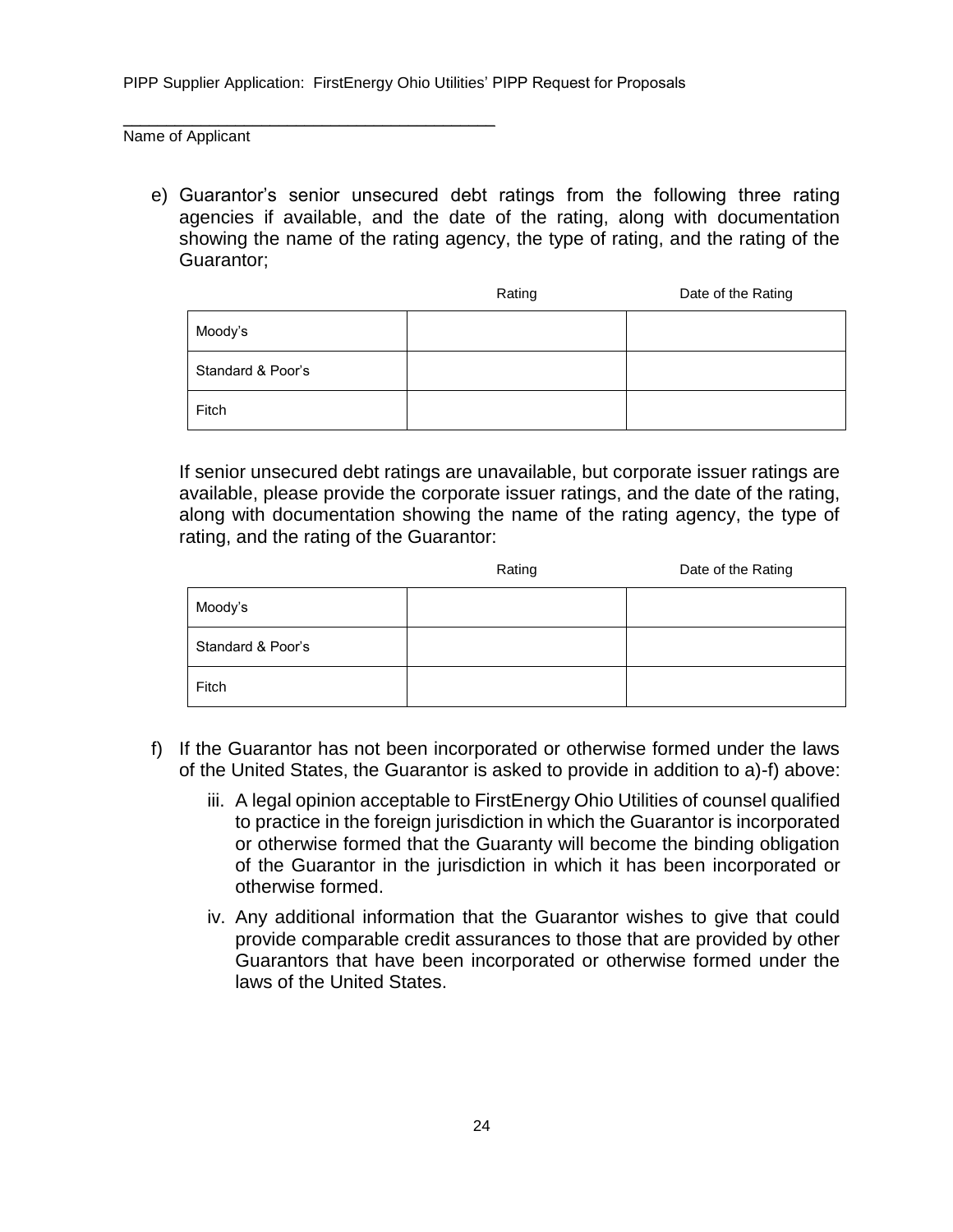\_\_\_\_\_\_\_\_\_\_\_\_\_\_\_\_\_\_\_\_\_\_\_\_\_\_\_\_\_\_\_\_\_\_\_\_\_\_\_\_\_\_\_

Name of Applicant

An Applicant whose Guarantor has not been incorporated or otherwise formed under the laws of the United States and that does not provide this information or any information that could provide comparable assurances of creditworthiness will be required to post the maximum Pre-Bid Security with its PIPP Supplier Application.

Further, if an Applicant with such a Guarantor becomes a PIPP Supplier, the Guarantor will be required to submit additional documents as detailed in Article 6 of the Master PIPP Supply Agreement, including:

- A legal opinion of counsel qualified to practice in the foreign jurisdiction in which the Guarantor is incorporated or otherwise formed that this Guaranty is, or upon the completion of execution formalities will become, the binding obligation of the Guarantor in the jurisdiction in which it has been incorporated or otherwise formed;
- The sworn certificate of the corporate secretary (or similar officer) of such Guarantor that the person executing the Guaranty on behalf of the Guarantor has the authority to execute the Guaranty and that the governing board of such Guarantor has approved the execution of the Guaranty; and
- The sworn certificate of the corporate secretary (or similar officer) of such Guarantor that the Guarantor has been authorized by its governing board to enter into agreements of the same type as the Guaranty.

#### **Is the Guarantor and/or its parent (if applicable):**

|                                                                                                                                                                                                                                                         | Yes No | Guarantor | Parent<br>Yes | No. |
|---------------------------------------------------------------------------------------------------------------------------------------------------------------------------------------------------------------------------------------------------------|--------|-----------|---------------|-----|
| Operating under federal bankruptcy laws or bankruptcy<br>laws in any jurisdiction?                                                                                                                                                                      |        |           |               |     |
| Subject to pending litigation or regulatory proceedings<br>(in state court, or in federal court, or from regulatory<br>agencies, or in any other jurisdiction) which could<br>materially impact the Guarantor's and/or parent's<br>financial condition? |        |           |               |     |
| Subject to collection lawsuits or outstanding judgments<br>that could impact solvency?                                                                                                                                                                  |        |           |               |     |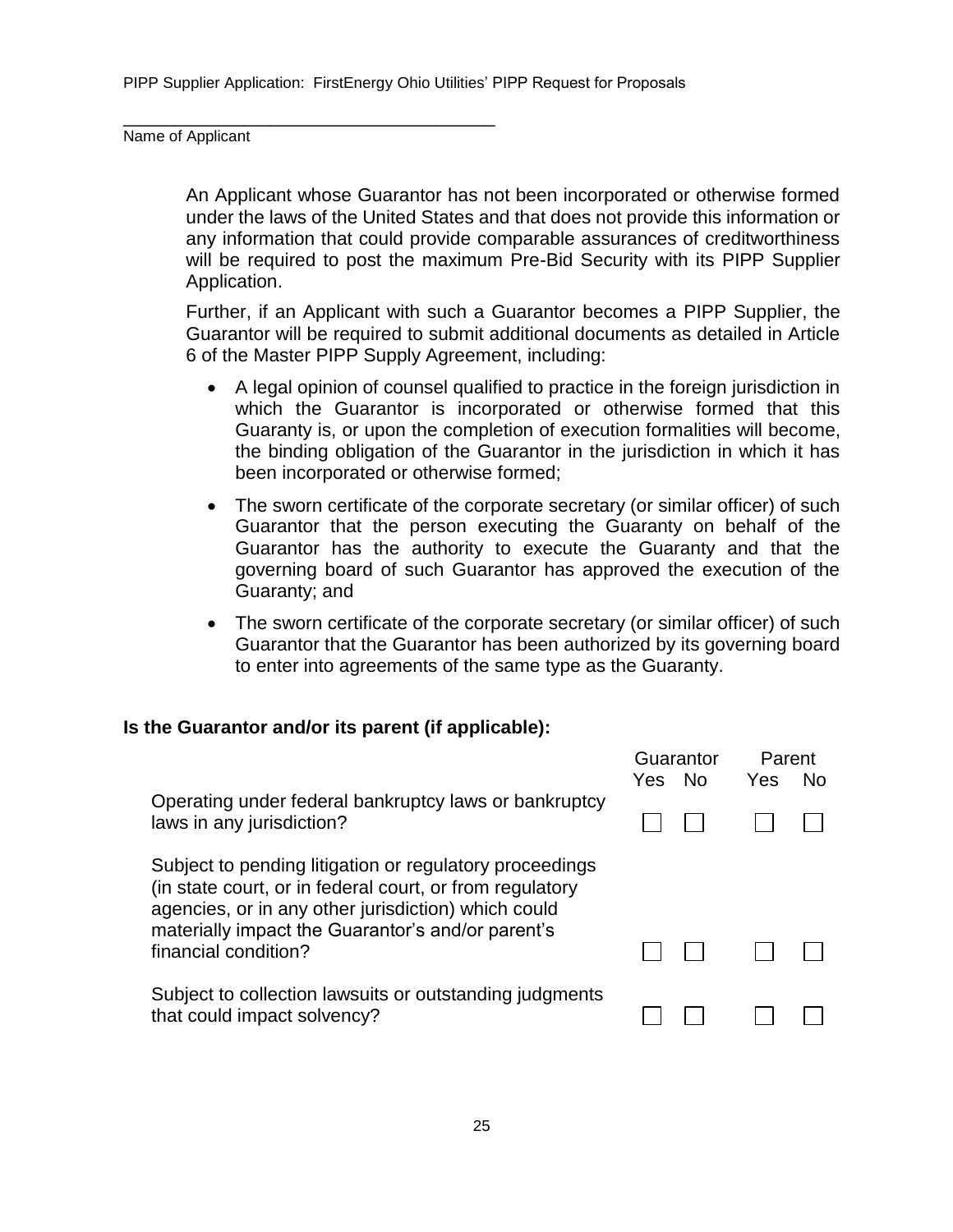\_\_\_\_\_\_\_\_\_\_\_\_\_\_\_\_\_\_\_\_\_\_\_\_\_\_\_\_\_\_\_\_\_\_\_\_\_\_\_\_\_\_\_

Name of Applicant

Please provide a statement disclosing any existing, pending or past adverse rulings, judgments, litigation, contingent liabilities, revocations of authority, administrative, regulatory (State, FERC, SEC or DOJ) investigations and any other matters relating to financial or operational status for the past three years that arise from the sale of electricity or natural gas, or that materially affect current financial or operational status of the Guarantor.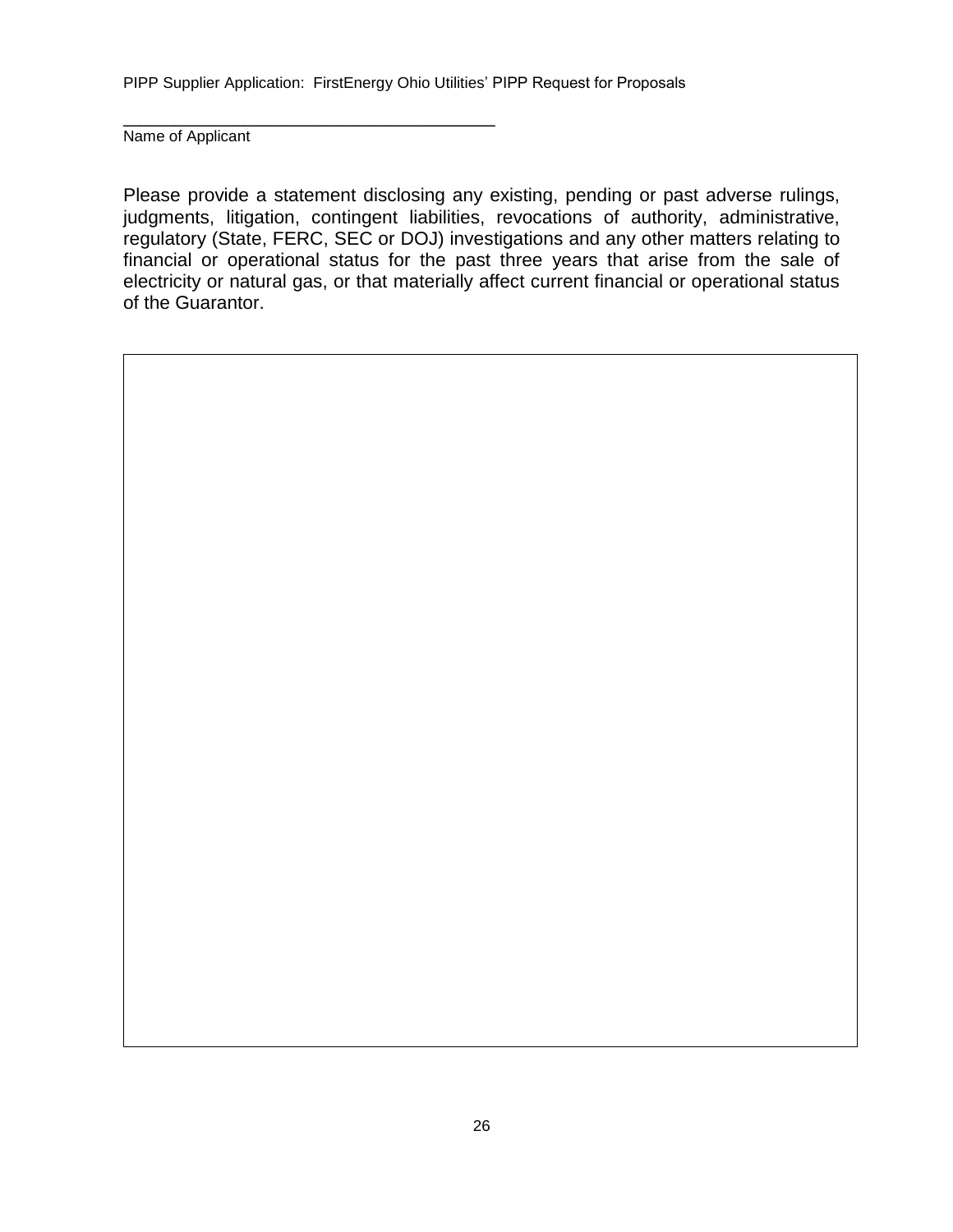Name of Applicant

#### **1.9 Additional Certifications**

\_\_\_\_\_\_\_\_\_\_\_\_\_\_\_\_\_\_\_\_\_\_\_\_\_\_\_\_\_\_\_\_\_\_\_\_\_\_\_\_\_\_\_

The RFP Bidding Rules, the Master PIPP Supply Agreement, the Communications Protocols, and the Information Website include important information that an Applicant should understand prior to participating in the RFP.

a) Please certify that you are a certified CRES Supplier in the FirstEnergy Ohio service area.

\_\_\_\_\_\_\_\_\_\_\_\_\_\_\_\_\_\_\_\_\_\_\_\_\_\_\_\_\_\_\_\_ \_\_\_\_\_\_\_\_\_\_\_\_\_

\_\_\_\_\_\_\_\_\_\_\_\_\_\_\_\_\_\_\_\_\_\_\_\_\_\_\_\_\_\_\_\_ \_\_\_\_\_\_\_\_\_\_\_\_\_

\_\_\_\_\_\_\_\_\_\_\_\_\_\_\_\_\_\_\_\_\_\_\_\_\_\_\_\_\_\_\_\_ \_\_\_\_\_\_\_\_\_\_\_\_\_

Signature of Authorized Representative Date

b) Please certify that you have read the RFP Bidding Rules and that you will comply with these rules.

Signature of Authorized Representative Date

c) Please certify that you have read the Master PIPP Supply Agreement and that you accept its terms. Please also certify that if you become a winning Bidder, you will execute the Master PIPP Supply Agreement within three (3) Business Days following the close of the RFP:

Signature of Authorized Representative Date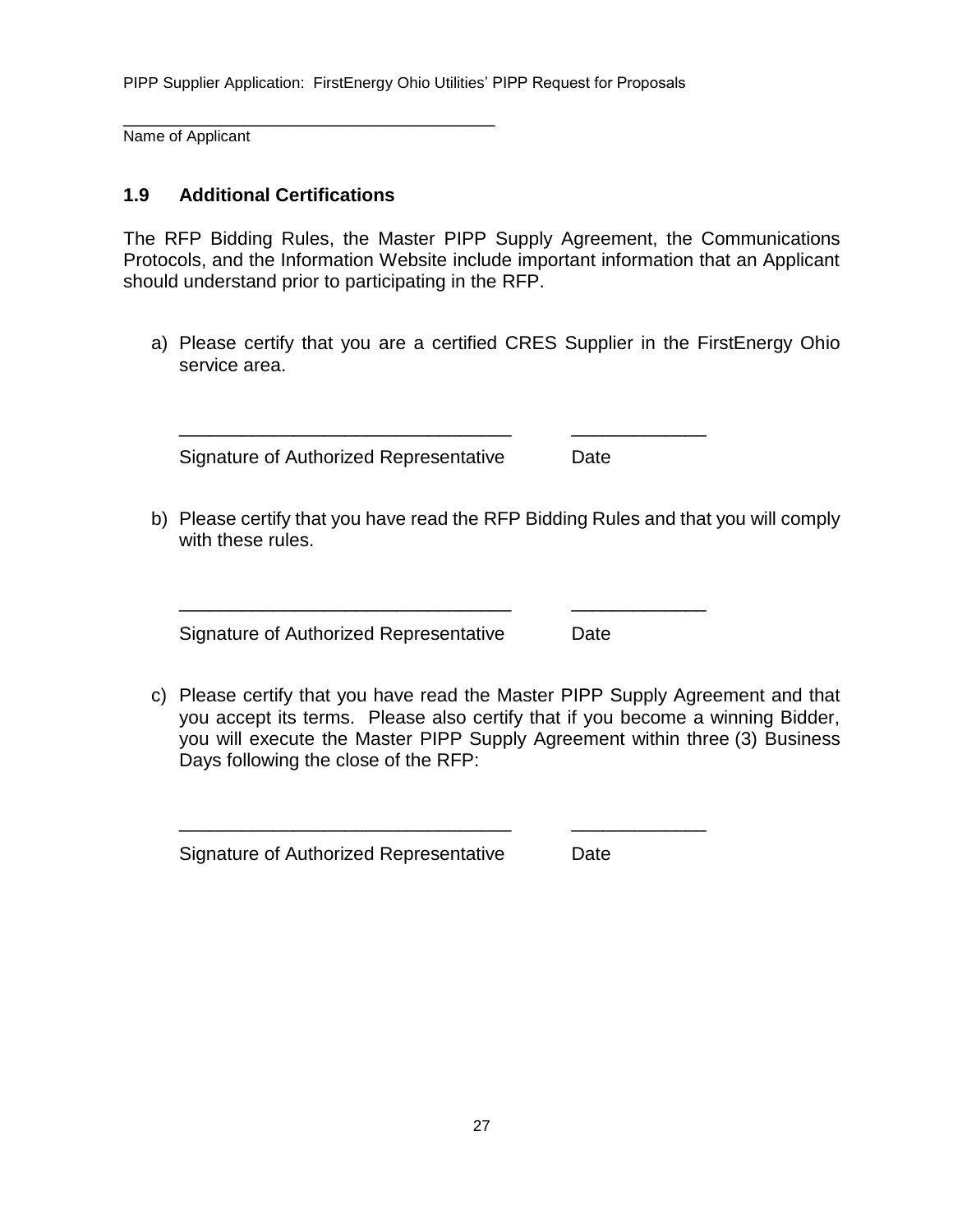Name of Applicant

d) No Registered Bidder in the RFP shall substitute another party, transfer its rights to another party, or otherwise assign its status as a Registered Bidder to another party. Any such substitutions, transfers, or assignments shall be null and void and will result in the exclusion of the Registered Bidder from the RFP. Please certify that you agree to the limitation set forth in this paragraph.

Signature of Authorized Representative Date

\_\_\_\_\_\_\_\_\_\_\_\_\_\_\_\_\_\_\_\_\_\_\_\_\_\_\_\_\_\_\_\_\_\_\_\_\_\_\_\_\_\_\_

The Bidding Rules and Communications Protocols include restrictions on the disclosure of Confidential Information. For purposes of the following certifications, the definition of Confidential Information relative to bidding strategy is defined according to Section 11.2 of the Bidding Rules:

\_\_\_\_\_\_\_\_\_\_\_\_\_\_\_\_\_\_\_\_\_\_\_\_\_\_\_\_\_\_\_ \_\_\_\_\_\_\_\_\_\_\_\_\_

\_\_\_\_\_\_\_\_\_\_\_\_\_\_\_\_\_\_\_\_\_\_\_\_\_\_\_\_\_\_\_ \_\_\_\_\_\_\_\_\_\_\_\_\_

\_\_\_\_\_\_\_\_\_\_\_\_\_\_\_\_\_\_\_\_\_\_\_\_\_\_\_\_\_\_\_ \_\_\_\_\_\_\_\_\_\_\_\_\_

e) Please certify that you agree not to disclose any Confidential Information relative to bidding strategy to any party that may have an effect on the participation of another bidder, prospective bidder, or on any of the bids that another bidder would be willing to submit.

Signature of Authorized Representative Date

f) Please certify that, to the extent Confidential Information relative to bidding strategy is disclosed within your organization or to a third party, you will ensure that sufficient precautions are taken to ensure that such Confidential Information is not made public or made available to another Bidder. Such precautions include, but are not limited to confidentiality agreements, non-disclosure agreements, firewalls, and other contractual or structural protections that would maintain the confidential nature of a Bidder's bidding strategy.

Signature of Authorized Representative Date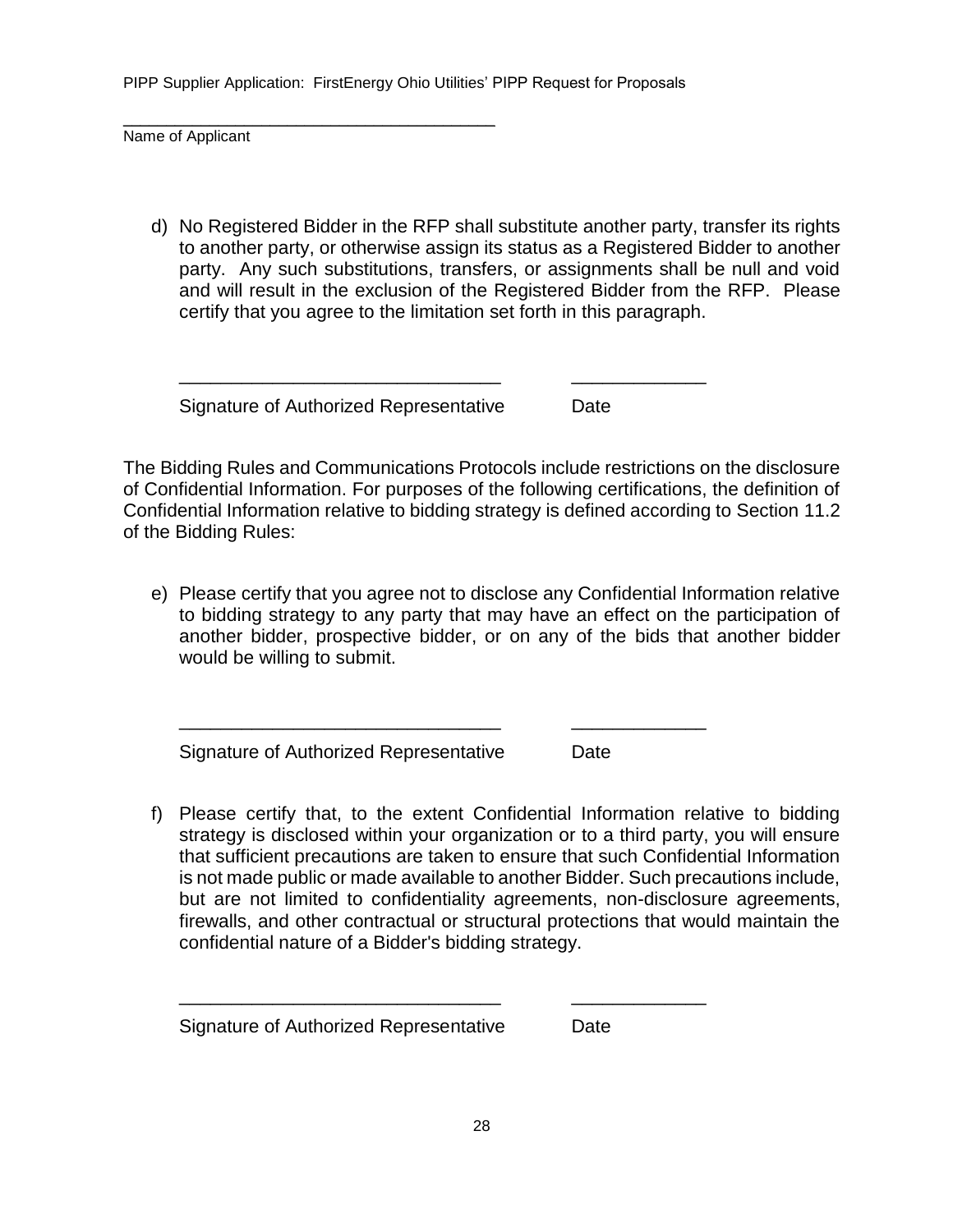Name of Applicant

g) Please certify that you are unaware of any pending criminal investigation in which the Guarantor is a possible target.

\_\_\_\_\_\_\_\_\_\_\_\_\_\_\_\_\_\_\_\_\_\_\_\_\_\_\_\_\_\_\_ \_\_\_\_\_\_\_\_\_\_\_\_\_

Signature of Authorized Representative Date

\_\_\_\_\_\_\_\_\_\_\_\_\_\_\_\_\_\_\_\_\_\_\_\_\_\_\_\_\_\_\_\_\_\_\_\_\_\_\_\_\_\_\_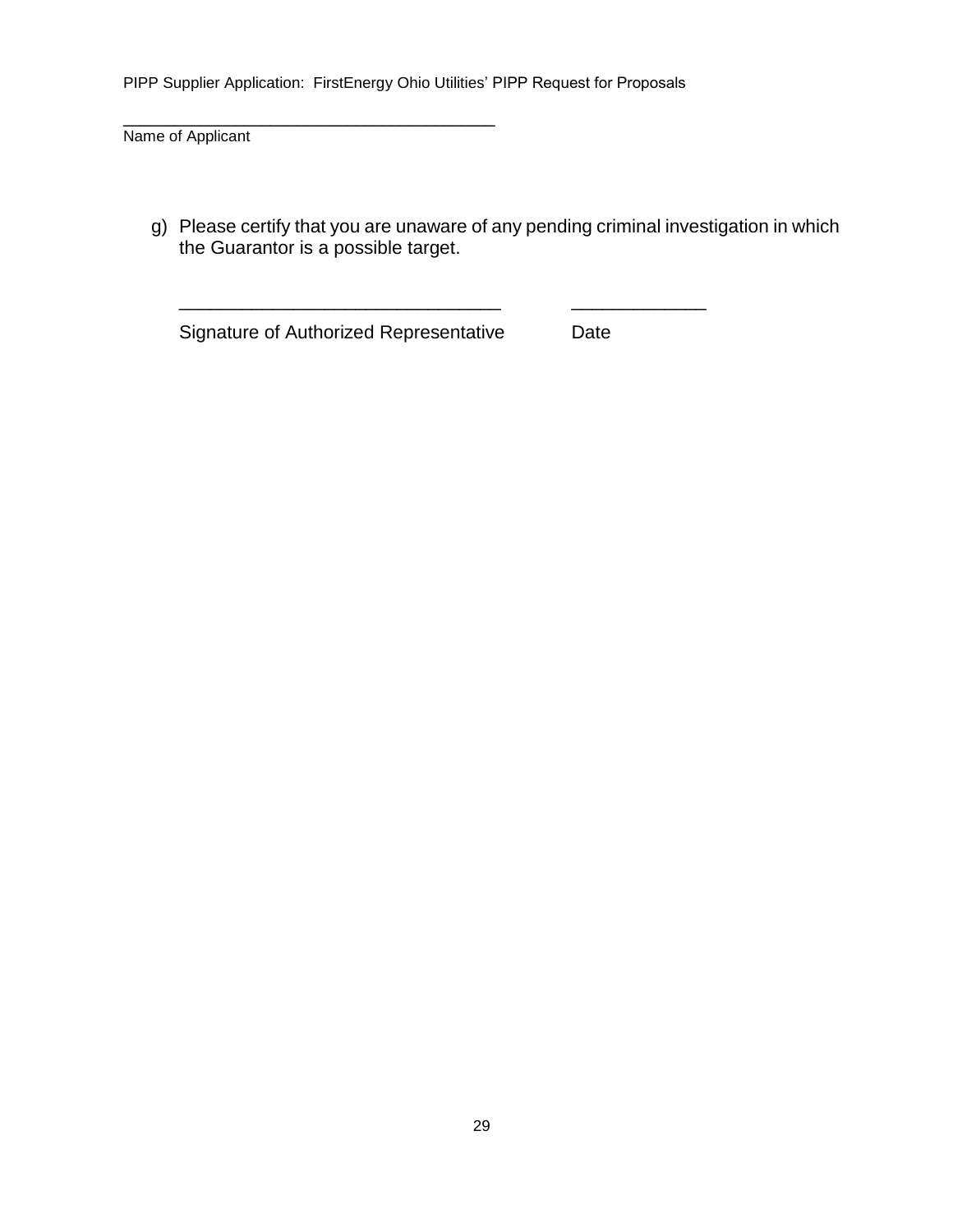\_\_\_\_\_\_\_\_\_\_\_\_\_\_\_\_\_\_\_\_\_\_\_\_\_\_\_\_\_\_\_\_\_\_\_\_\_\_\_\_\_\_\_

Name of Applicant

If unable to make the certifications requested above please identify the nature of your need to disclose Confidential Information without sufficient precautions to ensure that such Confidential Information is not made public or made available to another bidder.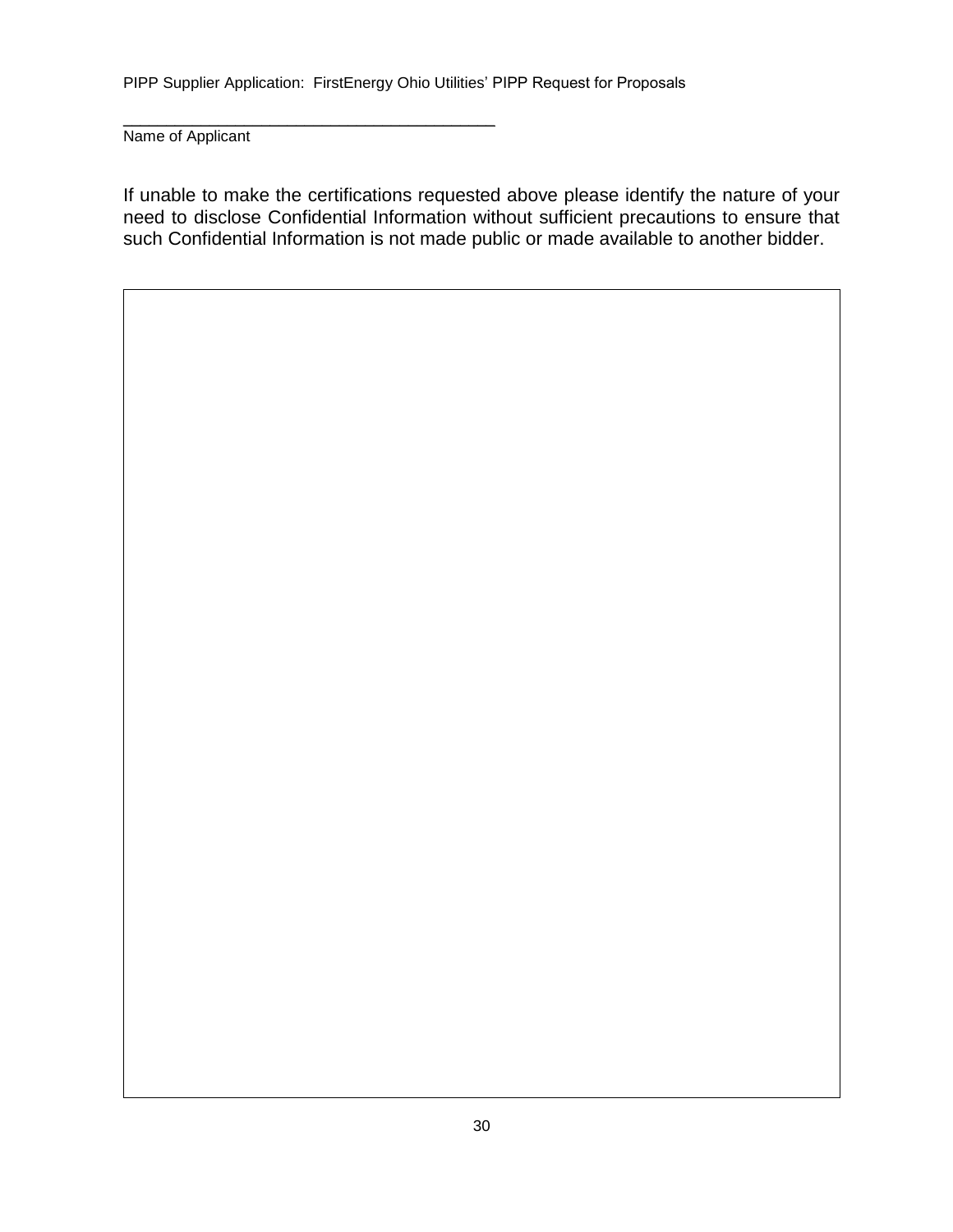Name of Applicant

# **1.10 Alternate Form of Guaranty**

\_\_\_\_\_\_\_\_\_\_\_\_\_\_\_\_\_\_\_\_\_\_\_\_\_\_\_\_\_\_\_\_\_\_\_\_\_\_\_\_\_\_\_

A prospective PIPP Supplier that wishes to rely on a Guarantor can use the standard Form of Guaranty (Appendix D to the Master PIPP Supply Agreement) and be assured that the standard Form of Guaranty is acceptable to the FirstEnergy Ohio Utilities. Alternatively, the FirstEnergy Ohio Utilities will consider an alternate form of guaranty if it is submitted with this PIPP Supplier Application. Also, you may submit an alternate form of guaranty that was previously approved.

The alternate form of guaranty must be a financial guaranty for unlimited liability. Additional requirements are specified in Appendix B.

**Please check here**  $\Box$  **and proceed to the next section if this section does not apply to you because you are not submitting an alternate form of guaranty. Otherwise please read Appendix B and complete this section.**

The Authorized Representative acknowledges by signing below that he/she has read the requirements of Appendix B and that he/she believes that the proposed alternate form of guaranty complies with these requirements:

Signature of Authorized Representative Date

Please check below to show that you are including all required documents.

\_\_\_\_\_\_\_\_\_\_\_\_\_\_\_\_\_\_\_\_\_\_\_\_\_\_\_\_\_\_\_ \_\_\_\_\_\_\_\_\_\_\_\_\_

- The proposed alternate form of guaranty;
- $\vert \ \vert$  Certification that the alternate form of guaranty has been in general use by the Applicant in its ordinary course of business over the past twelve months;
- An enforceability opinion with respect to the alternate form of guaranty from counsel; and

 $\Box$  Previously approved alternate form of guaranty.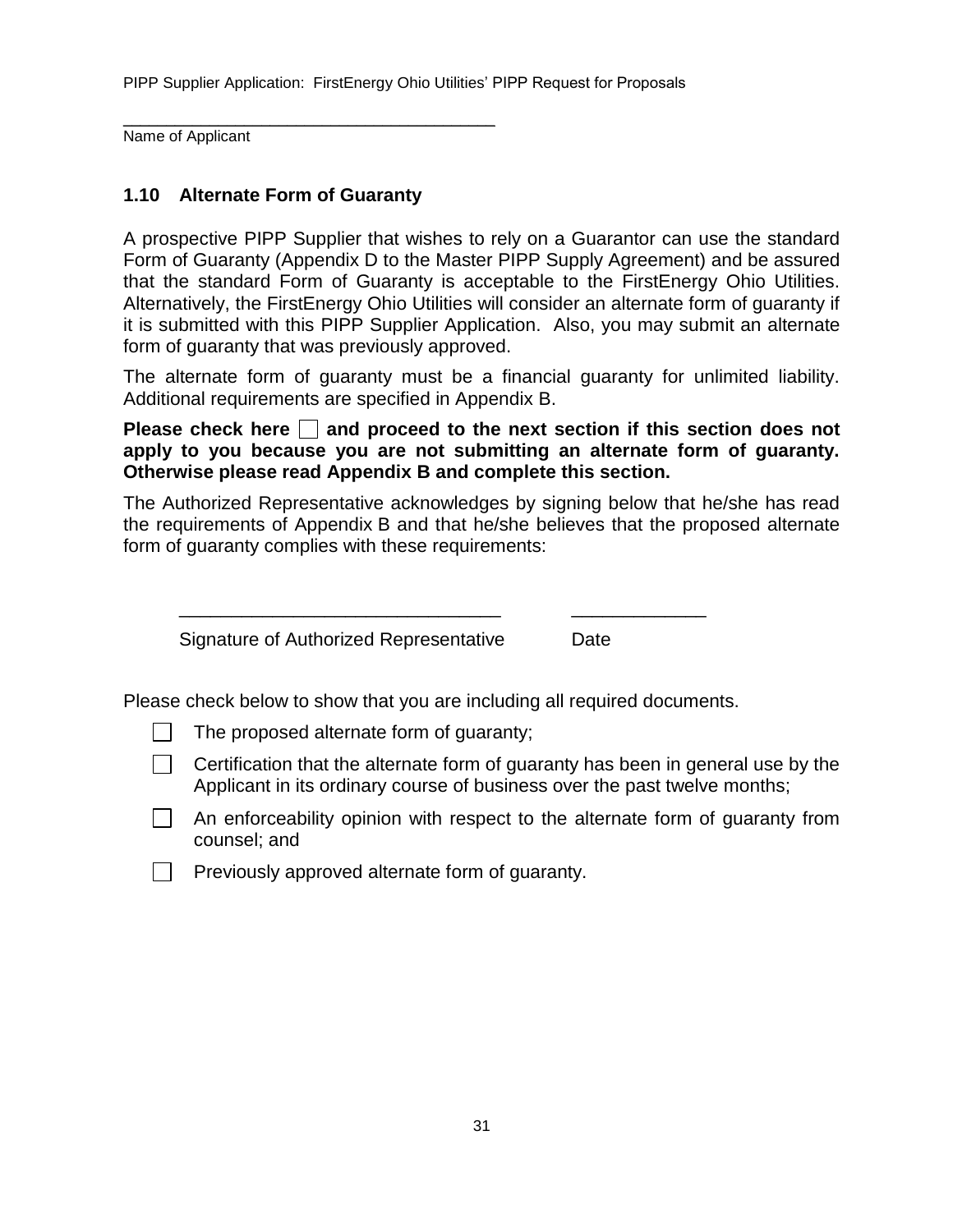Name of Applicant

#### **1.11 Bidding Agreements**

\_\_\_\_\_\_\_\_\_\_\_\_\_\_\_\_\_\_\_\_\_\_\_\_\_\_\_\_\_\_\_\_\_\_\_\_\_\_\_\_\_\_\_

**Please note that the FirstEnergy Ohio Utilities will not review information provided in this section.** 

**Please check here**  $\Box$  **and proceed to the next section if you will be bidding independently and not as a party to any bidding agreement with another party or through any other arrangement involving joint or coordinated bidding with any other party.** 

Otherwise, please indicate below whether you are a party to or a part of a bidding agreement, a joint venture, a bidding consortium, or other arrangements for purposes of participating in the RFP or pertaining to bidding in the RFP. Please also provide the names of the other parties to the bidding agreement or other arrangement.

Note: All parties involved in a bidding agreement, a joint venture, a bidding consortium, or other arrangements for purposes of participating in the RFP must be certified CRES Suppliers who have applied to serve customers within the FirstEnergy Ohio service area. Any party that is not a certified CRES Supplier in the FirstEnergy Ohio service area is not allowed to participate in this RFP, whether they are acting independently or as part of an arrangement with a CRES Supplier.

Other parties to the arrangement:

| Bidding Agreement              | <b>Bidding Consortium</b> |
|--------------------------------|---------------------------|
| Joint Venture   Cther (define) |                           |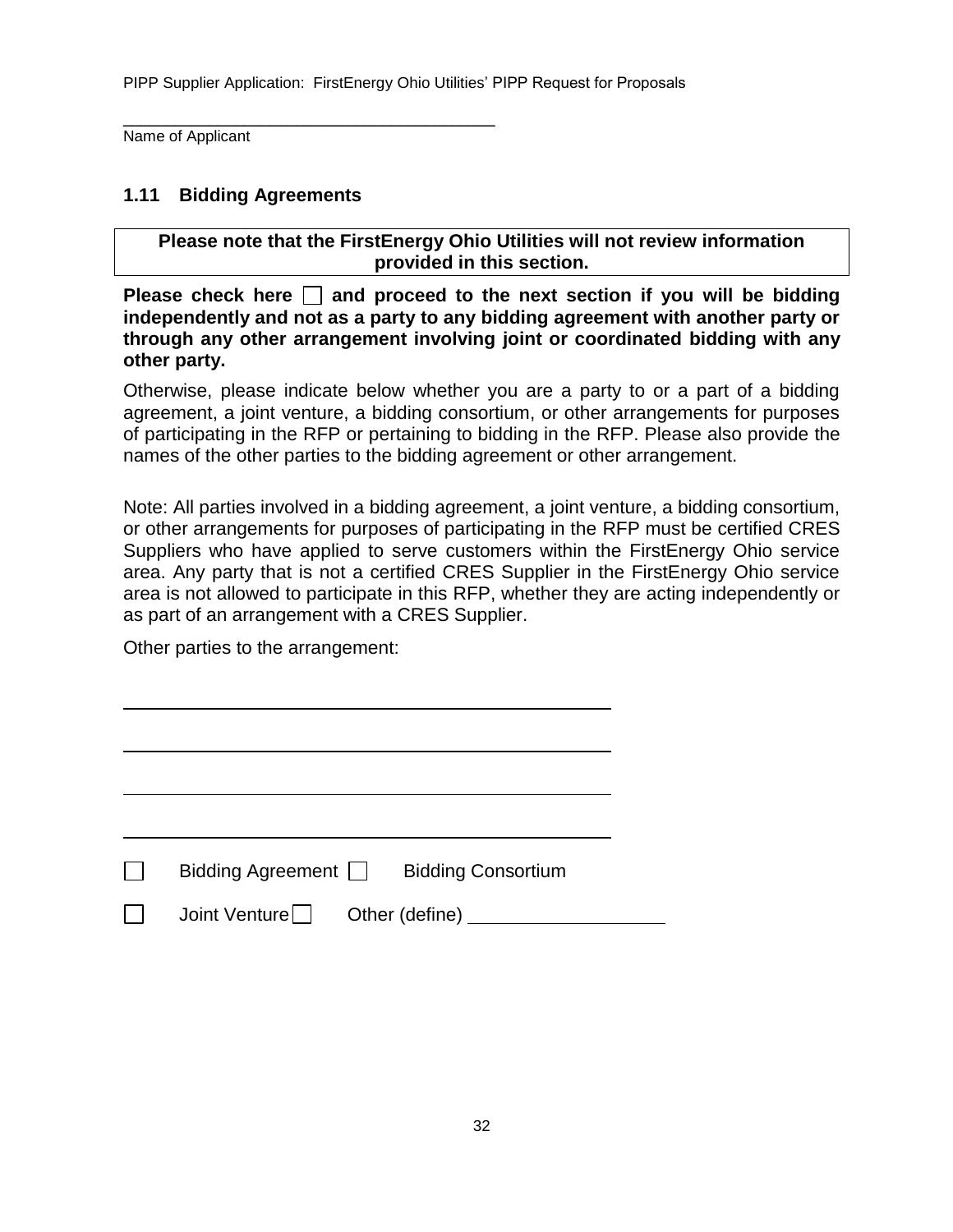\_\_\_\_\_\_\_\_\_\_\_\_\_\_\_\_\_\_\_\_\_\_\_\_\_\_\_\_\_\_\_\_\_\_\_\_\_\_\_\_\_\_\_ Name of Applicant

If you are part of a bidding agreement, bidding consortium or joint venture, you must nominate a single party to the bidding agreement, bidding consortium or joint venture to fulfill the creditworthiness requirements. This party may have a Guarantor. Please indicate below which party from the bidding agreement, bidding consortium, or joint venture will be fulfilling the creditworthiness requirements:

Name of the single Party fulfilling the creditworthiness requirements:

The Authorized Representative of the party named above must sign here to acknowledge the fact that this party has agreed to fulfill the creditworthiness requirements:

\_\_\_\_\_\_\_\_\_\_\_\_\_\_\_\_\_\_\_\_\_\_\_\_\_\_\_\_\_\_\_ \_\_\_\_\_\_\_\_\_\_\_\_\_

Signature of Authorized Representative Date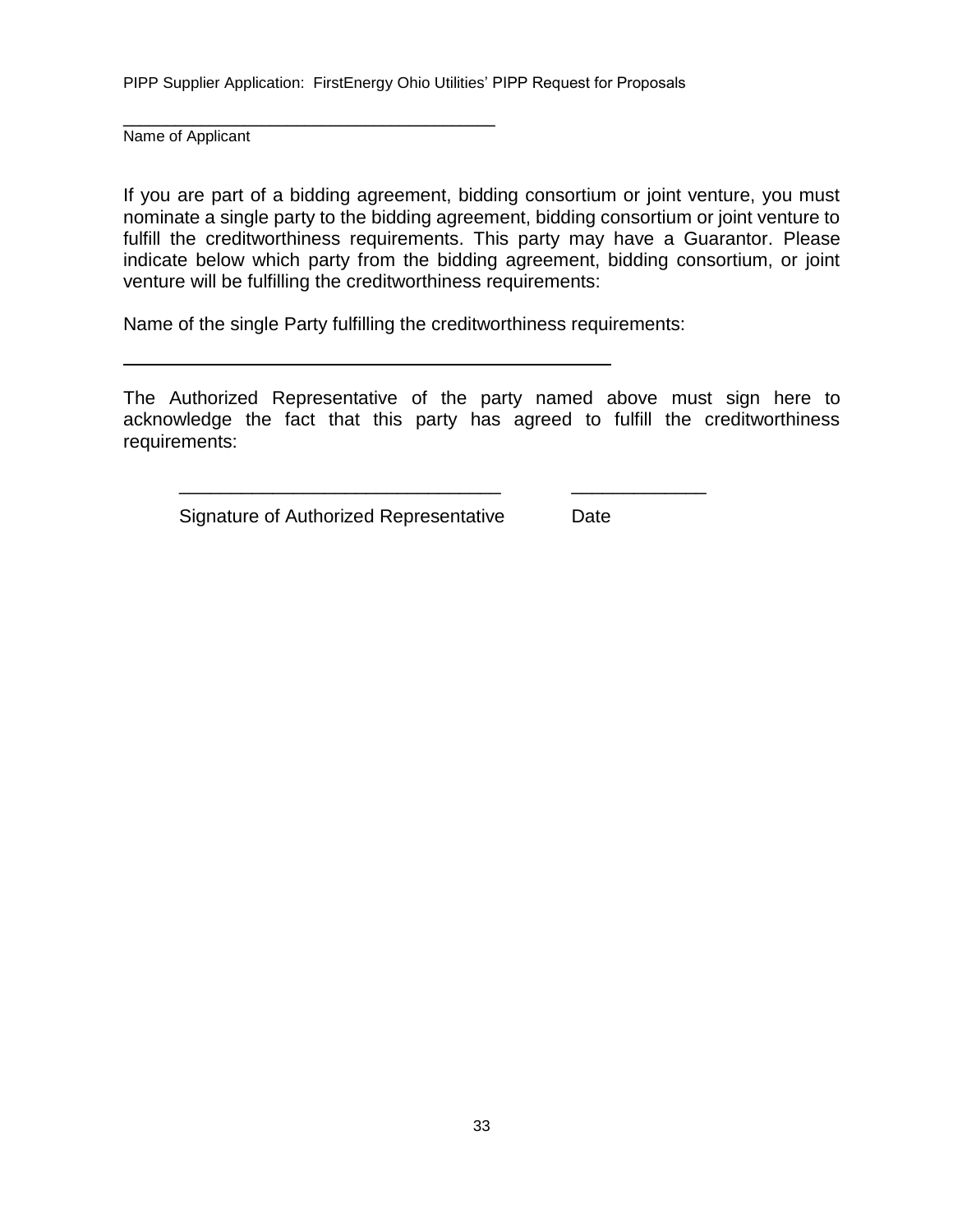Name of Applicant

# **1.12 Pre-Bid Security**

\_\_\_\_\_\_\_\_\_\_\_\_\_\_\_\_\_\_\_\_\_\_\_\_\_\_\_\_\_\_\_\_\_\_\_\_\_\_\_\_\_\_\_

All Applicants will be required to submit pre-bid security for an amount equal to \$1,500,000. Applicants can either submit a cash deposit or a Pre-Bid Security Letter of Credit to cover the pre-bid security amount.

After your PIPP Supplier Application has been reviewed and approved by the RFP Manager, your Authorized Representative will be sent a notification including instructions on how to post pre-bid security in order to participate in the PIPP RFP. While proposed changes to credit documents are due by the PIPP Supplier Application Due Date, pre-bid security will be due at a later date.

The Pre-Bid Security Letter of Credit in support of your Pre-Bid Security should be in the form provided on the Information Website or as approved in modified form during the PIPP Supplier Application process.

Please check here  $\Box$  if you plan to submit a cash deposit as Pre-Bid Security.

Please check here  $\Box$  if you plan to submit a Pre-Bid Security Letter of Credit as Pre-Bid Security.

If you plan to submit a Pre-Bid Security Letter of Credit, in the space below, please provide instructions for returning the Pre-Bid Security Letter of Credit once it can be cancelled. If you plan to submit a Pre-Bid Security Letter of Credit and leave this field blank, the Pre-Bid Security Letter of Credit will be returned to the issuing bank once it can be cancelled.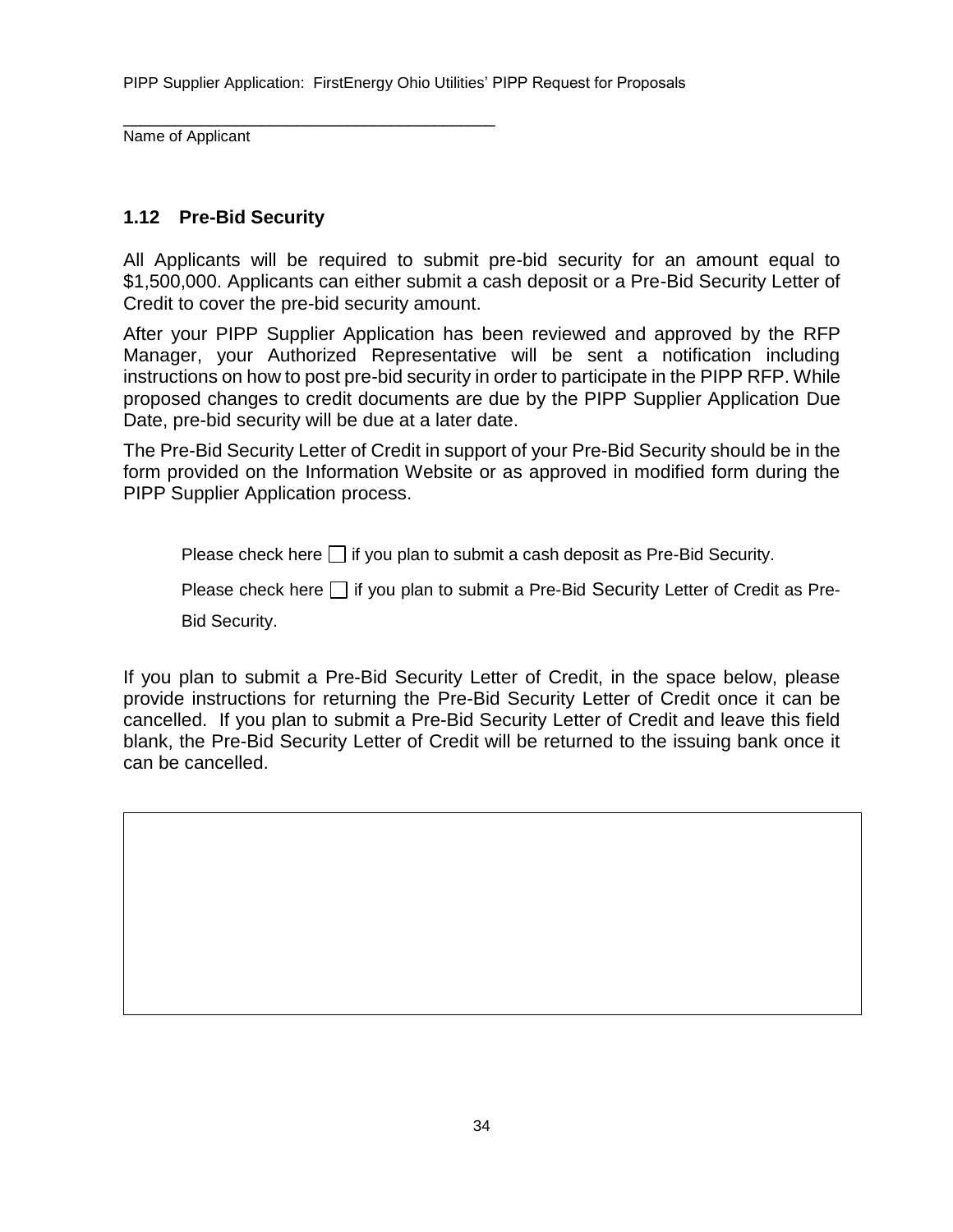\_\_\_\_\_\_\_\_\_\_\_\_\_\_\_\_\_\_\_\_\_\_\_\_\_\_\_\_\_\_\_\_\_\_\_\_\_\_\_\_\_\_\_

Name of Applicant

If you plan to submit a cash deposit, please attach a copy of your W9 (for tax ID) and a copy of your banking information on your company's letterhead (signed and dated) and, in the space below, please provide wiring instructions for returning your cash deposit.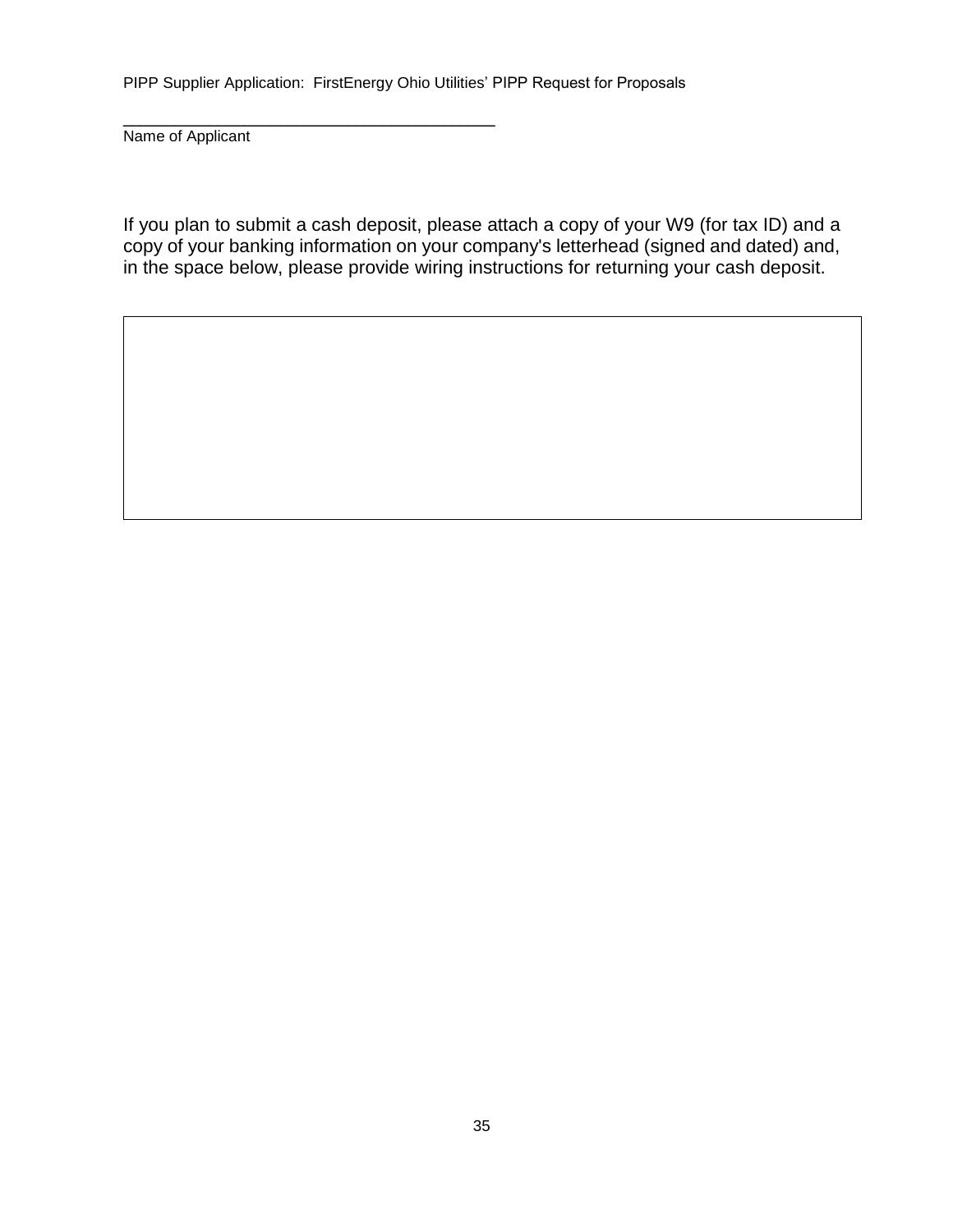\_\_\_\_\_\_\_\_\_\_\_\_\_\_\_\_\_\_\_\_\_\_\_\_\_\_\_\_\_\_\_\_\_\_\_\_\_\_\_\_\_\_\_ Name of Applicant

# **1.13 Certifications by Authorized Representative**

Please consult the definition of Confidential Information in the Bidding Rules. Please also consult the Communications Protocols to understand the requirements regarding the treatment of Confidential Information.

Please make the following certifications. All Registered Bidders, including each party to a Bidding Consortium, Bidding Agreement or Joint Venture for the purpose of bidding in the RFP, must make these certifications. The following certifications (1) to (8) will apply from the time you become a Registered Bidder until the results of the RFP are finalized. Completion of the following certifications also signifies your acknowledgement that you do not know of or cannot reasonably anticipate, at the time of this PIPP Supplier Application, any events that might cause these certifications to become untrue during the period to which each certification applies. If you cannot make one or more of these certifications, please disclose the necessary information to explain why you cannot make these certifications.

(1) Please certify that, other than parties explicitly named in Section 1.11 of your PIPP Supplier Application as parties with whom you have entered into a Bidding Agreement, Joint Venture for the purpose of bidding in the RFP, or Bidding Consortium or other arrangement pertaining to bidding in the RFP, you have not entered into any agreement with another certified CRES Supplier within the FirstEnergy Ohio service area, directly or indirectly, regarding bids in the RFP, including, but not limited to, the amount to bid.

**\_\_\_\_\_\_\_\_\_\_\_\_\_\_\_\_\_\_\_\_\_\_\_\_\_\_\_\_\_\_\_\_\_\_\_\_\_** \_\_\_\_\_\_\_\_\_\_\_\_\_

Signature of Authorized Representative **Date** 

(2) Please certify that any person who will be advising or assisting you with bidding strategy in the RFP, with estimation of the value of the product, or with the estimation of the risks associated with serving PIPP Load (an **advisor**) will either (i) not provide any similar advice or assistance to any other certified CRES Supplier within the FirstEnergy Ohio service area; or (ii) if such person will provide similar advice or assistance to another certified CRES Supplier within the FirstEnergy Ohio service area, or if such person will be privy to Confidential Information relative to any other certified CRES Supplier's bidding strategy, that appropriate protections have been put into place to ensure that the advisor does not serve as a conduit of information between, or as a coordinator of the bidding strategies of, multiple bidders, and please describe such appropriate protections in the space below.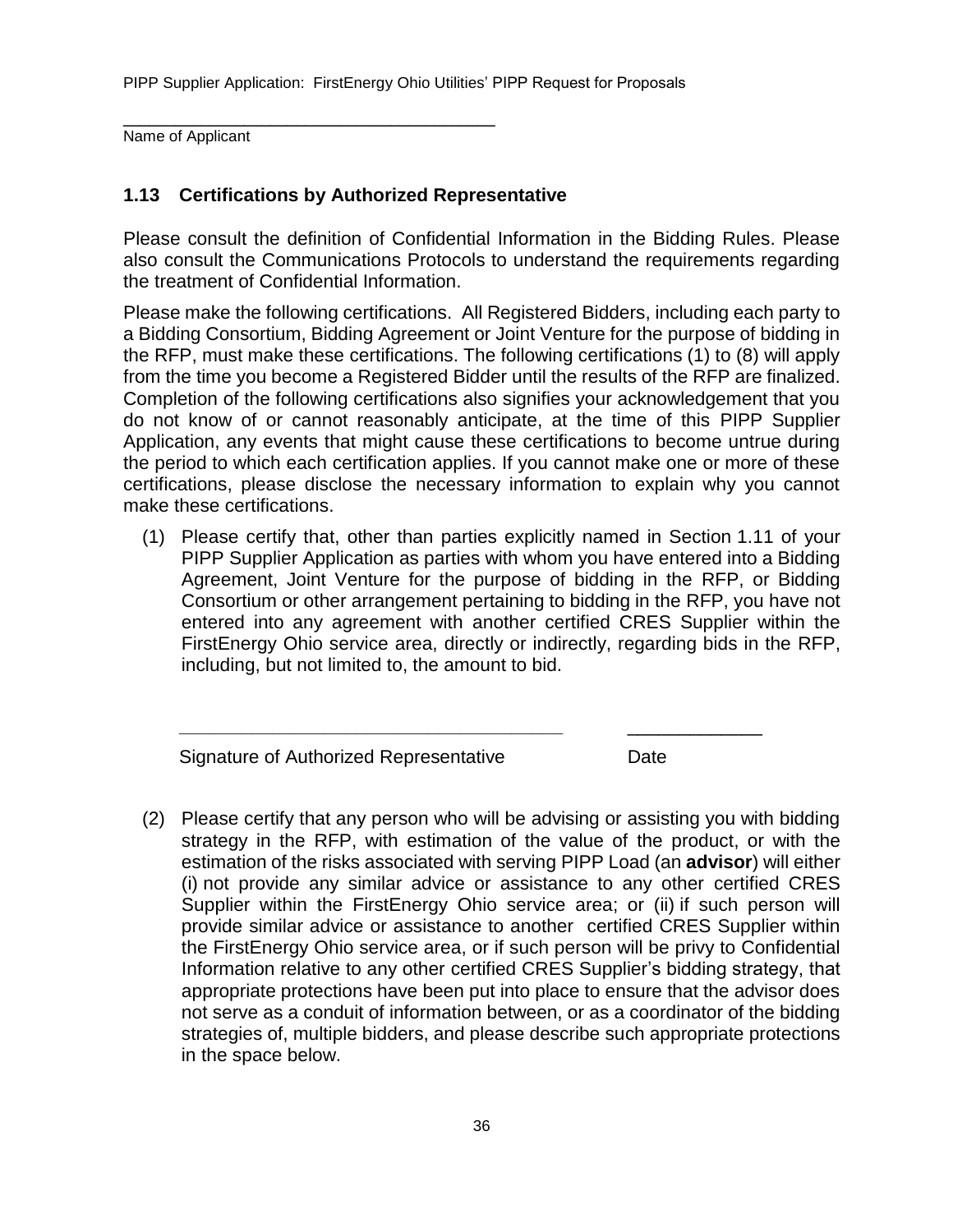Name of Applicant

Signature of Authorized Representative Date

\_\_\_\_\_\_\_\_\_\_\_\_\_\_\_\_\_\_\_\_\_\_\_\_\_\_\_\_\_\_\_\_\_\_\_\_\_\_\_\_\_\_\_

If unable to make certification (2) requested above please name the advisor(s) and the certified CRES Supplier(s) within the FirstEnergy Ohio service area concerned.

**\_\_\_\_\_\_\_\_\_\_\_\_\_\_\_\_\_\_\_\_\_\_\_\_\_\_\_\_\_\_\_\_\_\_\_\_\_** \_\_\_\_\_\_\_\_\_\_\_\_\_

(3) Please certify that you are not a party to any contract for the purchase of power that might be used as a source of supply for PIPP Service, and that (i) would require the disclosure of any Confidential Information (Confidential Information relative to the bidding strategy or Confidential Information regarding the RFP) to the counterparty under such a contract; or (ii) that would require the disclosure of any Confidential Information (Confidential Information relative to the bidding strategy or Confidential Information regarding the RFP) to any other party; or (iii) that would provide instructions, direct financial incentives, or other inducements for the Bidder to act in a way determined by the counterparty in the agreement and/or in concert with any other Bidder in the RFP. Notwithstanding the above, you may, during negotiations prior to the RFP for contractual arrangements for power to serve PIPP Load were you to be a winner at the RFP, discuss with the counterparty to such arrangements the nature of the standard products to be purchased, the volume, and the price at which you are willing to buy these products, so long as such arrangements do not result in violation of (i), (ii) or (iii) above.

Signature of Authorized Representative **Date** 

**\_\_\_\_\_\_\_\_\_\_\_\_\_\_\_\_\_\_\_\_\_\_\_\_\_\_\_\_\_\_\_\_\_\_\_\_\_** \_\_\_\_\_\_\_\_\_\_\_\_\_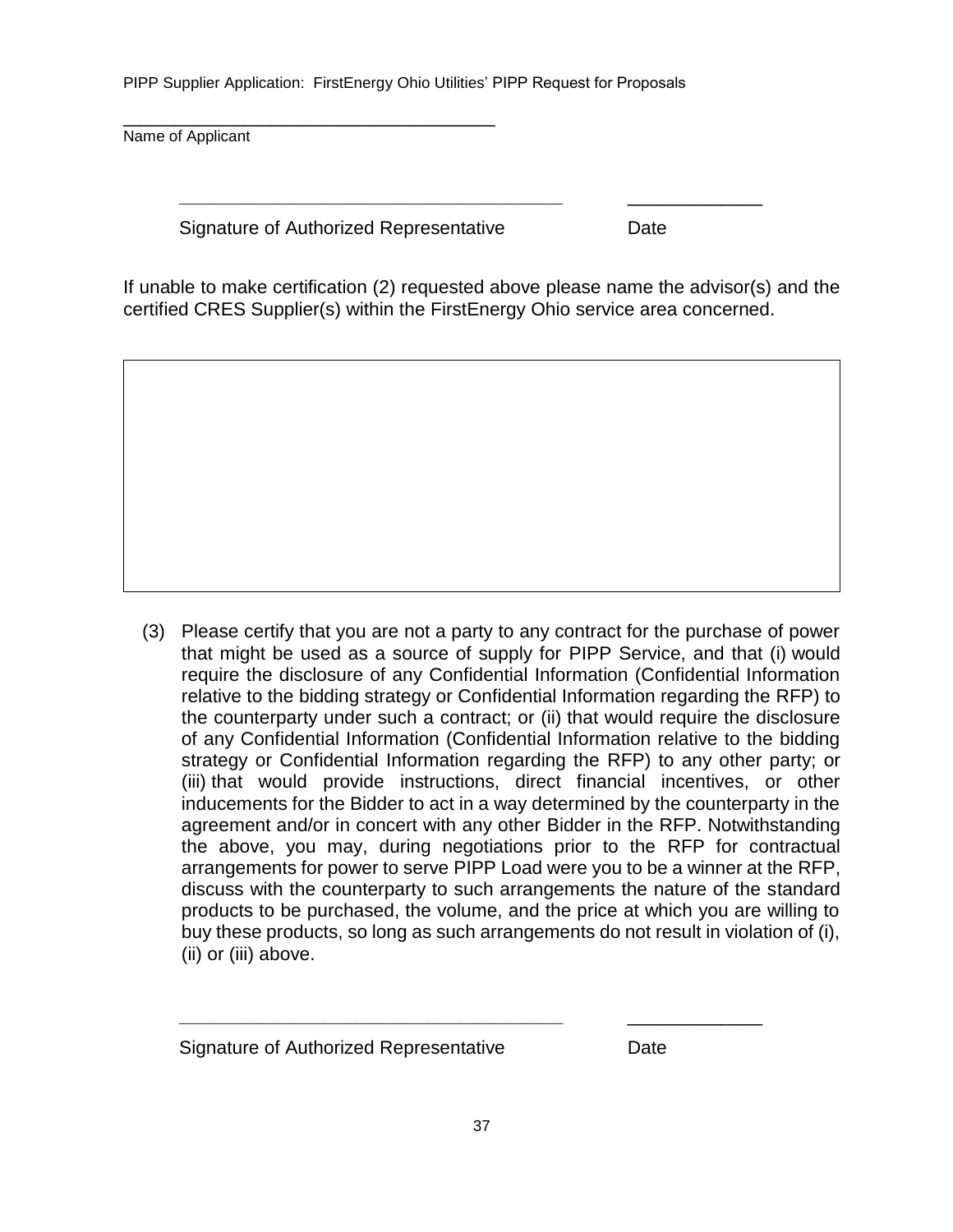\_\_\_\_\_\_\_\_\_\_\_\_\_\_\_\_\_\_\_\_\_\_\_\_\_\_\_\_\_\_\_\_\_\_\_\_\_\_\_\_\_\_\_

Name of Applicant

If unable to make certification (3) requested above please disclose the contractual terms that prevent you from making the certification. Please identify the counterparty and if applicable, the party to whom information disclosure must be made under the terms of the contract.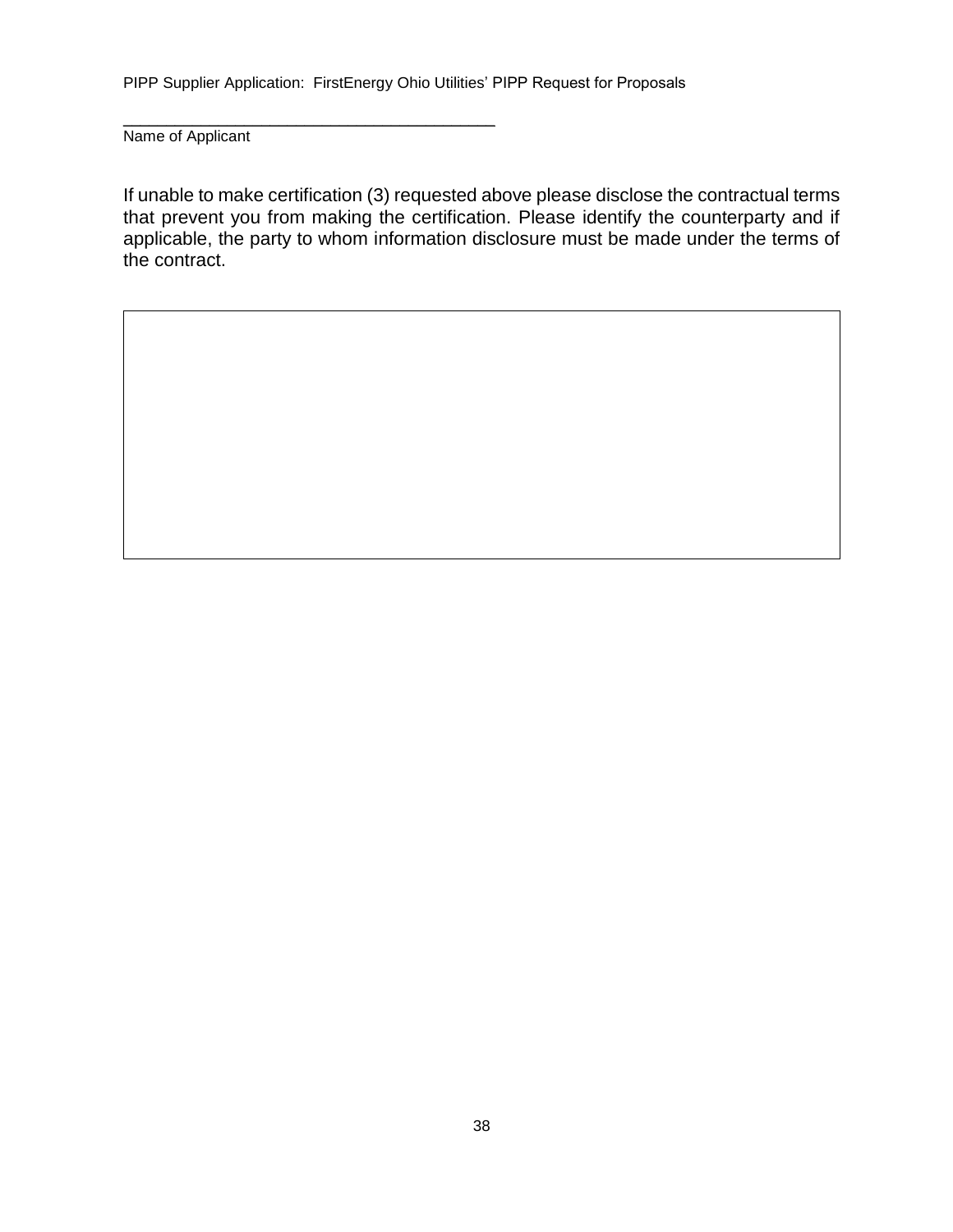Name of Applicant

(4) Please certify that you do not have any knowledge of Confidential Information that is relevant to the bidding strategy of any other certified CRES Supplier within the FirstEnergy Ohio service area.

Signature of Authorized Representative Date

\_\_\_\_\_\_\_\_\_\_\_\_\_\_\_\_\_\_\_\_\_\_\_\_\_\_\_\_\_\_\_\_\_\_\_\_\_\_\_\_\_\_\_

If unable to make certification (4) requested above please name the other certified CRES Supplier(s) within the FirstEnergy Ohio service area and the nature of the Confidential Information.

**\_\_\_\_\_\_\_\_\_\_\_\_\_\_\_\_\_\_\_\_\_\_\_\_\_\_\_\_\_\_\_\_\_\_\_\_\_** \_\_\_\_\_\_\_\_\_\_\_\_\_

(5) Please certify that you will not disclose Confidential Information relative to your bidding strategy except to bidders that were explicitly named in your PIPP Supplier Application as parties with whom you have entered into a Bidding Agreement, Joint Venture for the purpose of bidding in the RFP, or Bidding Consortium or other arrangement pertaining to bidding in the RFP, Bidders with which you are associated as disclosed through certification (1), to your advisors, and to your financial institution.

**\_\_\_\_\_\_\_\_\_\_\_\_\_\_\_\_\_\_\_\_\_\_\_\_\_\_\_\_\_\_\_\_\_\_\_\_\_** \_\_\_\_\_\_\_\_\_\_\_\_\_

Signature of Authorized Representative Date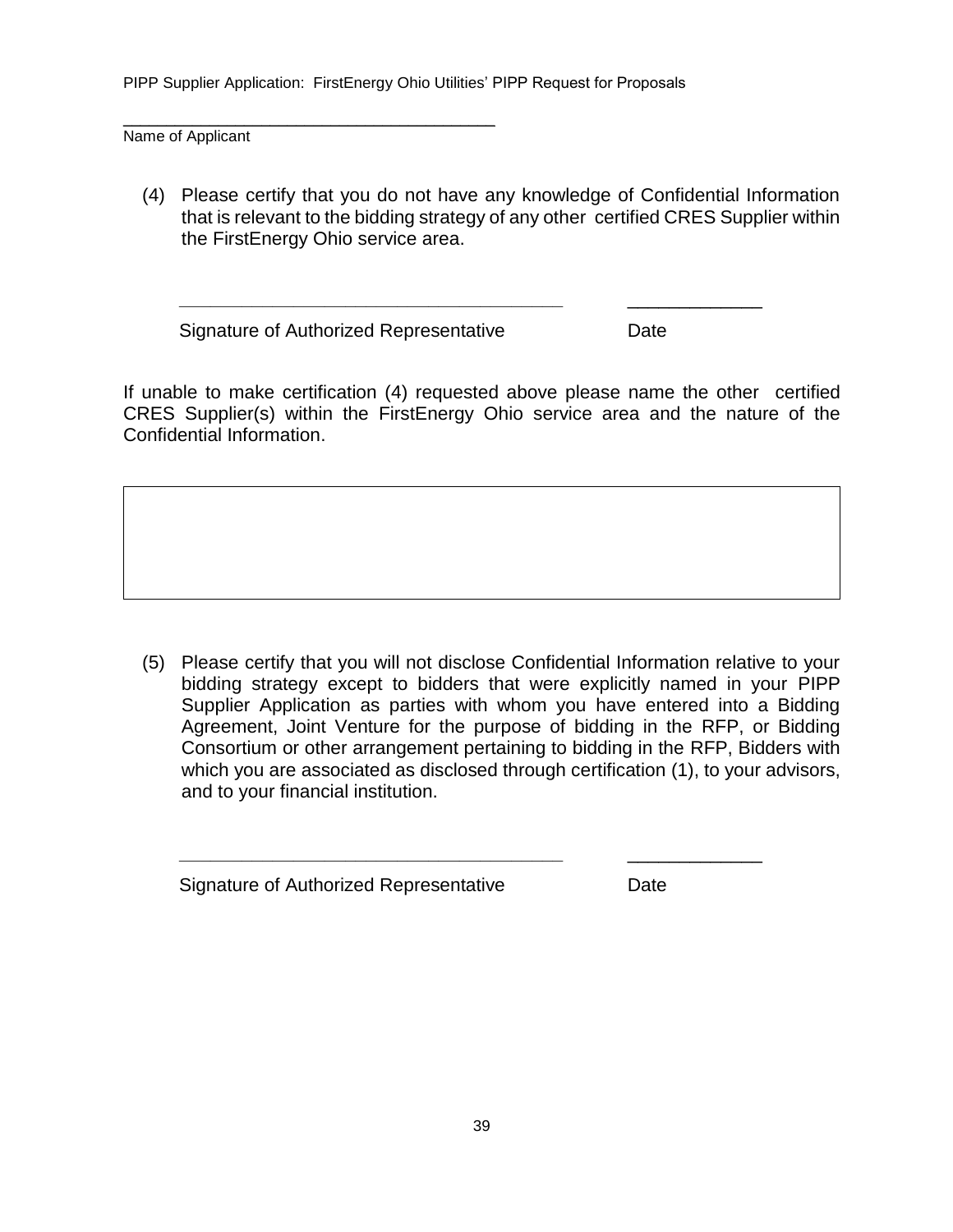\_\_\_\_\_\_\_\_\_\_\_\_\_\_\_\_\_\_\_\_\_\_\_\_\_\_\_\_\_\_\_\_\_\_\_\_\_\_\_\_\_\_\_ Name of Applicant

If unable to make certification (5) requested above please explain.

(6) Please certify that, other than entities with which you are affiliated and other than bidders with which you have entered a Bidding Agreement, or Joint Venture for purposes of the RFP, or Bidding Consortium, or other arrangement pertaining to the RFP, no party has agreed to defray any of the costs of participating in the RFP, including the cost of preparing the bid, the cost of any financial guarantees, the cost to be paid upon winning, and any other participation cost.

**\_\_\_\_\_\_\_\_\_\_\_\_\_\_\_\_\_\_\_\_\_\_\_\_\_\_\_\_\_\_\_\_\_\_\_\_\_** \_\_\_\_\_\_\_\_\_\_\_\_\_

Signature of Authorized Representative **Date** 

If unable to make certification (6) requested above please explain.

(7) Please certify your agreement that the submission of any bid in the RFP creates a binding and irrevocable offer to provide service under the terms set forth in the Master PIPP Supply Agreement and that a binding and enforceable contract to provide service with respect to the load for which you were a winner in the RFP shall arise under the Master PIPP Supply Agreement. Please note that failure to execute the Master PIPP Supply Agreement within three (3) Business Days of the conclusion of the RFP may result in the forfeiture of the Pre-Bid Security.

Signature of Authorized Representative **Date** 

**\_\_\_\_\_\_\_\_\_\_\_\_\_\_\_\_\_\_\_\_\_\_\_\_\_\_\_\_\_\_\_\_\_\_\_\_\_** \_\_\_\_\_\_\_\_\_\_\_\_\_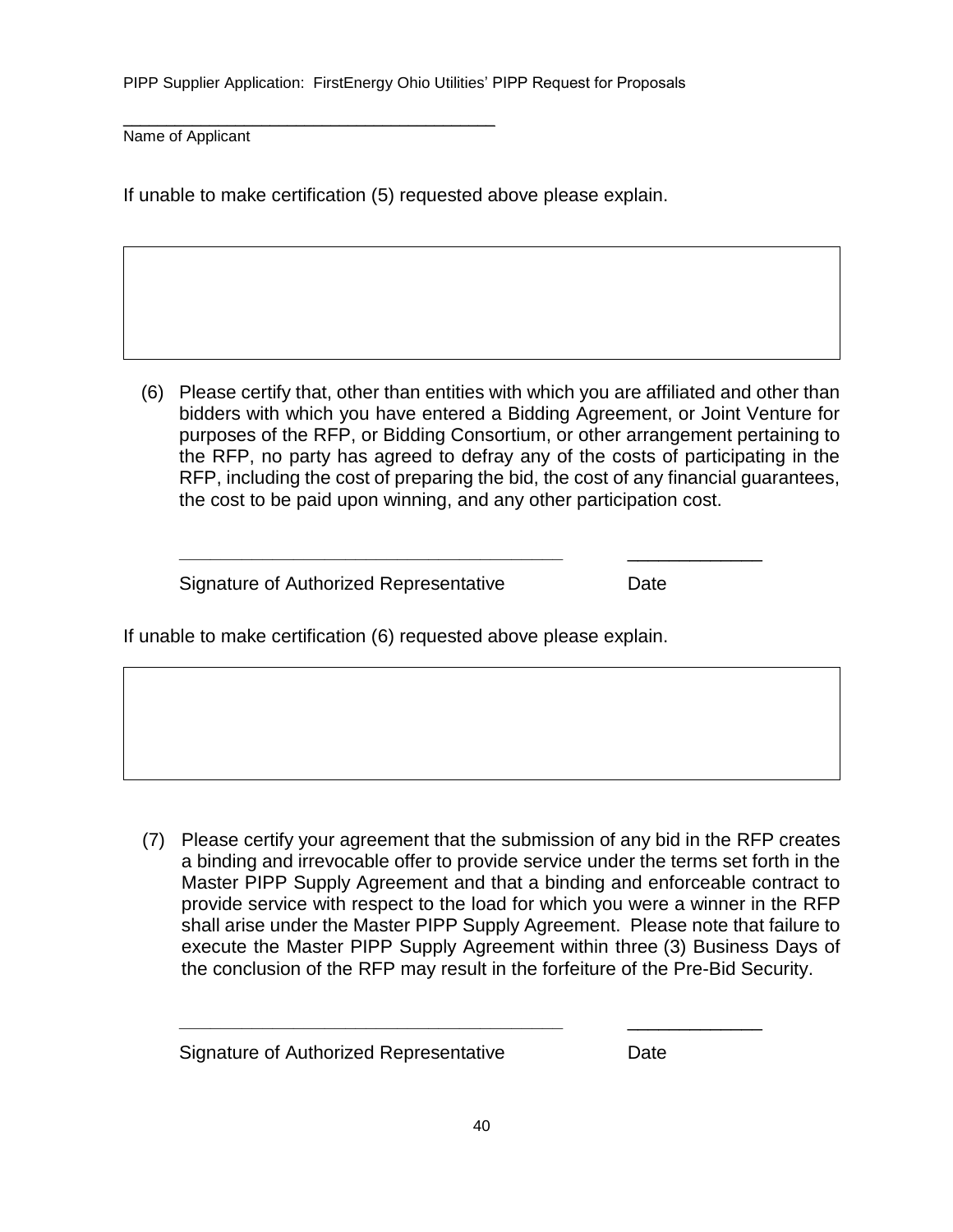Name of Applicant

If unable to make certification (7) requested above please explain.

\_\_\_\_\_\_\_\_\_\_\_\_\_\_\_\_\_\_\_\_\_\_\_\_\_\_\_\_\_\_\_\_\_\_\_\_\_\_\_\_\_\_\_

#### **The following certifications (8) and (9) will apply from the date on which you make the certifications.**

(8) Please certify that you will not disclose any Confidential Information regarding the RFP to any party except your advisors and Bidders with which you are associated as disclosed in certification (1).

**\_\_\_\_\_\_\_\_\_\_\_\_\_\_\_\_\_\_\_\_\_\_\_\_\_\_\_\_\_\_\_\_\_\_\_\_\_** \_\_\_\_\_\_\_\_\_\_\_\_\_

Signature of Authorized Representative Date

If unable to make certification (8) requested above please explain.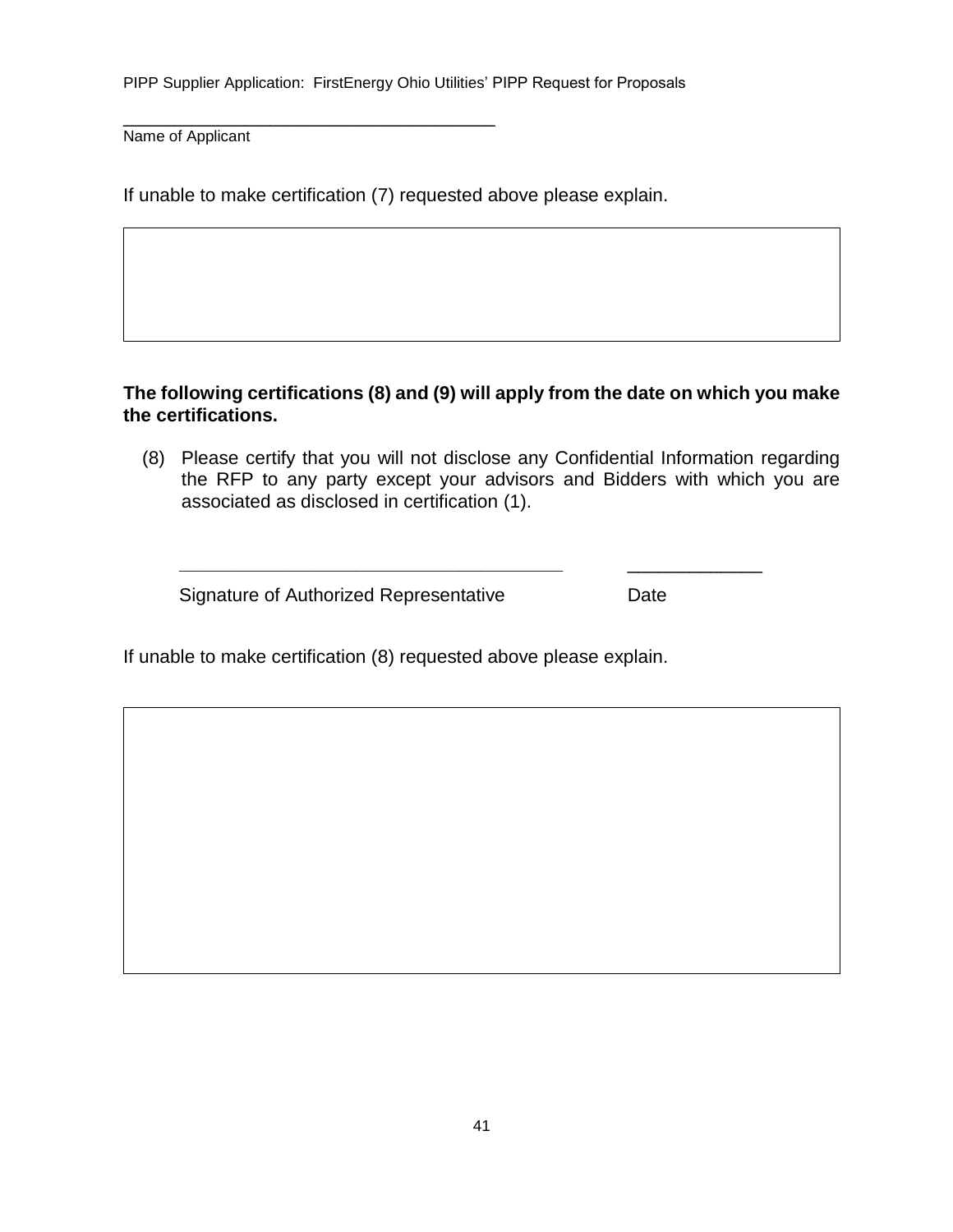Name of Applicant

(9) Please certify that you will continue to abide by your prior confidentiality certifications. You will not disclose any Confidential Information regarding the RFP to any party except to your advisor and Bidders with which you are associated. Please certify that you will destroy all documents, written or electronic, provided by the RFP Manager that contain Confidential Information regarding the RFP within five (5) days of the close of the bidding, or earlier if so instructed by the RFP Manager.

**\_\_\_\_\_\_\_\_\_\_\_\_\_\_\_\_\_\_\_\_\_\_\_\_\_\_\_\_\_\_\_\_\_\_\_\_\_** \_\_\_\_\_\_\_\_\_\_\_\_\_

Signature of Authorized Representative Date

\_\_\_\_\_\_\_\_\_\_\_\_\_\_\_\_\_\_\_\_\_\_\_\_\_\_\_\_\_\_\_\_\_\_\_\_\_\_\_\_\_\_\_

If unable to make certification (9) requested above please explain.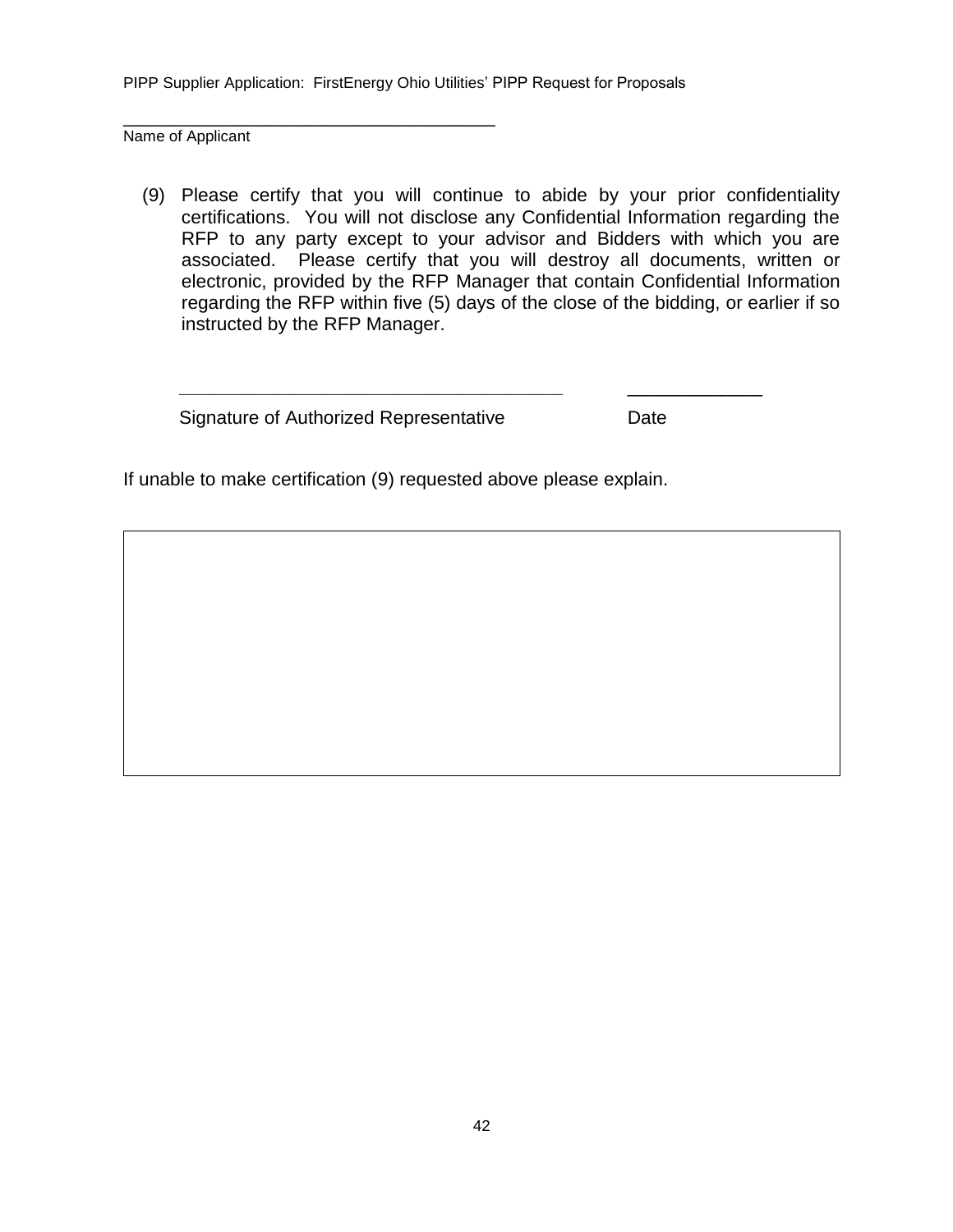\_\_\_\_\_\_\_\_\_\_\_\_\_\_\_\_\_\_\_\_\_\_\_\_\_\_\_\_\_\_\_\_\_\_\_\_\_\_\_\_\_\_\_ Name of Applicant

## **1.14 Ongoing Obligations**

Please note that all obligations, terms and conditions set forth in the Bidding Rules and Master PIPP Supply Agreement remain in effect and apply to the certifications made herein, including but not limited to the following:

• Section 11.4 of the Bidding Rules - Sanctions may be imposed on a Bidder for failing to abide by any of the certifications that it will have made in its PIPP Supplier Application. Such sanctions can include, but are not limited to, termination of the Master PIPP Supply Agreement, loss of all rights to provide supply for the FirstEnergy Ohio Utilities to serve any load won by such bidder, forfeiture of financial guarantees and other fees posted or paid, prosecution under applicable state and federal laws, debarment from participation in future RFPs, and other sanctions that may be appropriate.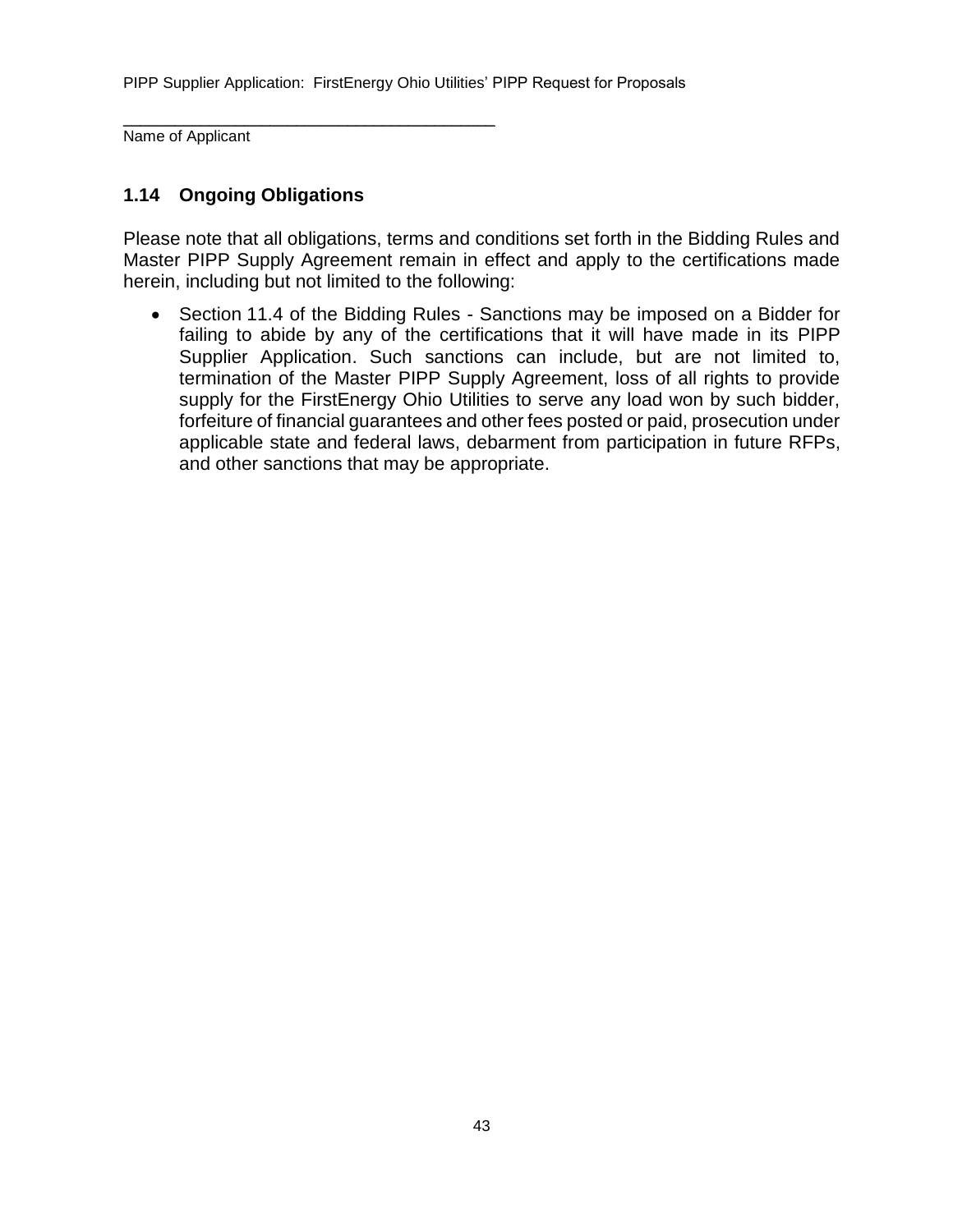Name of Applicant

## **1.15 Justification of Omissions**

\_\_\_\_\_\_\_\_\_\_\_\_\_\_\_\_\_\_\_\_\_\_\_\_\_\_\_\_\_\_\_\_\_\_\_\_\_\_\_\_\_\_\_

If you are unable to provide all documents or all information requested in this PIPP Supplier Application, please justify fully any omissions in the space provided below.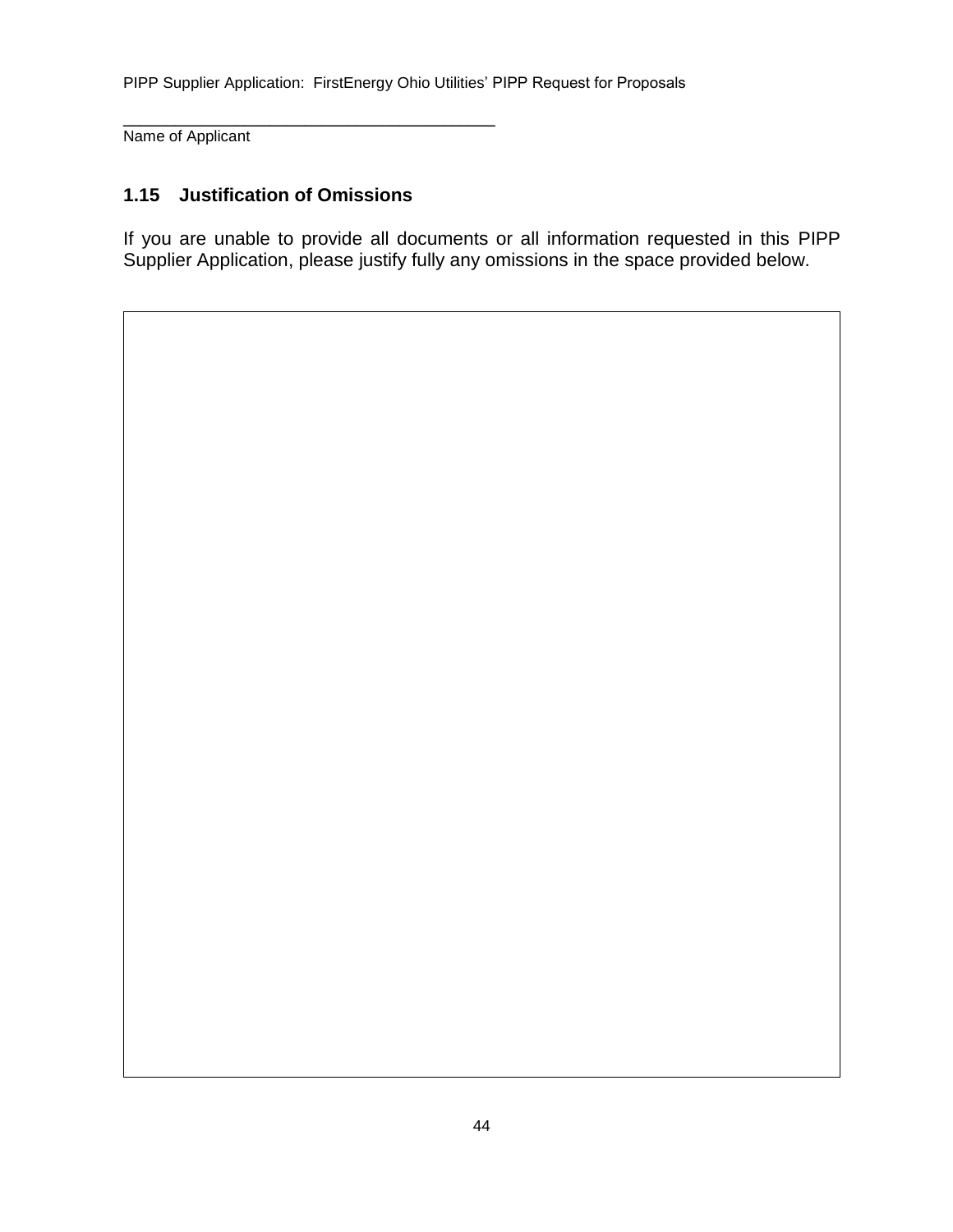Name of Applicant

#### **Appendix A – Enclosures to the PIPP Supplier Application**

\_\_\_\_\_\_\_\_\_\_\_\_\_\_\_\_\_\_\_\_\_\_\_\_\_\_\_\_\_\_\_\_\_\_\_\_\_\_\_\_\_\_\_

This is a checklist of documents to be enclosed with this PIPP Supplier Application. Please submit only one copy of required supporting documents to the application unless noted otherwise.

A copy of the completed PIPP Supplier Application with original signatures and original notarized signatures of Sections 1.2, 1.3 and 1.4

For the Applicant:

- $\Box$  A copy of the signature page of the applicable PJM Agreements as that term is defined in the Master PIPP Supply Agreement [Section 1.6]
- If the Applicant is not an SEC registrant, provide the most recent Annual Report  $\mathbf{1}$ [Section 1.7]
- If the Applicant is an SEC registrant, provide the Form 10-Q or Form 10-K, whichever was filed most recently with the SEC. If unavailable, please provide the most recent audited quarterly or annual financial information (including a balance sheet, income statement, and cash flow statement) [Section 1.7]
- $\Box$ If the Applicant is an SEC registrant and if both the Form 10-K and Form 10-Q most recently filed with the SEC are not available, please provide most recent annual or quarterly financial data accompanied by an attestation by the Applicant's Chief Financial Officer that the information submitted is true, correct and a fair representation of the Applicant's financial condition [Section 1.7]
- Senior unsecured debt ratings or, if unavailable, corporate issuer ratings [Section 1.7]

 $\Box$  If the Applicant has not been incorporated or otherwise formed under the laws of the United States, (i) a legal opinion acceptable to FirstEnergy Ohio Utilities of counsel Registered to practice in the foreign jurisdiction in which the Applicant is incorporated or otherwise formed that the Master PIPP Supply Agreement will become the binding obligation of the Applicant in the jurisdiction in which it has been incorporated or otherwise formed, and (ii) any additional information that the Applicant wishes to give that could provide comparable credit assurances to those that are provided by other Applicants that have at least two credit ratings from accepted credit ratings agencies. [Section 1.7]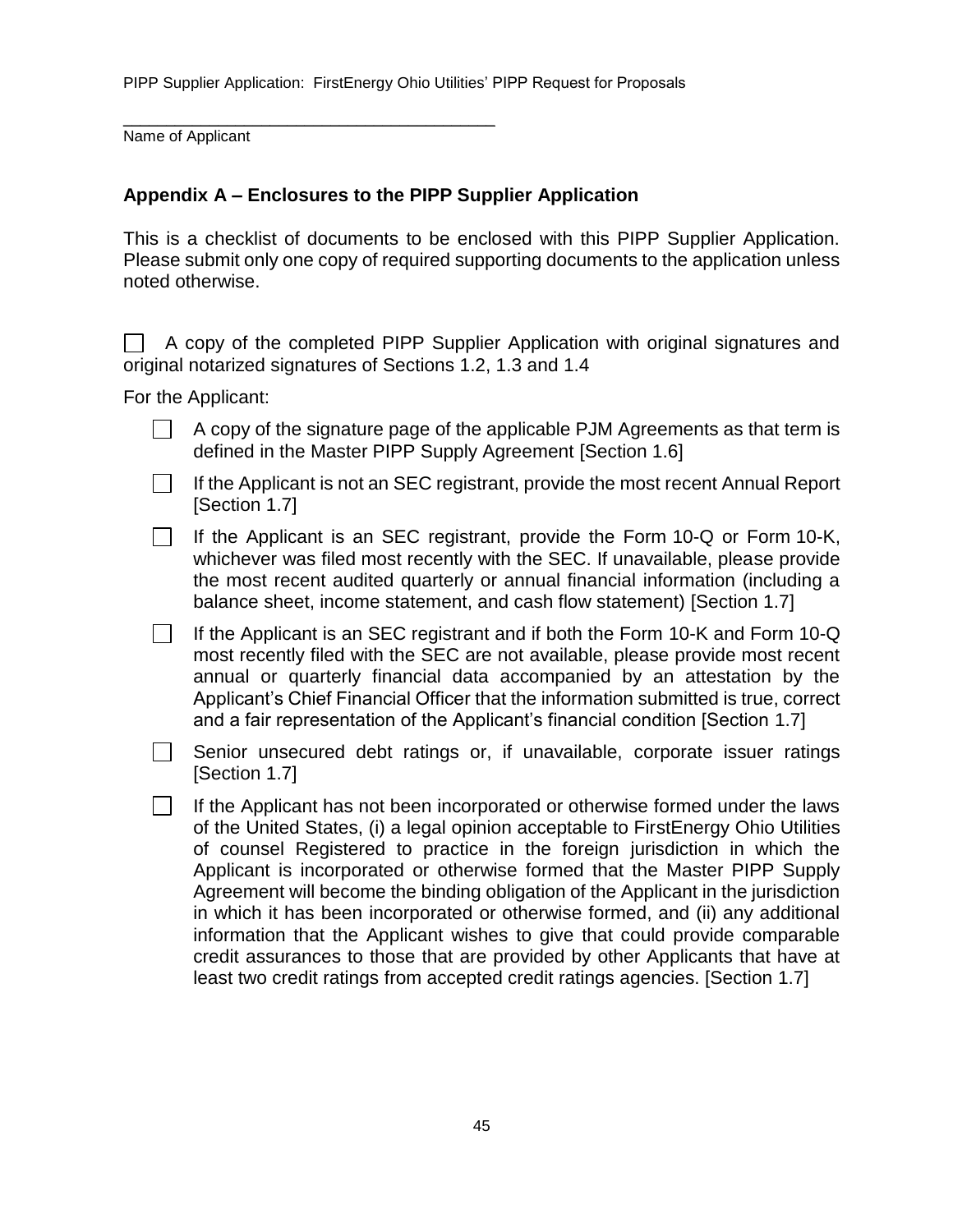\_\_\_\_\_\_\_\_\_\_\_\_\_\_\_\_\_\_\_\_\_\_\_\_\_\_\_\_\_\_\_\_\_\_\_\_\_\_\_\_\_\_\_

Name of Applicant

For the Guarantor:

| If the Guarantor is not an SEC registrant, provide the most recent Annual Report<br>[Section 1.8]                                                                                                                                                                                                                                                                                                                                                                                                                                                                                                                                                                                                                                                                             |
|-------------------------------------------------------------------------------------------------------------------------------------------------------------------------------------------------------------------------------------------------------------------------------------------------------------------------------------------------------------------------------------------------------------------------------------------------------------------------------------------------------------------------------------------------------------------------------------------------------------------------------------------------------------------------------------------------------------------------------------------------------------------------------|
| If the Guarantor is an SEC registrant, provide the Form 10-Q or Form 10-K,<br>whichever was filed most recently with the SEC. If unavailable, please provide<br>the most recent audited quarterly or annual financial information (including a<br>balance sheet, income statement, and cash flow statement) [Section 1.8]                                                                                                                                                                                                                                                                                                                                                                                                                                                     |
| If the Guarantor is an SEC registrant and if both the Form 10-K and Form 10-Q<br>most recently filed with the SEC are not available, please provide most recent<br>annual or quarterly financial data accompanied by an attestation by the<br>Guarantor's Chief Financial Officer that the information submitted is true,<br>correct and a fair representation of the Applicant's financial condition<br>[Section 1.8]                                                                                                                                                                                                                                                                                                                                                        |
| Senior unsecured debt ratings or, if unavailable, corporate issuer ratings<br>[Section 1.8]                                                                                                                                                                                                                                                                                                                                                                                                                                                                                                                                                                                                                                                                                   |
| If the Guarantor has not been incorporated or otherwise formed under the laws<br>of the United States, (i) a legal opinion acceptable to FirstEnergy Ohio Utilities<br>of counsel Registered to practice in the foreign jurisdiction in which the<br>Guarantor is incorporated or otherwise formed that the Guaranty will become<br>the binding obligation of the Guarantor in the jurisdiction in which it has been<br>incorporated or otherwise formed, and (ii) any additional information that the<br>Guarantor wishes to give about the Guarantor's financial standing that could<br>provide comparable credit assurances to those that are provided by other<br>Guarantors that have at least two credit ratings from accepted credit rating<br>agencies. [Section 1.8] |
| One copy of W9 Form (for Tax ID) and one copy of banking information on<br>your company's letterhead (signed and dated) (if submitting Cash Deposit as<br>Pre-Bid Security) [Section 1.12]                                                                                                                                                                                                                                                                                                                                                                                                                                                                                                                                                                                    |
| Pre-Bid Security Letter of Credit (if applicable) [Section 1.12]                                                                                                                                                                                                                                                                                                                                                                                                                                                                                                                                                                                                                                                                                                              |
| If the Applicant is proposing an alternate form of guaranty:                                                                                                                                                                                                                                                                                                                                                                                                                                                                                                                                                                                                                                                                                                                  |
| Proposed alternate form of guaranty [Section 1.10]                                                                                                                                                                                                                                                                                                                                                                                                                                                                                                                                                                                                                                                                                                                            |
| Certification that the alternate form of guaranty has been in general use by the<br>Applicant in its ordinary course of business over the past twelve months<br>[Section 1.10]                                                                                                                                                                                                                                                                                                                                                                                                                                                                                                                                                                                                |
| An enforceability opinion with respect to the alternate form of guaranty from<br>counsel [Section 1.10]                                                                                                                                                                                                                                                                                                                                                                                                                                                                                                                                                                                                                                                                       |
| Previously approved alternate form of guaranty [Section 1.10]                                                                                                                                                                                                                                                                                                                                                                                                                                                                                                                                                                                                                                                                                                                 |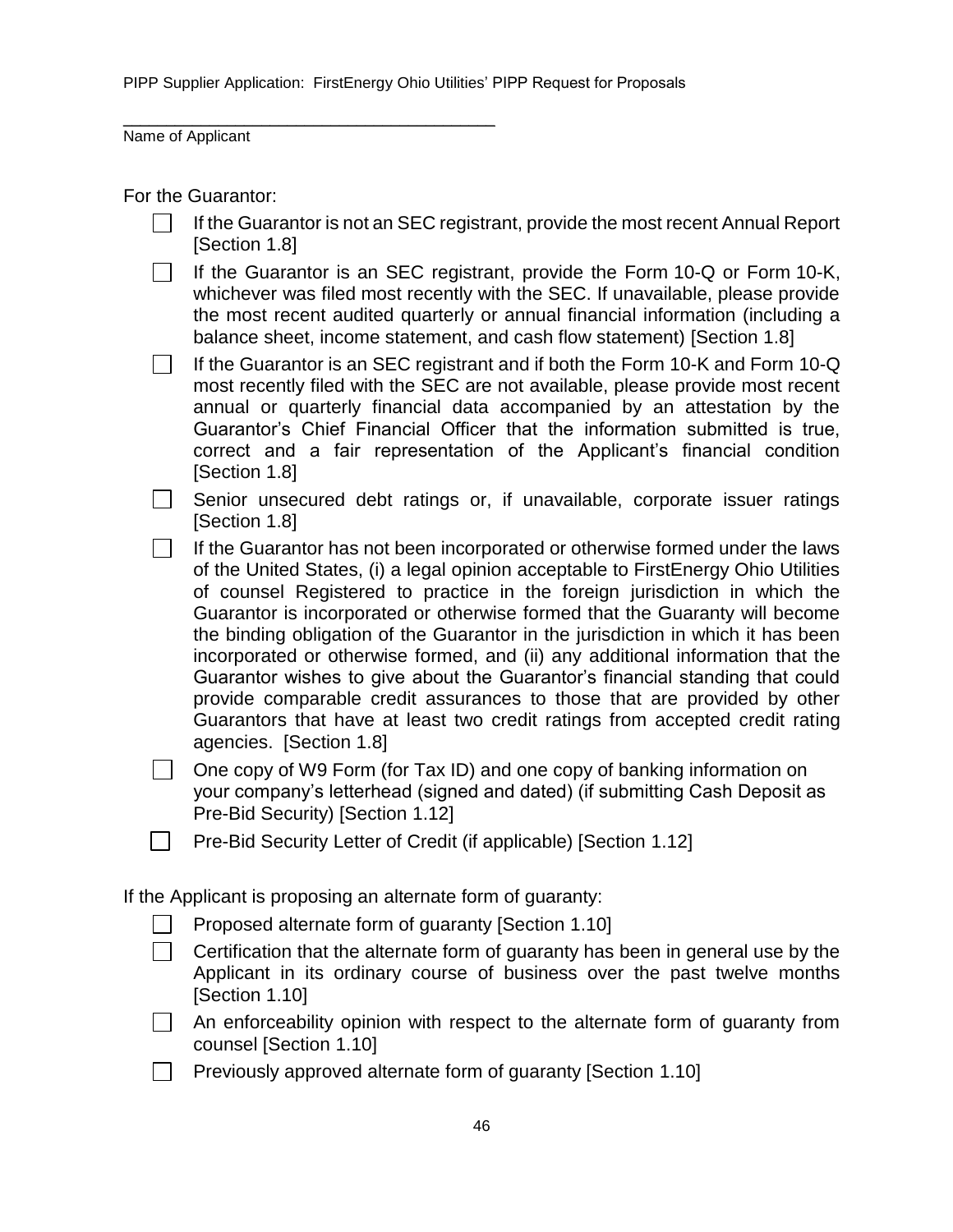Name of Applicant

# **Appendix B – Alternate Form of Guaranty (Optional)**

\_\_\_\_\_\_\_\_\_\_\_\_\_\_\_\_\_\_\_\_\_\_\_\_\_\_\_\_\_\_\_\_\_\_\_\_\_\_\_\_\_\_\_

The criteria used to review the alternate form of guaranty are as follows:

- 1. The alternate form of guaranty must be a financial guaranty; performance guarantees are not acceptable.
- 2. The FirstEnergy Ohio Utilities will consider an alternate form of guaranty only if the guaranty is for unlimited liability.
- 3. The alternate form guaranty must be an unconditional guaranty of payment of all amounts due by the PIPP Supplier to the FirstEnergy Ohio Utilities under the Master PIPP Supply Agreement. The Master PIPP Supply Agreement must be expressly identified and the satisfaction of obligations through performance may not be authorized.
- 4. The alternate form of guaranty may be terminated upon not less than thirty (30) days advance written notice to the FirstEnergy Ohio Utilities and termination shall not discharge liabilities and obligations of the Guarantor that have been incurred before the effective date of the termination.
- 5. The alternate form of guaranty must not be subject to any monetary limit.
- 6. The alternate form of guaranty must be accompanied by a certification that this alternate form of guaranty, subject to changes needed to conform to the specific requirements of the FirstEnergy Ohio Utilities, has been in general use by the submitting party in its ordinary course of business over the past twelve months.
- 7. The alternate form of guaranty must be a guaranty of payment and not of collection.
- 8. Assignment of the alternate form of guaranty shall not be permitted except with the prior written consent of the FirstEnergy Ohio Utilities.
- 9. The Applicant must provide an enforceability opinion with respect to the alternate form of guaranty from its counsel. The accompanying enforceability opinion must be from a law firm of national (i.e., United States) standing, must not be weaker than would be industry norm and must contain only those qualifications that would be typical. The opinion shall name the FirstEnergy Ohio Utilities and explicitly state that the FirstEnergy Ohio Utilities are entitled to rely on the opinion.

The alternate forms of guaranty will be reviewed in accordance with the following process:

 Upon receipt of the PIPP Supplier Application, the RFP Manager will redact the proposed alternate form of guaranty to remove any information identifying the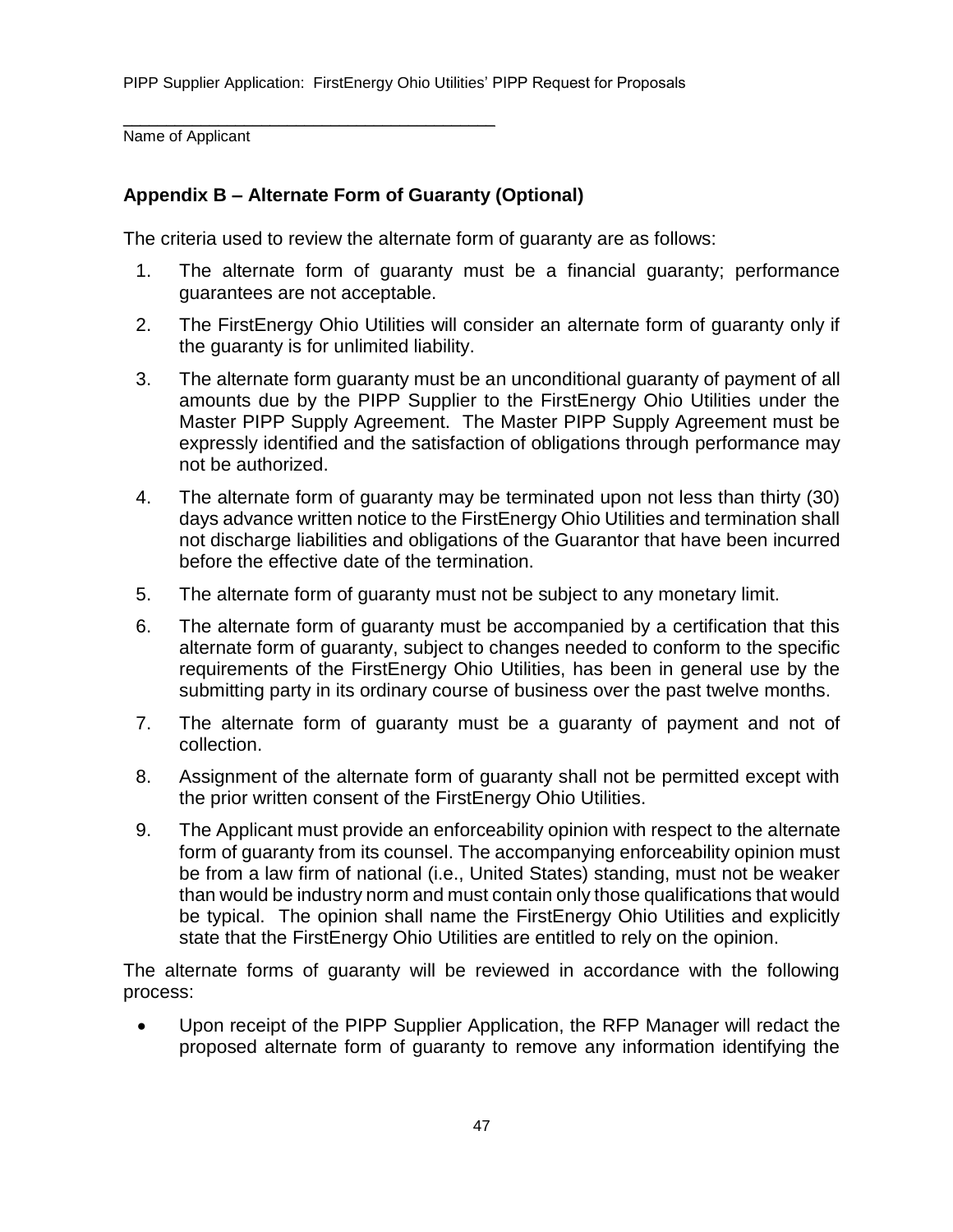\_\_\_\_\_\_\_\_\_\_\_\_\_\_\_\_\_\_\_\_\_\_\_\_\_\_\_\_\_\_\_\_\_\_\_\_\_\_\_\_\_\_\_

Name of Applicant

Applicant. The RFP Manager will then forward the redacted version to a credit and legal representative of the FirstEnergy Ohio Utilities.

- The credit and legal representative will determine whether the alternate form of guaranty provides sufficient assurances of payment, taking into account the following considerations:
	- (i) whether the alternate form of guaranty conforms with the specific requirements identified by the FirstEnergy Ohio Utilities (listed above);
	- (ii) whether the alternate form of guaranty provides substantially similar credit protections to the credit protections provided to FirstEnergy Ohio Utilities by the standard Form of Guaranty; and
	- (iii) whether the alternate form of guaranty includes defenses in favor of the Guarantor not found in the standard Form of Guaranty. The FirstEnergy Ohio Utilities representative may also identify specific changes that would permit the alternate form of guaranty to be acceptable, if such changes are of a limited nature.
- The credit and legal representative shall inform the RFP Manager of its decision no later than seven (7) Business Days following the PIPP Supplier Application Due Date.
- Upon receipt of the FirstEnergy Ohio Utilities' decision, the RFP Manager will notify the Applicant of the FirstEnergy Ohio Utilities' decision. The FirstEnergy Ohio Utilities' decision will either state:
	- (i) The proposed alternate form of guaranty is acceptable to the FirstEnergy Ohio Utilities in the form in which it was submitted.
	- (ii) The proposed alternate form of guaranty is not acceptable to the FirstEnergy Ohio Utilities in the form in which it was submitted, but would be acceptable subject to specific changes of a minor nature. The correspondence from the RFP Manager will set forth the required changes.
	- (iii) The proposed alternate form of guaranty is not acceptable to the FirstEnergy Ohio Utilities.
- If specific changes are required to the proposed alternate form of guaranty, the Applicant will be required to resubmit the alternate form of guaranty form with changes identified by the FirstEnergy Ohio Utilities on the Business Day following the Business Day during which the RFP Manager notified the Applicant of the FirstEnergy Ohio Utilities' decision. No later than three (3) Business Days after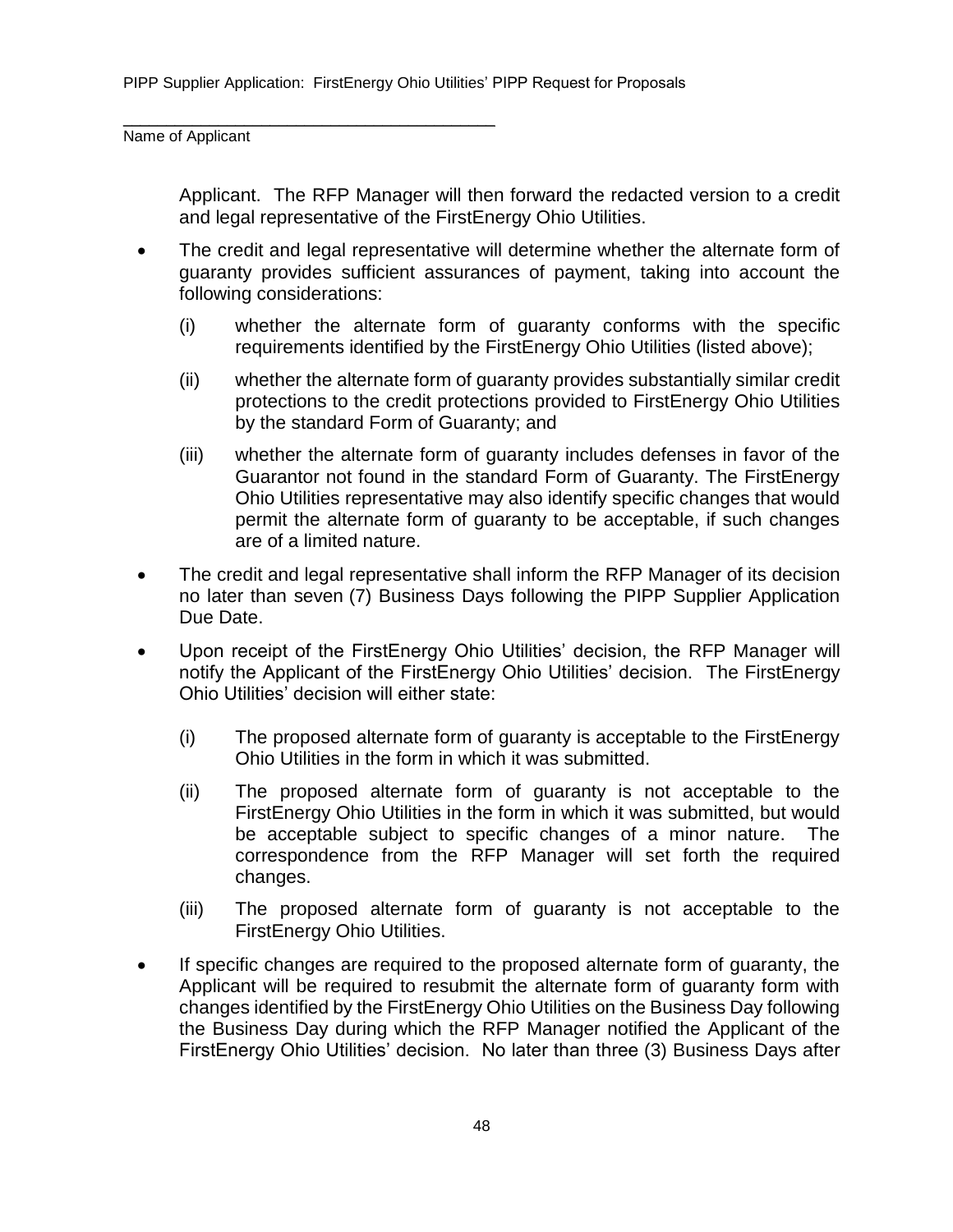\_\_\_\_\_\_\_\_\_\_\_\_\_\_\_\_\_\_\_\_\_\_\_\_\_\_\_\_\_\_\_\_\_\_\_\_\_\_\_\_\_\_\_

Name of Applicant

the Applicant's resubmission, the RFP Manager will notify the Applicant of the FirstEnergy Ohio Utilities' final decision.

A potential bidder that had secured approval for an alternate form of guaranty from any previous FirstEnergy Ohio Utilities' RFP and wishes to use the same alternate form of guaranty can renew this approval for any FirstEnergy Ohio Utilities' PIPP RFP by submitting:

- 1. The alternate form of guaranty from any previous FirstEnergy Ohio Utilities' PIPP RFP;
- 2. The enforceability opinion from any previous FirstEnergy Ohio Utilities' PIPP RFP;
- 3. A certification that the text of the alternate form of guaranty for the PIPP RFP is exactly the same as the alternate form of guaranty that had been previously approved from any previous FirstEnergy Ohio Utilities' PIPP RFP;
- 4. A certification that the text of the enforceability opinion for the PIPP RFP is exactly the same as the enforceability opinion that had been previously approved from any previous FirstEnergy Ohio Utilities' PIPP RFP.

If a potential bidder submits the materials as specified above, the alternate form of guaranty will be approved for the PIPP RFP without further re-evaluation. If a potential bidder had secured approval for an alternate form of guaranty from any previous FirstEnergy Ohio Utilities' PIPP RFP but is unable to provide the materials as specified above, the potential bidder must resubmit the alternate form of guaranty and all supporting documentation as specified above and these materials will be re-evaluated according to the criteria set forth in this document.

All proposing parties that become Registered Bidders under the PIPP Supplier Application process, but whose alternate form of guaranty are rejected by the FirstEnergy Ohio Utilities, are required to submit with their PIPP Supplier Application a supplemental certification that the Applicant unconditionally accepts all terms and conditions of the Master PIPP Supply Agreement.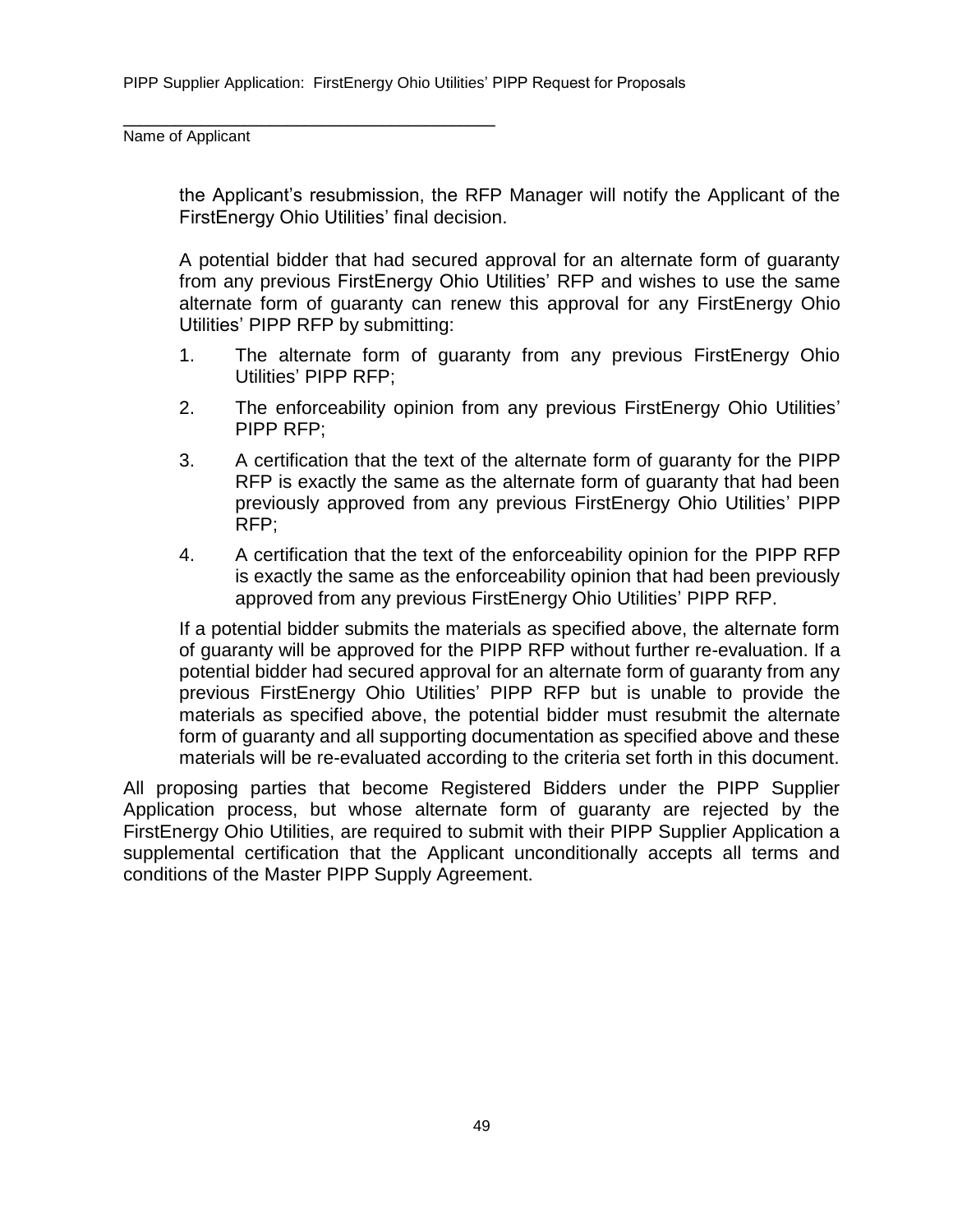\_\_\_\_\_\_\_\_\_\_\_\_\_\_\_\_\_\_\_\_\_\_\_\_\_\_\_\_\_\_\_\_\_\_\_\_\_\_\_\_\_\_\_ Name of Applicant

# **Appendix C – Proposing Changes to the Pre-Bid Security Letter of Credit**

The standard form of the Pre-Bid Security Letter of Credit presented in this section is in a form acceptable to the FirstEnergy Ohio Utilities and will be posted to the Information Website. However, an Applicant has the option to propose changes to the Pre-Bid Security Letter of Credit clearly identifying the proposed changes in an electronic, redlined version by email with their PIPP Supplier Application to [FEOUPIPPRFPManager@](mailto:FEOUPIPPRFPManager@crai.com)crai.com.

The FirstEnergy Ohio Utilities will assess, in its sole and exclusive discretion, whether such modifications are acceptable. The Registered Bidder, in its PIPP Supplier Application, must provide the required executed Pre-Bid Security Letter of Credit that either uses the standard form or incorporates only those modifications to the standard form accepted by the FirstEnergy Ohio Utilities upon review of the PIPP Supplier Application. The proposed changes to the Pre-Bid Security Letter of Credit will be reviewed in accordance with the following process:

- Upon receipt of the PIPP Supplier Application, the RFP Manager will redact the modified Pre-Bid Security Letter of Credit to remove any information identifying the Applicant. The RFP Manager will then forward the redacted version to a credit and legal representative of the FirstEnergy Ohio Utilities.
- The credit and legal representative will determine whether such modifications are acceptable. The credit and legal representative shall inform the RFP Manager of its decision no later than seven (7) Business Days following the PIPP Supplier Application Due Date.
- Upon receipt of the FirstEnergy Ohio Utilities' decision, the RFP Manager will notify the Applicant of the FirstEnergy Ohio Utilities' decision. The FirstEnergy Ohio Utilities' decision will either state:
	- (i) The proposed changes to the Pre-Bid Security Letter of Credit are acceptable to the FirstEnergy Ohio Utilities in the form in which they were submitted.
	- (ii) The proposed changes to the Pre-Bid Security Letter of Credit are not acceptable to the FirstEnergy Ohio Utilities in the form in which they were submitted, but would be acceptable subject to specific changes of a minor nature. The correspondence from the RFP Manager will set forth the required changes.
	- (iii) The proposed changes to the Pre-Bid Security Letter of Credit are not acceptable to the FirstEnergy Ohio Utilities.